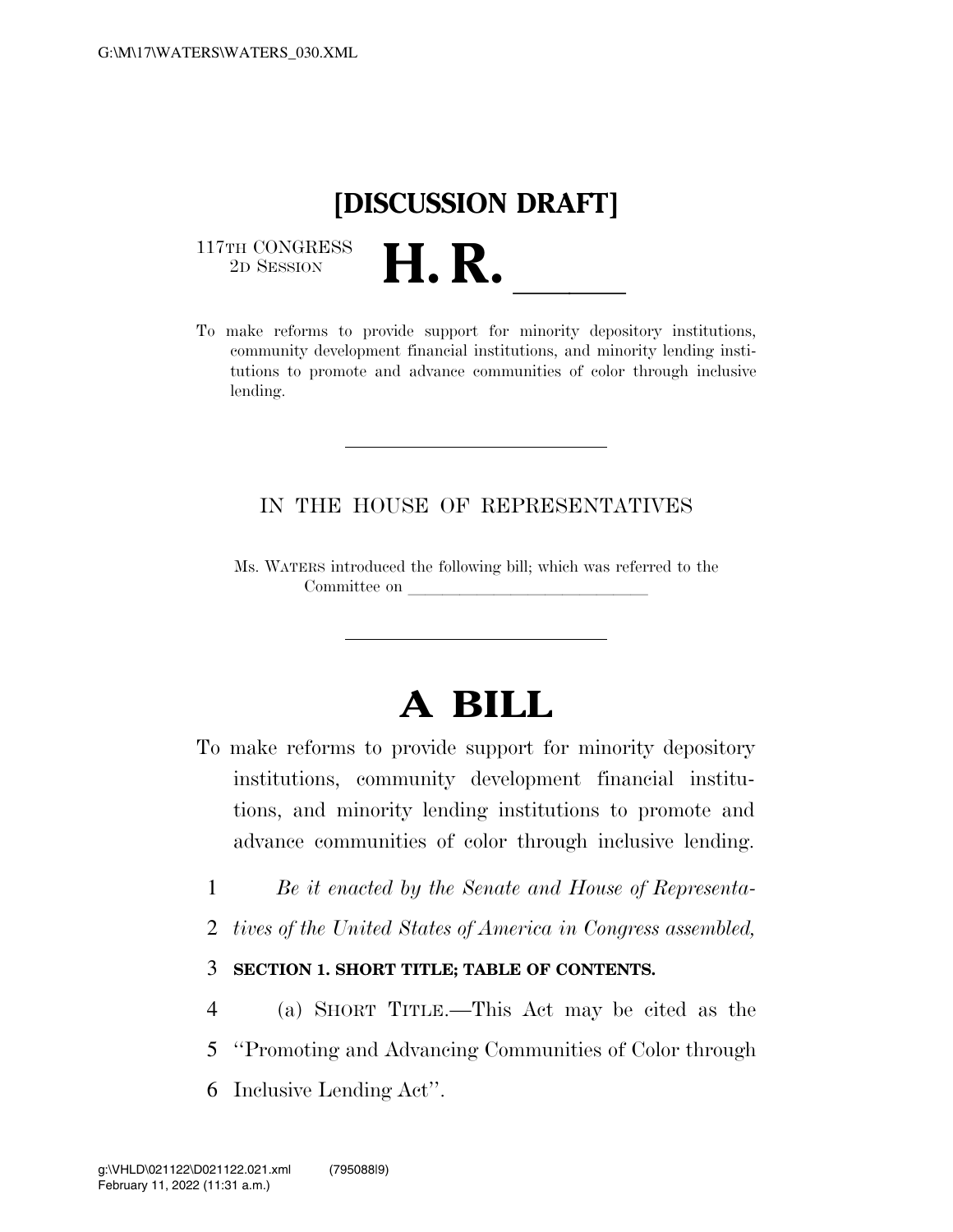#### 1 (b) TABLE OF CONTENTS.—The table of contents for

- 2 this Act is as follows:
	- Sec. 1. Short title; table of contents.
	- Sec. 2. Strengthening minority lending institutions.
	- Sec. 3. Capital investments, grants, and technology support for MDIs and CDFIs.
	- Sec. 4. Supporting Young Entrepreneurs Program.
	- Sec. 5. Map of minority depository institutions and community development financial institutions.
	- Sec. 6. Report on certified community development financial institutions.
	- Sec. 7. Consultation requirement for selection of community development financial institution applicants.
	- Sec. 8. Access to the discount window of the Federal Reserve System for MDIs and CDFIs.
	- Sec. 9. Study on securitization by CDFIs.
	- Sec. 10. Ensuring diversity in community banking.
	- Sec. 11. Establishment of Financial Agent Partnership Program.
	- Sec. 12. CDFI bond guarantee reform.

### 3 **SEC. 2. STRENGTHENING MINORITY LENDING INSTITU-**4 **TIONS.**

5 (a) MINORITY LENDING INSTITUTION SET-ASIDE IN 6 PROVIDING ASSISTANCE.—

 (1) IN GENERAL.—Section 108 of the Riegle Community Development and Regulatory Improve- ment Act of 1994 (12 U.S.C. 4707) is amended by adding at the end the following:

11 ""(i) MINORITY LENDING INSTITUTION SET-ASIDE IN PROVIDING ASSISTANCE.—Notwithstanding any other provision of law, in providing any assistance to community development financial institutions, the Fund shall reserve 40 percent of such assistance for minority lending institu-tions.''.

17 (2) DEFINITIONS.—Section 103 of the Riegle 18 Community Development and Regulatory Improve-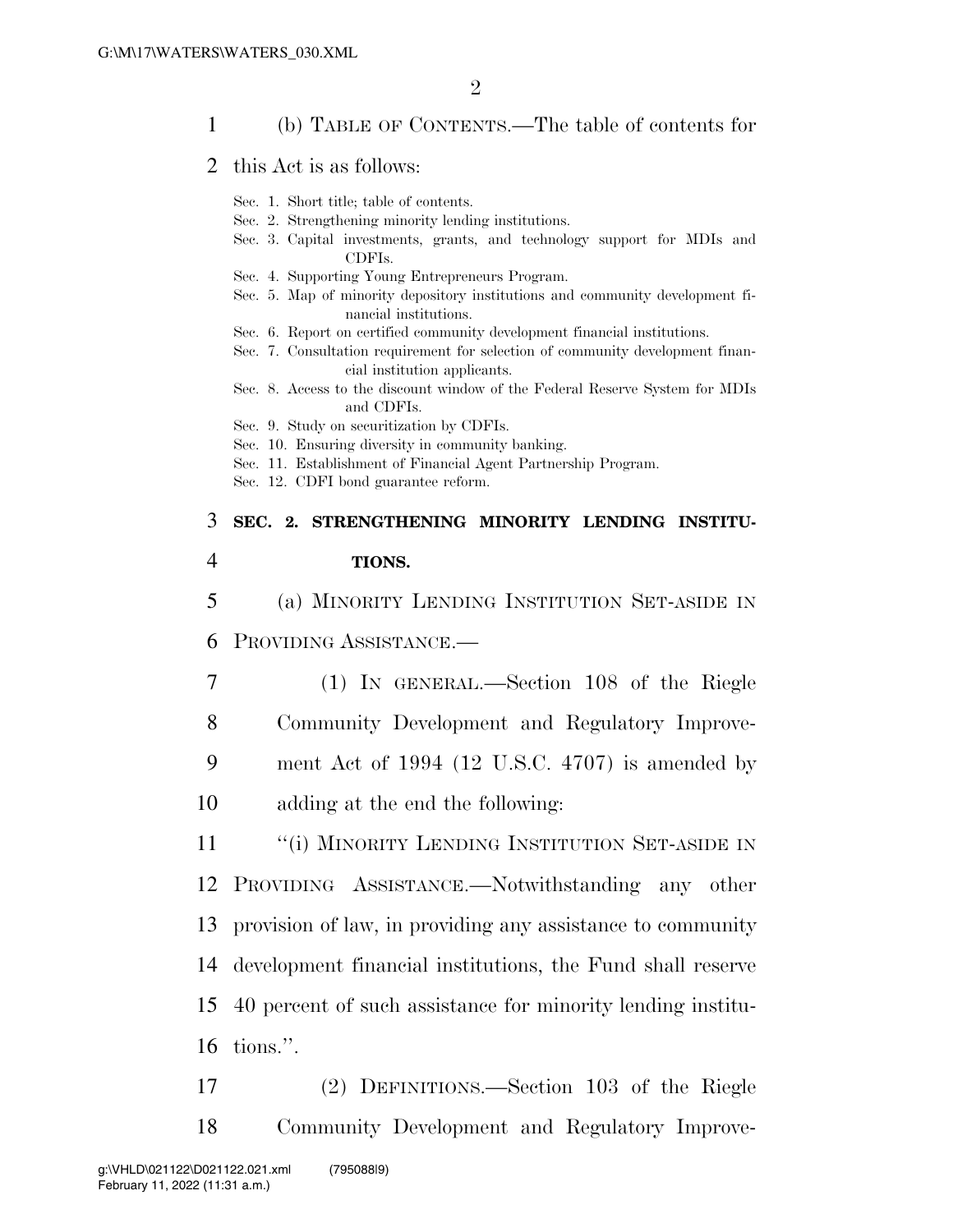ment Act of 1994 (12 U.S.C. 4702) is amended by adding at the end the following:

3 "(22) MINORITY LENDING INSTITUTION.—The term 'minority lending institution' has the meaning given that term under section 523(c) of division N of the Consolidated Appropriations Act, 2021.''.

 (b) OFFICE OF MINORITY LENDING INSTITU- TIONS.—Section 104 of the Riegle Community Develop- ment and Regulatory Improvement Act of 1994 (12 U.S.C. 4703) is amended by adding at the end the fol-lowing:

 ''(l) OFFICE OF MINORITY LENDING INSTITU-TIONS.—

 ''(1) ESTABLISHMENT.—There is established within the Fund an Office of Minority Lending In- stitutions, which shall oversee assistance provided by the Fund to minority lending institutions.

18 "(2) DEPUTY DIRECTOR.—The head of the Of- fice shall be the Deputy Director of Minority Lend- ing Institutions, who shall report directly to the Ad-ministrator of the Fund.''.

 (c) REPORTING ON MINORITY LENDING INSTITU- TIONS.—Section 117 of the Riegle Community Develop-ment and Regulatory Improvement Act of 1994 (12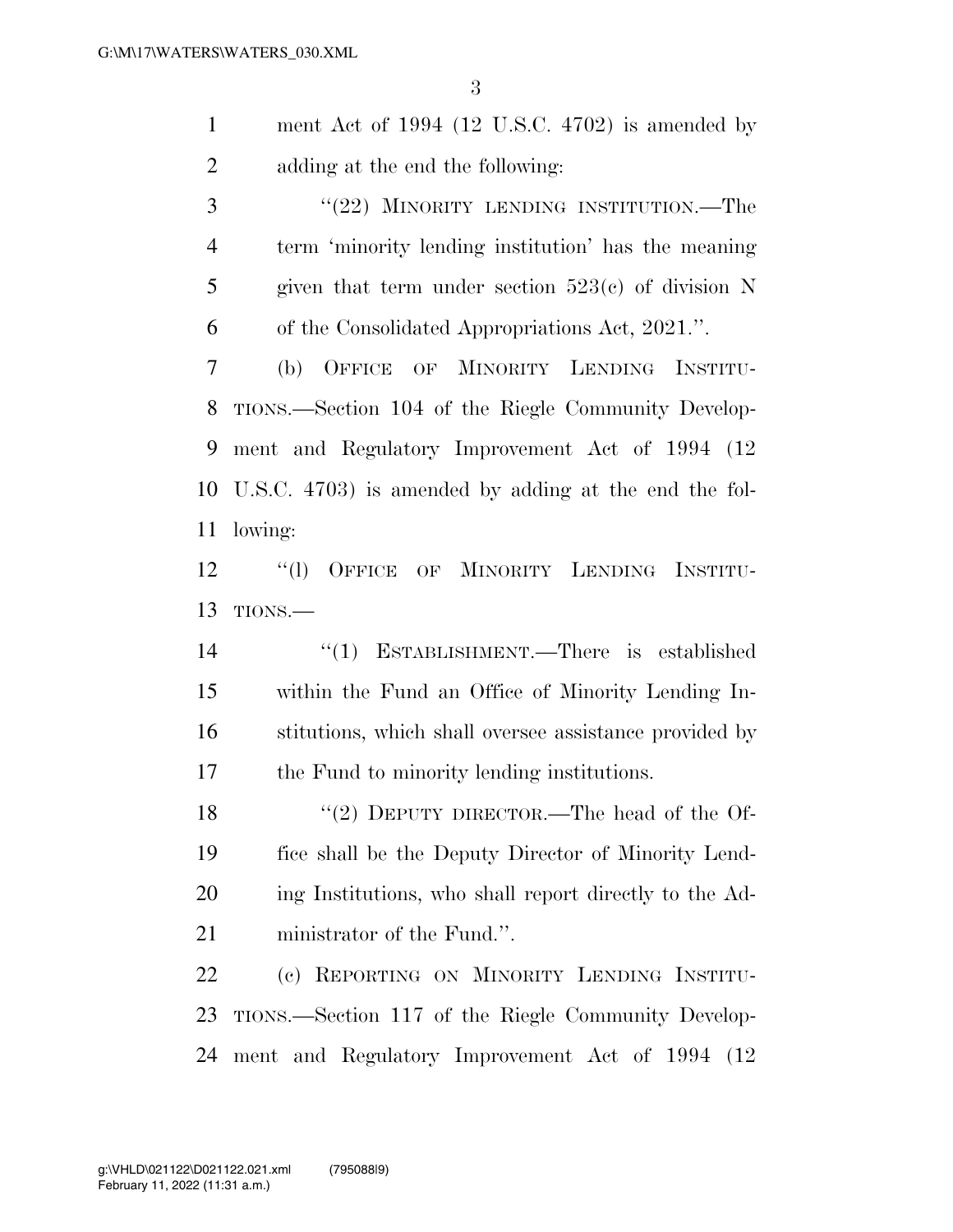U.S.C. 4716) is amended by adding at the end the fol-lowing:

 ''(g) REPORTING ON MINORITY LENDING INSTITU- TIONS.—Each report required under subsection (a) shall include a description of the extent to which assistance from the Fund are provided to minority lending institu-tions.''.

8 (d) SUBMISSION OF DATA RELATING TO DIVERSITY BY COMMUNITY DEVELOPMENT FINANCIAL INSTITU- TIONS.—Section 104 of the Riegle Community Develop- ment and Regulatory Improvement Act of 1994 (12 U.S.C. 4703), as amended by subsection (b), is further amended by adding at the end the following:

 ''(m) SUBMISSION OF DATA RELATING TO DIVER-SITY.—

- ''(1) DEFINITIONS.—In this subsection—
- 17  $((A)$  the term 'executive officer' has the meaning given the term in section 230.501(f) of title 17, Code of Federal Regulations, as in ef- fect on the date of enactment of this subsection; and

22 "'(B) the term 'veteran' has the meaning given the term in section 101 of title 38, United States Code.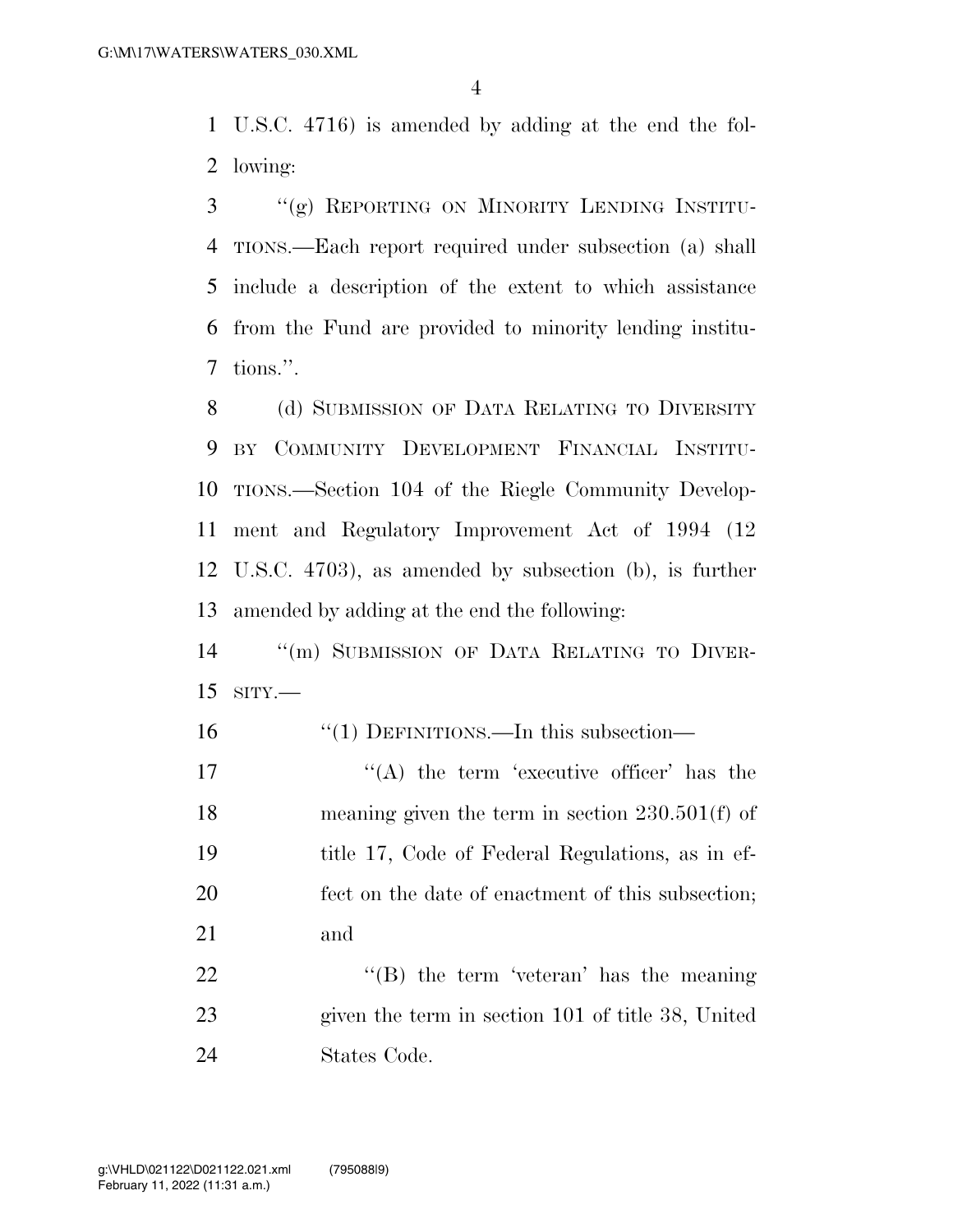| $\mathbf{1}$   | "(2) SUBMISSION OF DISCLOSURE.—Each Fund                        |
|----------------|-----------------------------------------------------------------|
| $\overline{2}$ | applicant and recipient shall provide the following:            |
| 3              | "(A) Data, based on voluntary self-identi-                      |
| $\overline{4}$ | fication, on the racial, ethnic, and gender com-                |
| 5              | position of-                                                    |
| 6              | "(i) the board of directors of the insti-                       |
| 7              | tution;                                                         |
| 8              | "(ii) nominees for the board of direc-                          |
| 9              | tors of the institution; and                                    |
| 10             | "(iii) the executive officers of the in-                        |
| 11             | stitution.                                                      |
| 12             | $\lq\lq (B)$ The status of any member of the                    |
| 13             | board of directors of the institution, any nomi-                |
| 14             | nee for the board of directors of the institution,              |
| 15             | or any executive officer of the institution, based              |
| 16             | on voluntary self-identification, as a veteran.                 |
| 17             | $\lq\lq$ <sup>"</sup> (C) Whether the board of directors of the |
| 18             | institution, or any committee of that board of                  |
| 19             | directors, has, as of the date on which the insti-              |
| 20             | tution makes a disclosure under this paragraph,                 |
| 21             | adopted any policy, plan, or strategy to promote                |
| 22             | racial, ethnic, and gender diversity among—                     |
| 23             | "(i) the board of directors of the insti-                       |
| 24             | tution;                                                         |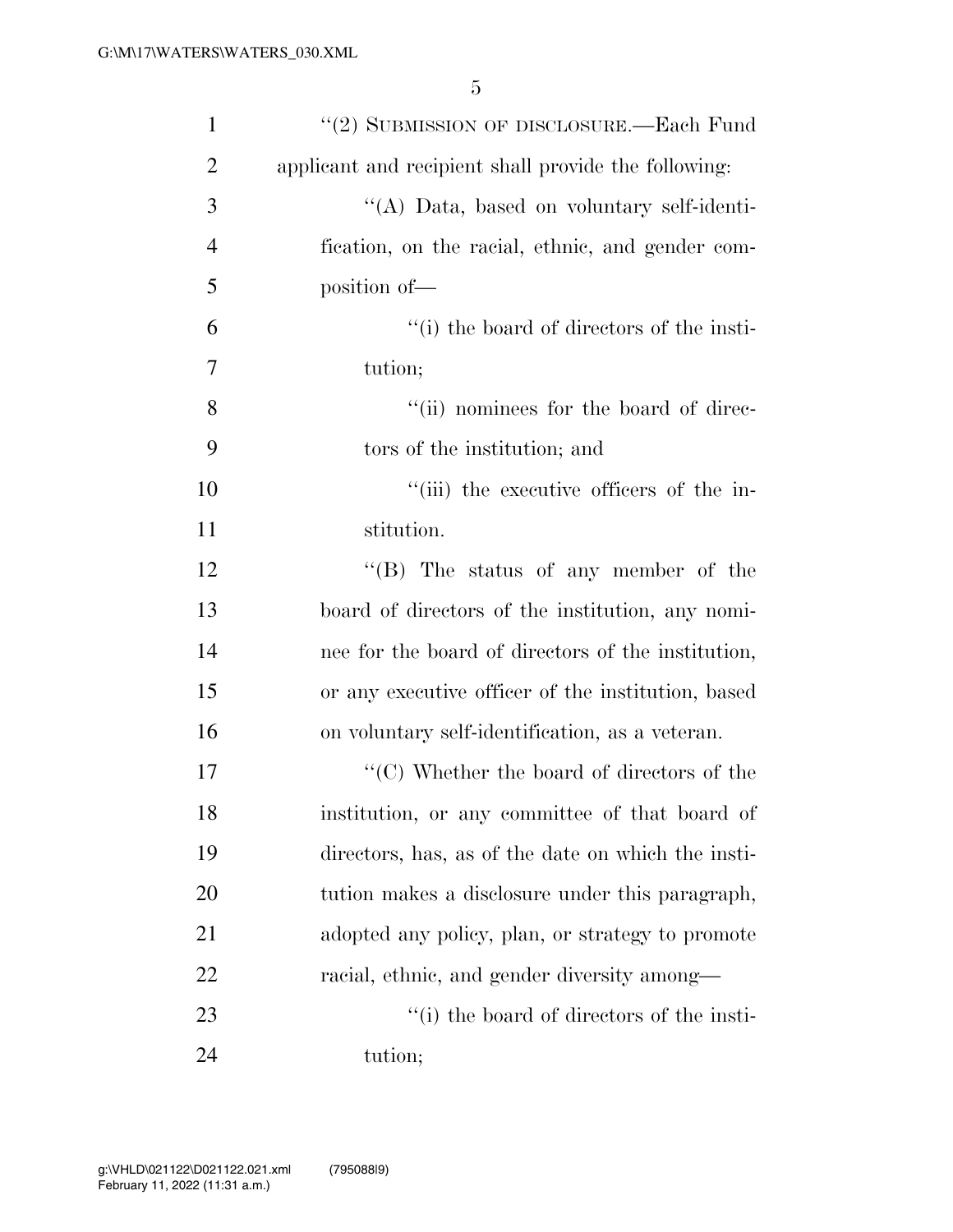| $\mathbf{1}$   | "(ii) nominees for the board of direc-                 |
|----------------|--------------------------------------------------------|
| $\overline{2}$ | tors of the institution; or                            |
| 3              | "(iii) the executive officers of the in-               |
| $\overline{4}$ | stitution.                                             |
| 5              | "(3) ANNUAL REPORT.—Not later than $18$                |
| 6              | months after the date of enactment of this sub-        |
| 7              | section, and annually thereafter, the Fund shall sub-  |
| 8              | mit to the Committee on Banking, Housing, and          |
| 9              | Urban Affairs of the Senate and the Committee on       |
| 10             | Financial Services of the House of Representatives,    |
| 11             | and make publicly available on the website of the      |
| 12             | Fund, a report—                                        |
| 13             | $\lq\lq$ on the data and trends of the diver-          |
| 14             | sity information made available pursuant to            |
| 15             | paragraph $(2)$ ; and                                  |
| 16             | "(B) containing all administrative or legis-           |
| 17             | lative recommendations of the Fund to enhance          |
| 18             | the implementation of this title or to promote         |
| 19             | diversity and inclusion within community devel-        |
| 20             | opment financial institutions.".                       |
| 21             | SEC. 3. CAPITAL INVESTMENTS, GRANTS, AND TECH-         |
| 22             | NOLOGY SUPPORT FOR MDIS AND CDFIS.                     |
| 23             | (a) AUTHORIZATION OF APPROPRIATION.—There is           |
| 24             | authorized to be appropriated to the Emergency Capital |
| 25             | Investment Fund $$4,000,000,000$ .                     |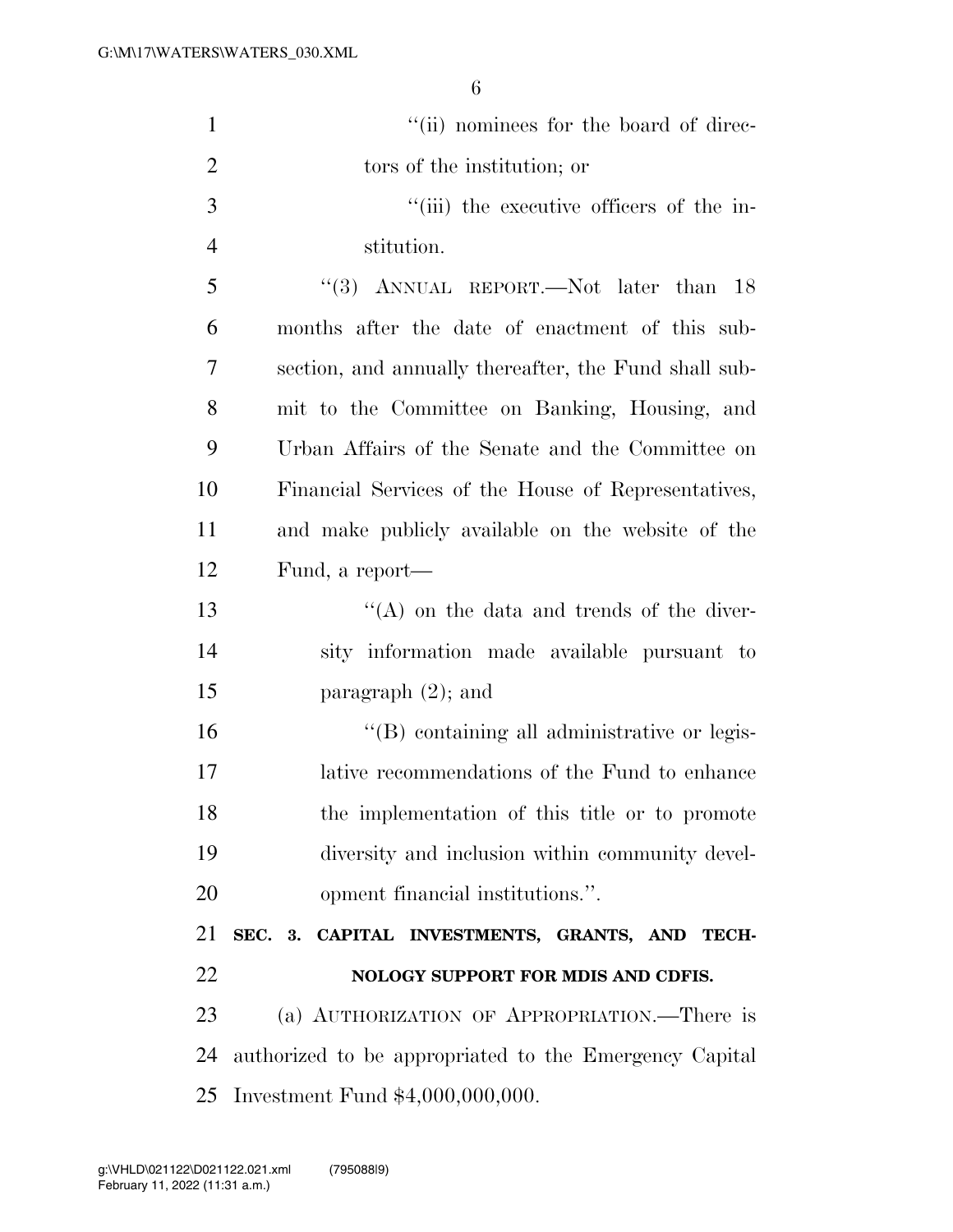(b) CONFORMING AMENDMENTS TO ALLOW FOR AD- DITIONAL PURCHASES OF CAPITAL.—Section 104A of the Riegle Community Development and Regulatory Improve-ment Act of 1994 (12 U.S.C. 4703a) is amended—

5 (1) in subsection (c), by striking paragraph  $(2)$ ; and

 (2) in subsection (e), by striking paragraph (2). (c) USE OF FUNDS FOR CDFI FINANCIAL AND TECHNICAL ASSISTANCE.—Section 104A of the Riegle Community Development and Regulatory Improvement Act of 1994 (12 U.S.C. 4703a) is amended by adding at the end the following:

 ''(p) USE OF FUNDS FOR CDFI FINANCIAL AND TECHNICAL ASSISTANCE.—The Secretary may transfer amounts in the Emergency Capital Investment Fund to the Fund for the purpose of providing financial and tech- nical assistance grants to community development finan-cial institutions certified by the Secretary.''.

19 (d) TECHNOLOGY GRANTS FOR MDIS AND CDFIS.— Section 104A of the Riegle Community Development and Regulatory Improvement Act of 1994 (12 U.S.C. 4703a), as amended by subsection (c), is further amended by add-ing at the end the following:

24 "(q) TECHNOLOGY GRANTS FOR MDIS AND CDFIS.—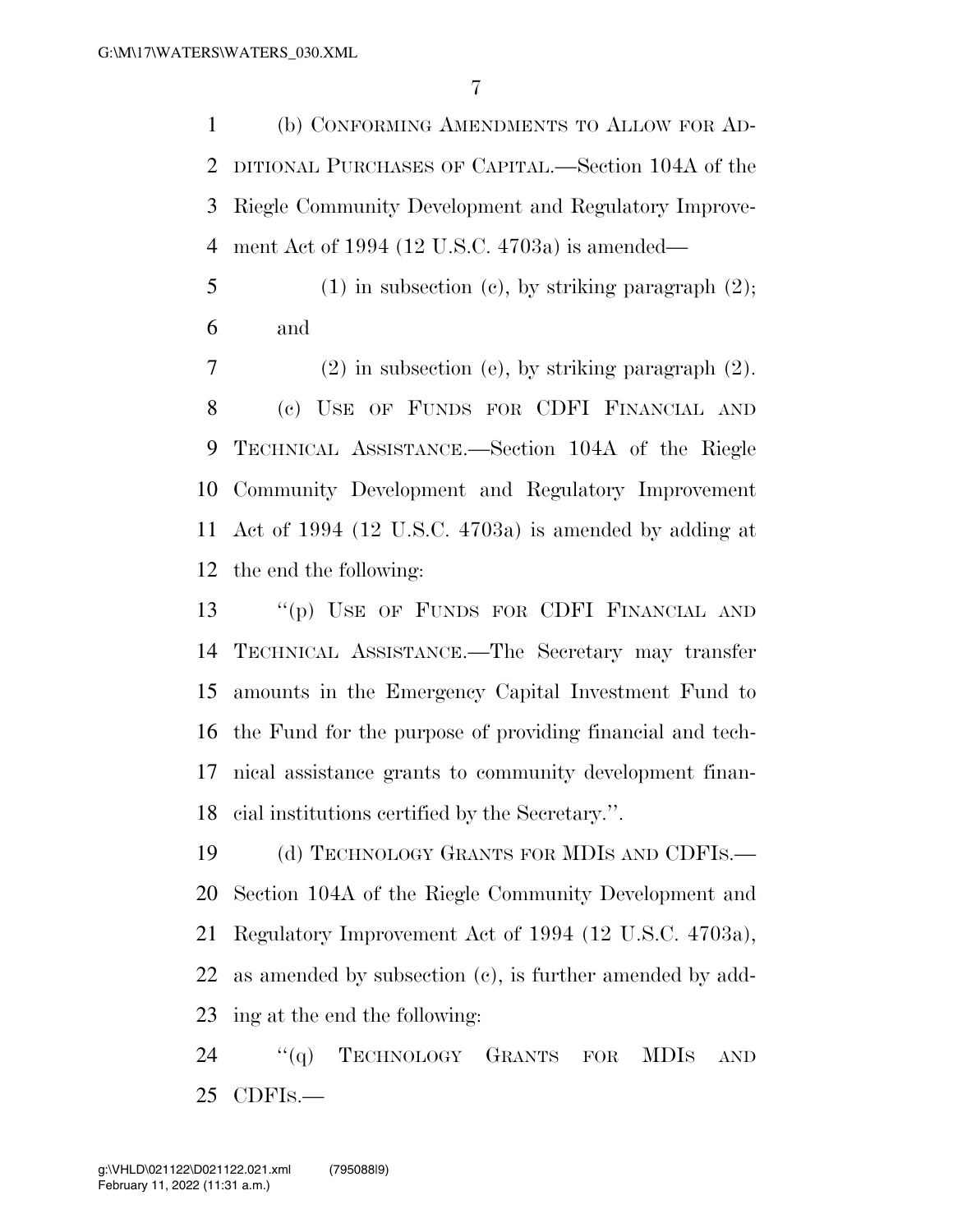| $\mathbf{1}$   | "(1) STUDY AND REPORT ON CERTAIN TECH-          |
|----------------|-------------------------------------------------|
| $\overline{2}$ | NOLOGY CHALLENGES.-                             |
| 3              | "(A) STUDY.—The Secretary shall carry           |
| $\overline{4}$ | out a study on the technology challenges im-    |
| 5              | pacting minority depository institutions and    |
| 6              | community development financial institutions    |
| $\overline{7}$ | with respect to-                                |
| 8              | "(i) internal technology capabilities           |
| 9              | and capacity of the institutions to process     |
| 10             | loan applications and otherwise serve cur-      |
| 11             | rent and potential customers through the        |
| 12             | internet, mobile phone applications, and        |
| 13             | other tools;                                    |
| 14             | "(ii) technology capabilities and ca-           |
| 15             | pacity of the institutions, provided in part-   |
| 16             | nership with third party companies, to          |
| 17             | process loan applications and otherwise         |
| 18             | serve current and potential customers           |
| 19             | through the internet, mobile phone applica-     |
| 20             | tions, and other tools; and                     |
| 21             | "(iii) cybersecurity.                           |
| 22             | "(B) REPORT.—Not later than 1 year              |
| 23             | after the date of the enactment of this sub-    |
| 24             | section, the Secretary shall submit a report to |
| 25             | the Committee on Financial Services of the      |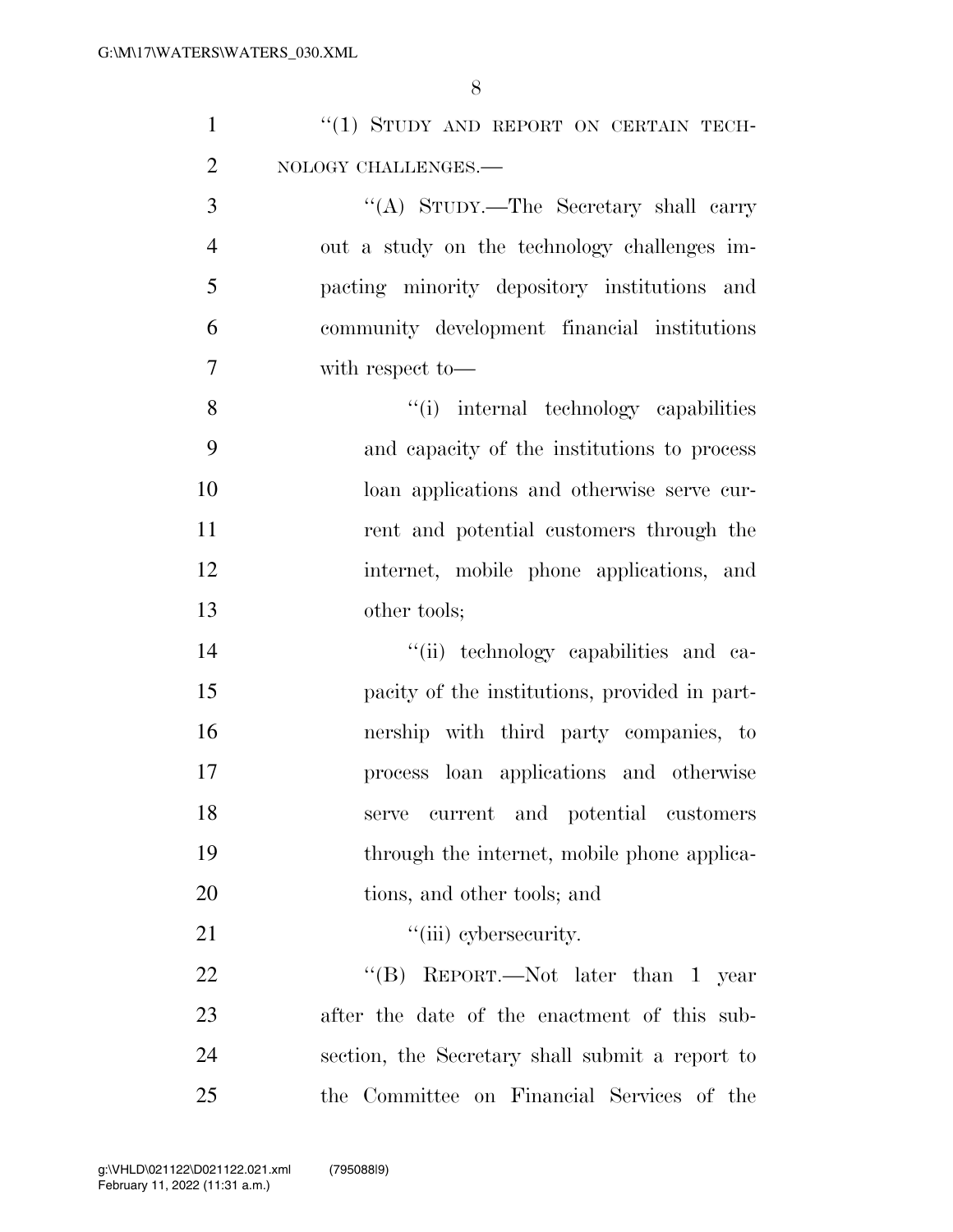| $\mathbf{1}$   | House of Representatives and the Committee        |
|----------------|---------------------------------------------------|
| $\overline{2}$ | on Banking, Housing, and Urban Affairs of the     |
| 3              | Senate that includes the results of the study re- |
| $\overline{4}$ | quired under subparagraph (A).                    |
| 5              | $``(2)$ GRANT PROGRAM.—                           |
| 6              | "(A) PROGRAM AUTHORIZED.—The Sec-                 |
| 7              | retary shall carry out a grant program to make    |
| 8              | grants to minority depository institutions and    |
| 9              | community development financial institutions to   |
| 10             | address technology challenges impacting such      |
| 11             | institutions.                                     |
| 12             | "(B) APPLICATION.—To be eligible to be            |
| 13             | awarded a grant under this paragraph, a mi-       |
| 14             | nority depository institution or community de-    |
| 15             | velopment financial institution shall submit an   |
| 16             | application to the Secretary at such time, in     |
| 17             | such manner, and containing such information      |
| 18             | as the Secretary may require.                     |
| 19             | "(C) USE OF FUNDS.—A minority deposi-             |
| 20             | tory institution or community development fi-     |
| 21             | nancial institution that is awarded a grant       |
| 22             | under this paragraph shall use the grant funds    |
| 23             | $to-$                                             |
| 24             | "(i) enhance or adopt technologies                |
| 25             | that—                                             |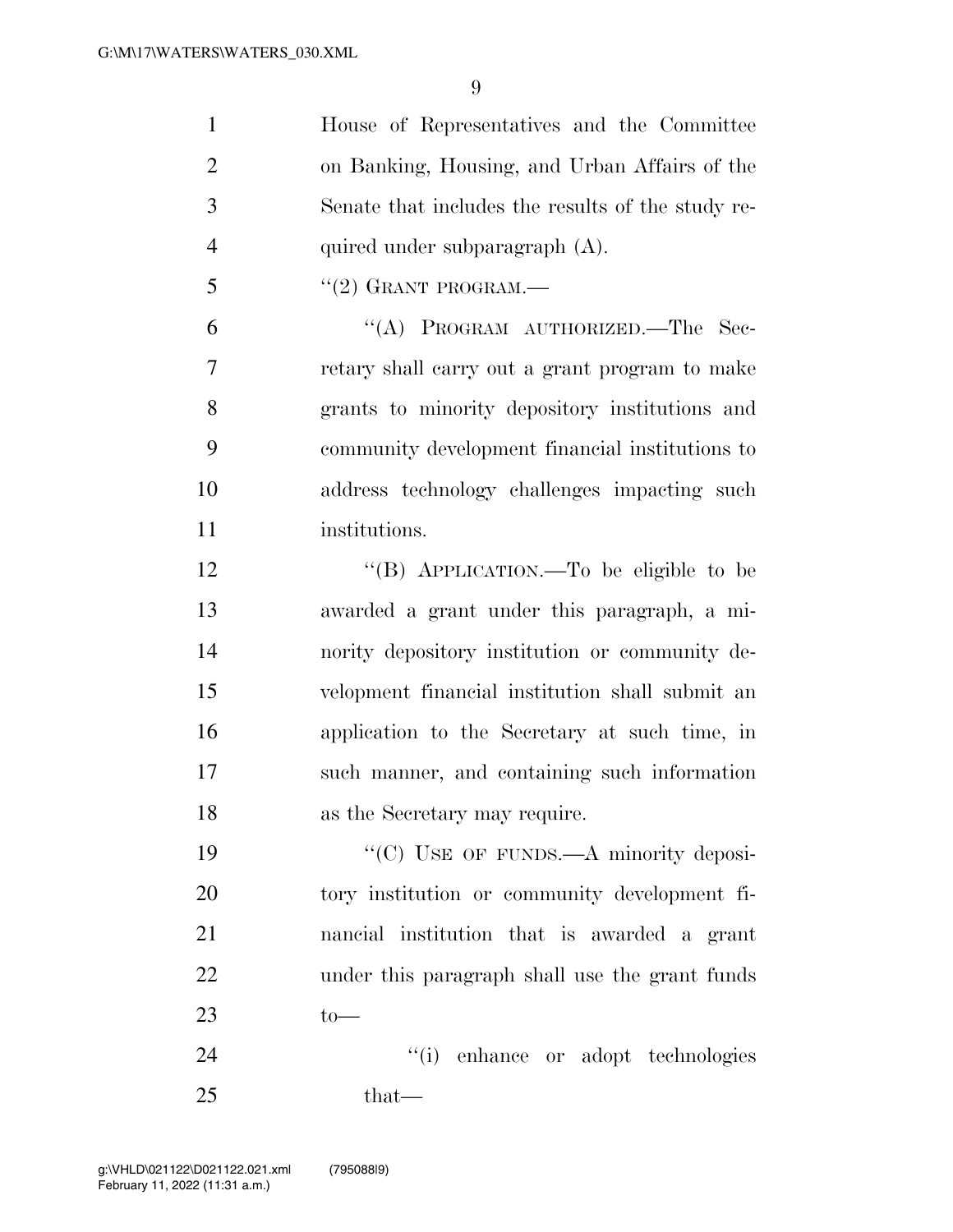| $\mathbf{1}$   | $\lq\lq$ shorten loan approval proc-                        |
|----------------|-------------------------------------------------------------|
| $\overline{2}$ | esses;                                                      |
| 3              | "(II) improve customer experi-                              |
| $\overline{4}$ | ence; and                                                   |
| 5              | "(III) provide additional services                          |
| 6              | to customers; and                                           |
| 7              | "(ii) carry out such other activities as                    |
| 8              | the Secretary determines appropriate.                       |
| 9              | "(3) FUNDING.—The Secretary may<br>use                      |
| 10             | amounts in the Emergency Capital Investment Fund            |
| 11             | to make grants under paragraph $(2)$ , but not to ex-       |
| 12             | ceed $$1,000,000,000$ in the aggregate.".                   |
|                |                                                             |
| 13             | SEC. 4. SUPPORTING YOUNG ENTREPRENEURS PROGRAM.             |
| 14             | Section 108 of the Riegle Community Development             |
| 15             | and Regulatory Improvement Act of 1994 (12 U.S.C.           |
| 16             | 4707), as amended by section $2(a)(1)$ , is further amended |
| 17             | by adding at the end the following:                         |
| 18             | "(j) SUPPORTING YOUNG ENTREPRENEURS PRO-                    |
| 19             | GRAM.-                                                      |
| 20             | "(1) IN GENERAL.—The Fund shall establish a                 |
| 21             | Supporting Young Entrepreneurs Program under                |
| 22             | which the Fund may provide financial awards to the          |
| 23             | community development financial institutions that           |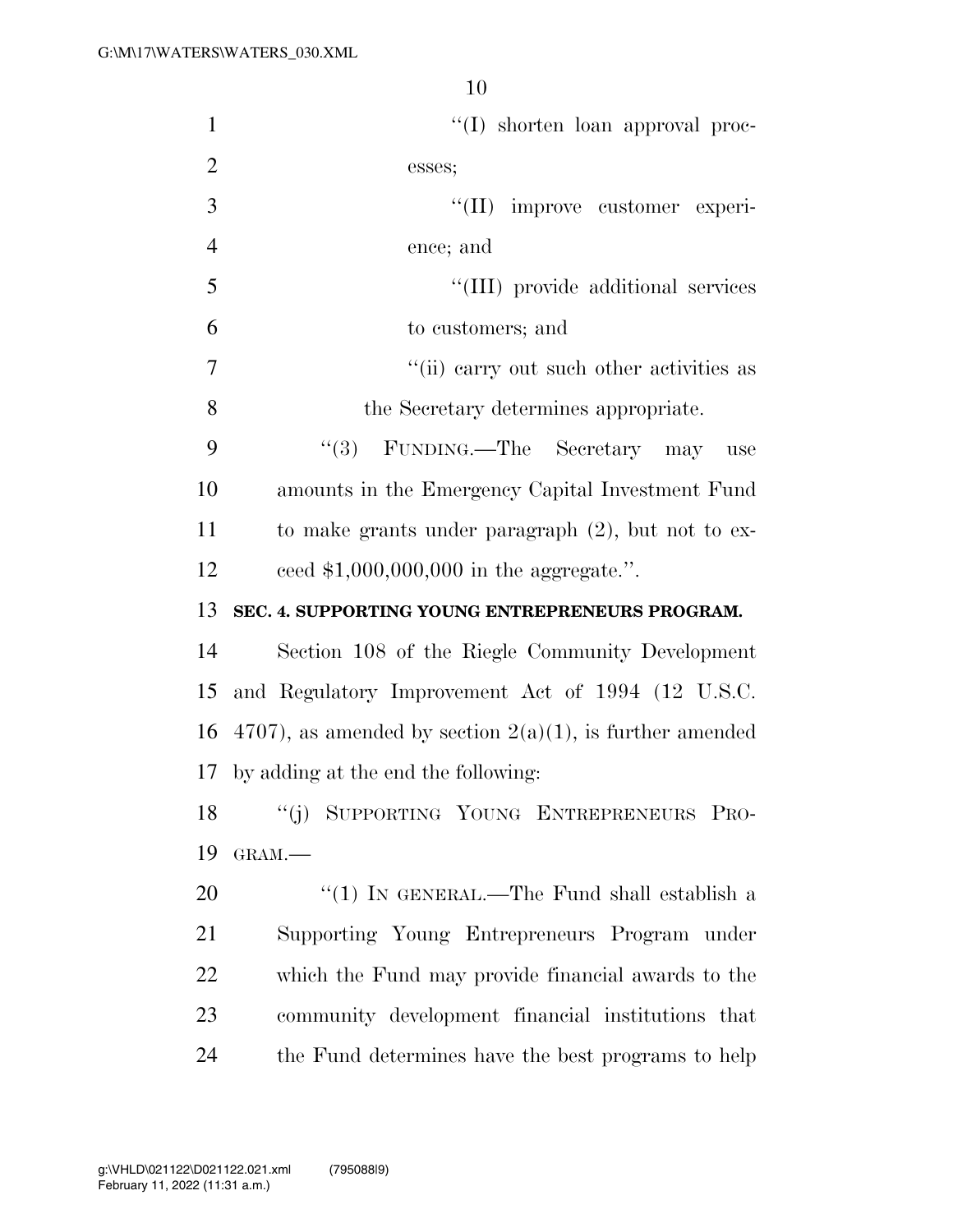| $\mathbf{1}$   | young entrepreneurs get the start up capital needed          |
|----------------|--------------------------------------------------------------|
| $\overline{2}$ | to start a small business.                                   |
| 3              | "(2) NO MATCHING REQUIREMENT.—The                            |
| $\overline{4}$ | matching requirement under subsection (e) shall not          |
| 5              | apply to awards made under this subsection.                  |
| 6              | " $(3)$ FUNDING.—In carrying out this sub-                   |
| 7              | section, the Fund may use—                                   |
| 8              | "(A) amounts in the Emergency Capital                        |
| 9              | Investment Fund, but not to exceed                           |
| 10             | $$100,000,000$ in the aggregate; and                         |
| 11             | $\lq\lq (B)$ such other funds as may be appro-               |
| 12             | priated by Congress to the Fund to carry out                 |
|                | the Supporting Young Entrepreneurs Pro-                      |
| 13             |                                                              |
|                | gram.".                                                      |
| 14<br>15       | SEC. 5. MAP OF MINORITY DEPOSITORY INSTITUTIONS AND          |
| 16             | COMMUNITY DEVELOPMENT FINANCIAL IN-                          |
| 17             | STITUTIONS.                                                  |
| 18             | (a) IN GENERAL.—The Secretary of the Treasury, in            |
| 19             | consultation with the CDFI Fund and the Federal bank-        |
| 20             | ing agencies, shall establish an interactive, searchable map |
| 21             | showing the geographic locations of minority depository      |
| 22             | institutions and community development financial institu-    |
| 23             | tions that have been certified by the Secretary. Such map    |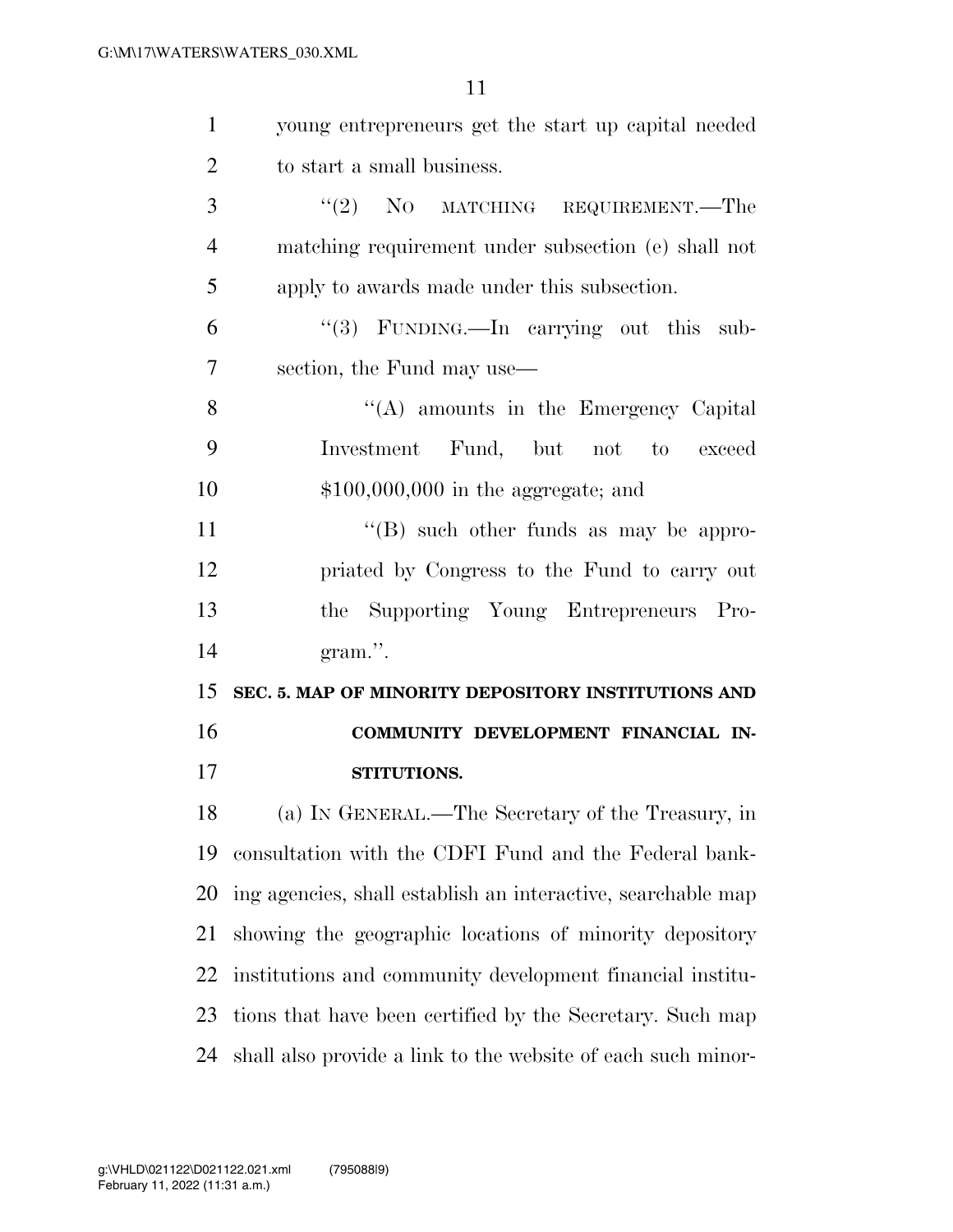ity depository institution and community development fi-nancial institution.

- (b) DEFINITIONS.—In this section:
- (1) CDFI FUND.—The term ''CDFI Fund'' means the Community Development Financial Insti- tutions Fund established under section 104(a) of the Riegle Community Development and Regulatory Im-provement Act of 1994.

 (2) COMMUNITY DEVELOPMENT FINANCIAL IN- STITUTION.—The term ''community development fi- nancial institution'' has the meaning given in section 103 of the Riegle Community Development and Reg-ulatory Improvement Act of 1994.

- (3) FEDERAL BANKING AGENCY.—The term ''Federal banking agency''—
- (A) has the meaning given in section 3 of the Federal Deposit Insurance Act; and

 (B) means the National Credit Union Ad-ministration.

 (4) MINORITY DEPOSITORY INSTITUTION.—The term ''minority depository institution'' has the meaning given in section 308(b) of the Financial In- stitutions Reform, Recovery, and Enforcement Act of 1989.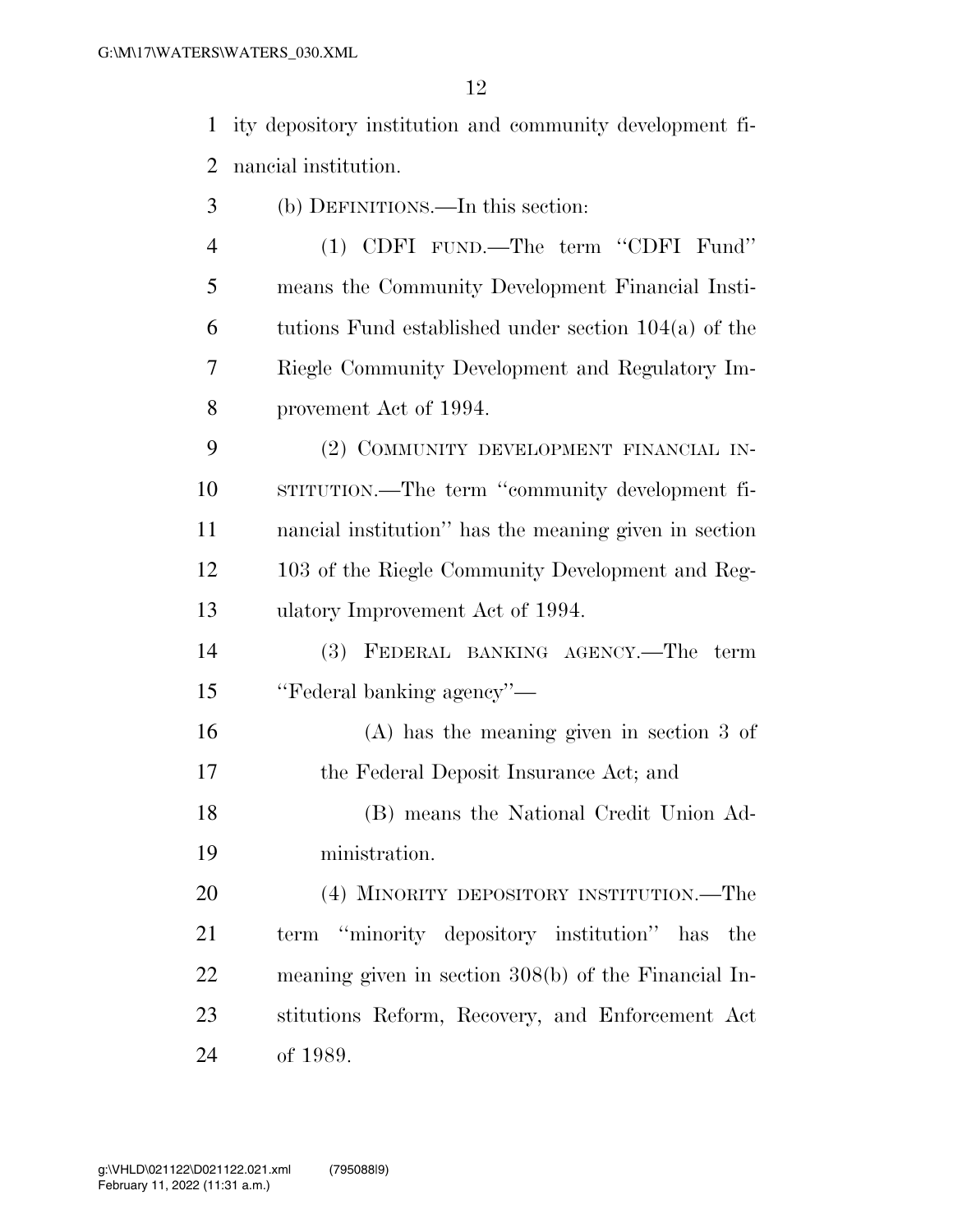| $\mathbf{1}$   | SEC. 6. REPORT ON CERTIFIED COMMUNITY DEVELOP-       |
|----------------|------------------------------------------------------|
| $\overline{2}$ | MENT FINANCIAL INSTITUTIONS.                         |
| 3              | Section $117(a)$ of the Riegle Community Develop-    |
| $\overline{4}$ | ment and Regulatory Improvement Act of 1994 (12)     |
| 5              | U.S.C. $4716(a)$ is amended—                         |
| 6              | (1) by striking "The Fund" and inserting the         |
| 7              | following:                                           |
| 8              | "(1) IN GENERAL.—The Fund";                          |
| 9              | (2) by striking "and the Congress" and insert-       |
| 10             | ing ", the Congress, and the public"; and            |
| 11             | $(3)$ by adding at the end the following:            |
| 12             | "(2) REPORT ON CERTIFIED COMMUNITY DE-               |
| 13             | VELOPMENT FINANCIAL INSTITUTIONS.—The annual         |
| 14             | report required under paragraph (1) shall include a  |
| 15             | report on community development financial institu-   |
| 16             | tions ('CDFIs') that have been certified by the Sec- |
| 17             | retary of the Treasury, including a summary with     |
| 18             | aggregate data and analysis, to the fullest extent   |
| 19             | practicable, regarding—                              |
| 20             | "(A) a list of the types of organizations            |
| 21             | that are certified as CDFIs, and the number of       |
| 22             | each type of organization;                           |

23 ''(B) the geographic location and capacity of different types of certified CDFIs;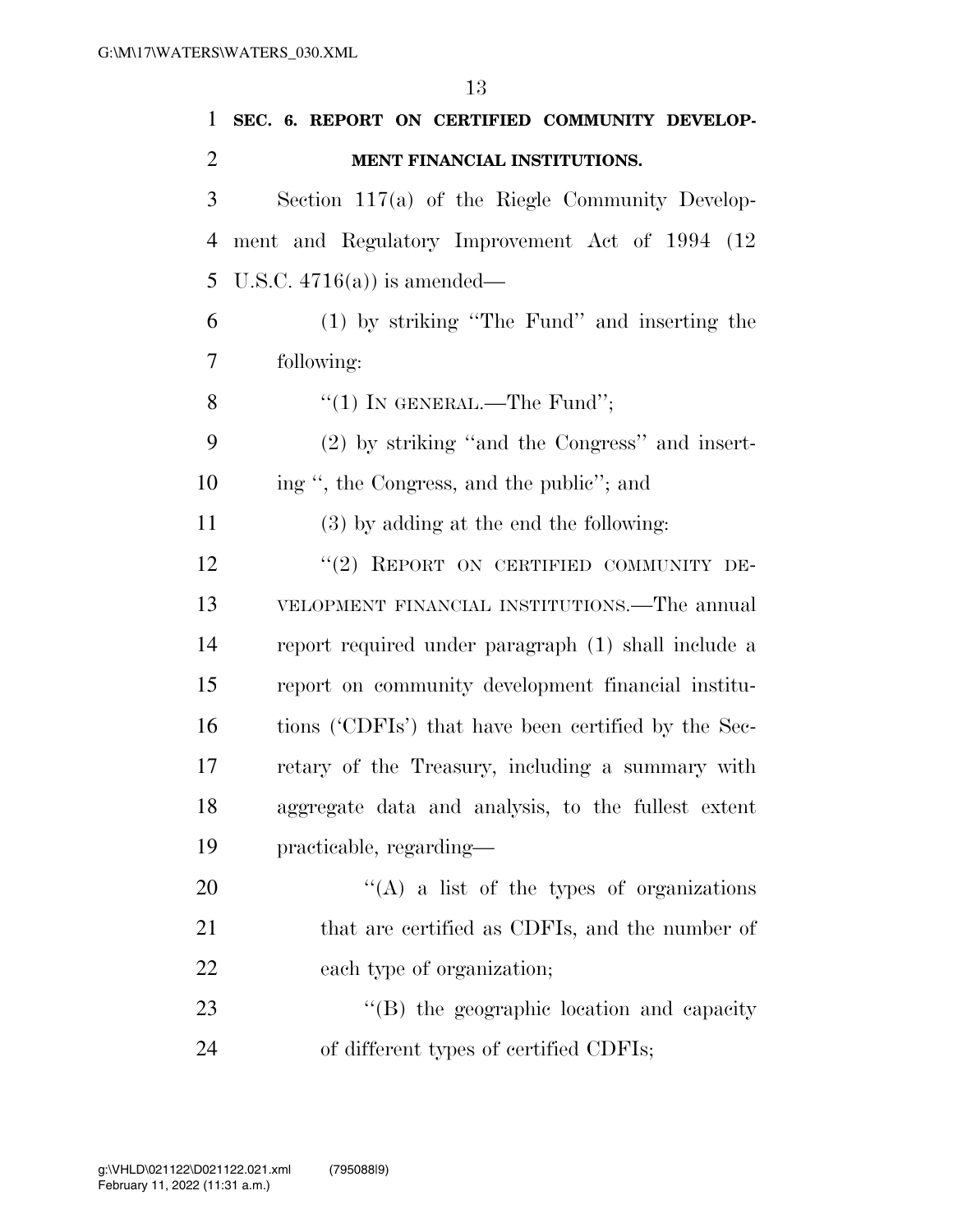| $\mathbf{1}$   | "(C) the primary lines of business for dif-        |
|----------------|----------------------------------------------------|
| $\overline{2}$ | ferent types of certified CDFIs, as well as any    |
| 3              | secondary lines of business;                       |
| $\overline{4}$ | "(D) human resources and staffing infor-           |
| 5              | mation for different types of certified CDFIs,     |
| 6              | including—                                         |
| $\overline{7}$ | $\lq\lq(E)$ the types of development services pro- |
| 8              | vided by different types of certified CDFIs;       |
| 9              | $\lq\lq(F)$ the target markets of different types  |
| 10             | of certified CDFIs and the amount of products      |
| 11             | and services offered by CDFIs to those target      |
| 12             | markets, including-                                |
| 13             | "(i) the number and amount of loans                |
| 14             | and loan guarantees made in those target           |
| 15             | markets;                                           |
| 16             | "(ii) the number and amount of other               |
| 17             | investments made in those target markets;          |
| 18             | and                                                |
| 19             | "(iii) the number and amount of de-                |
| <b>20</b>      | velopment services offered in those target         |
| 21             | markets; and                                       |
| 22             | $\lq\lq(G)$ the clients and communities served by  |
| 23             | different types of certified CDFIs, including—     |
| 24             | "(i) the annual median income<br>- of              |
| 25             | communities served; and                            |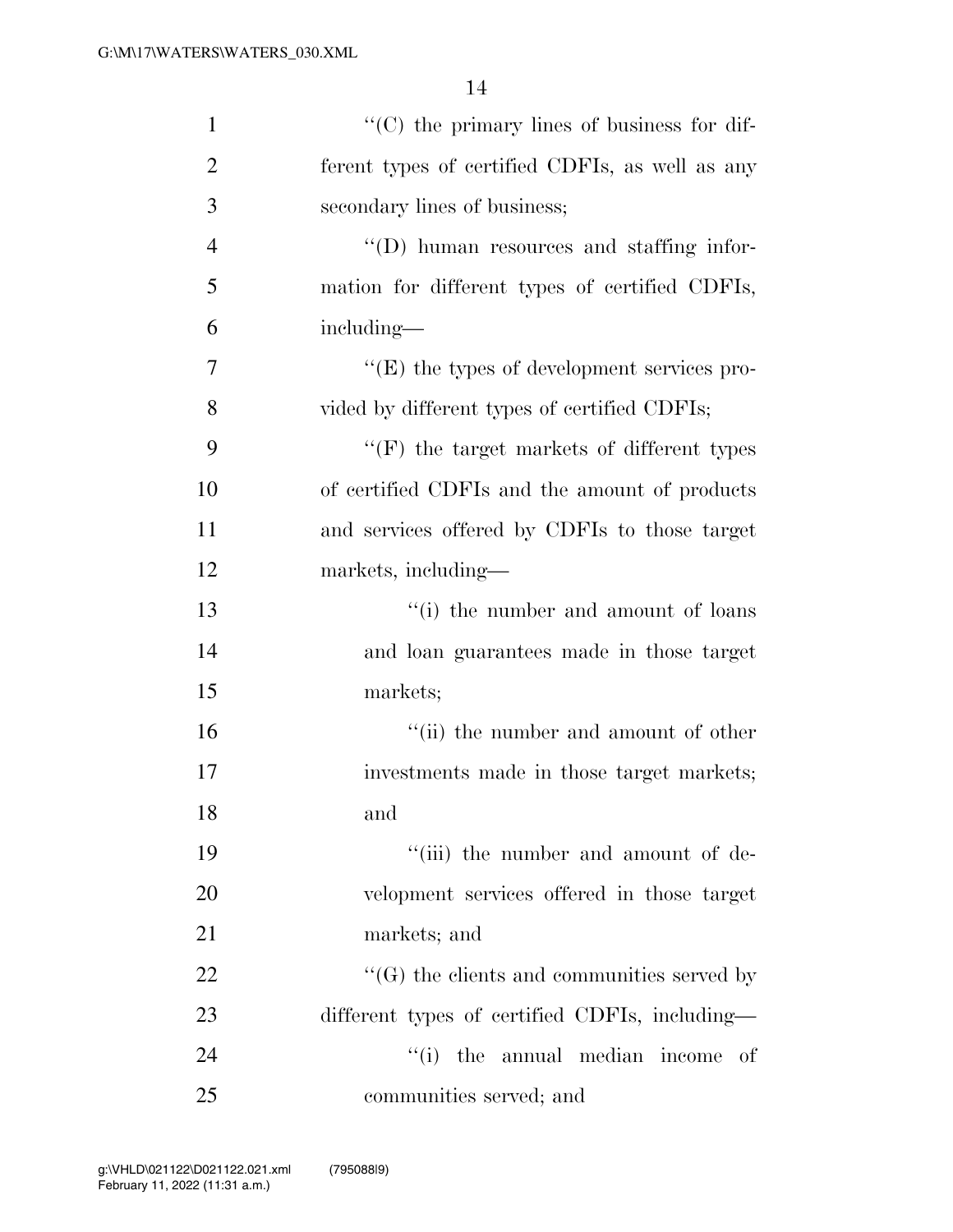| $\mathbf{1}$   | "(ii) with respect to other targeted                    |
|----------------|---------------------------------------------------------|
| $\overline{2}$ | populations, a break down by business line              |
| 3              | and financial products provided, with such              |
| $\overline{4}$ | information disaggregated by race and eth-              |
| 5              | nicity, to the fullest extent practicable.              |
| 6              | (3)<br>OTHER TARGETED POPULATIONS<br>DE-                |
| 7              | FINED.—In this subsection, with respect to a cer-       |
| 8              | tified CDFI, the tern 'other targeted populations'      |
| 9              | means individuals, or an identifiable group of indi-    |
| 10             | viduals, who-                                           |
| 11             | "(A) lack adequate access to financial                  |
| 12             | products and financial services in the CDFI's           |
| 13             | target market; and                                      |
| 14             | $\lq\lq$ reside within census tracts that are           |
| 15             | at least 50 percent majority-minority.".                |
| 16             | SEC. 7. CONSULTATION REQUIREMENT FOR SELECTION OF       |
| 17             | COMMUNITY DEVELOPMENT FINANCIAL IN-                     |
| 18             | STITUTION APPLICANTS.                                   |
| 19             | (a) IN GENERAL.—Section 107 of the Riegle Commu-        |
| 20             | nity Development and Regulatory Improvement Act of      |
| 21             | $1994$ (12 U.S.C. 4706) is amended by adding at the end |
| 22             | the following:                                          |
|                |                                                         |

23 "(e) CONSULTATION REQUIRED.—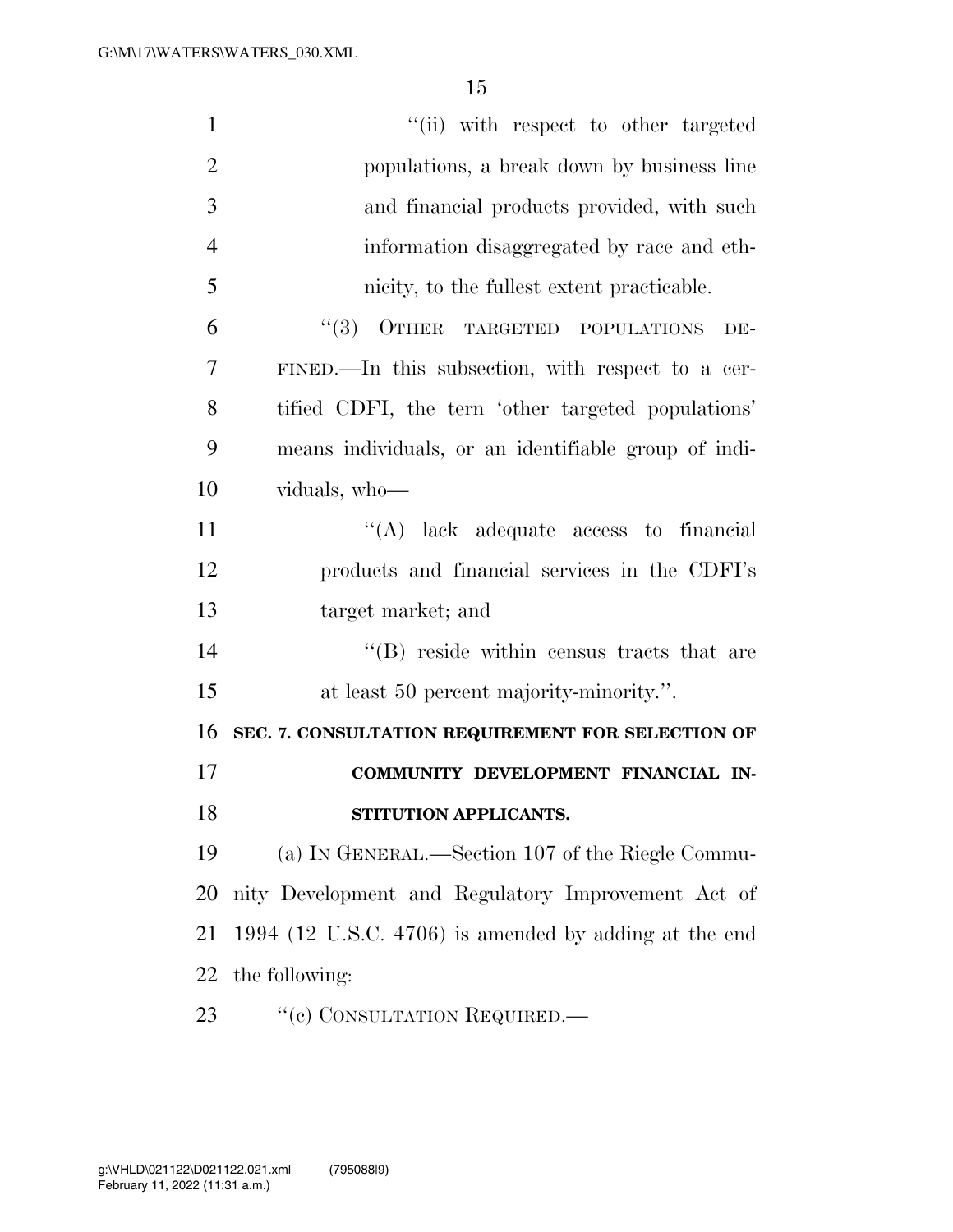| $\mathbf{1}$   | $\lq(1)$ In GENERAL.—Before selecting an appli-      |
|----------------|------------------------------------------------------|
| $\overline{2}$ | cant under this section, the Fund shall consult with |
| 3              | the applicable Federal regulator for the applicant.  |
| $\overline{4}$ | "(2) APPLICABLE FEDERAL REGULATOR DE-                |
| 5              | FINED.—In this subsection, the term 'applicable      |
| 6              | Federal regulator' means—                            |
| 7              | "(A) with respect to an applicant that is            |
| 8              | regulated by both an appropriate Federal bank-       |
| 9              | ing agency and the Bureau of Consumer Finan-         |
| 10             | cial Protection, the Bureau of Consumer Finan-       |
| 11             | cial Protection;                                     |
| 12             | $\lq\lq$ with respect to an applicant that is        |
| 13             | not regulated by the Bureau of Consumer Fi-          |
| 14             | nancial Protection, the appropriate Federal          |
| 15             | banking agency for such applicant; or                |
| 16             | "(C) the Bureau of Consumer Financial                |
| 17             | Protection, with respect to an applicant—            |
| 18             | "(i) that is not regulated by an appro-              |
| 19             | priate Federal banking agency; and                   |
| 20             | "(ii) that offers or provides consumer               |
| 21             | financial products or services (as defined in        |
| 22             | section 1002 of the Consumer Financial               |
| 23             | Protection Act of 2010 (12 U.S.C.                    |
| 24             | $5481$                                               |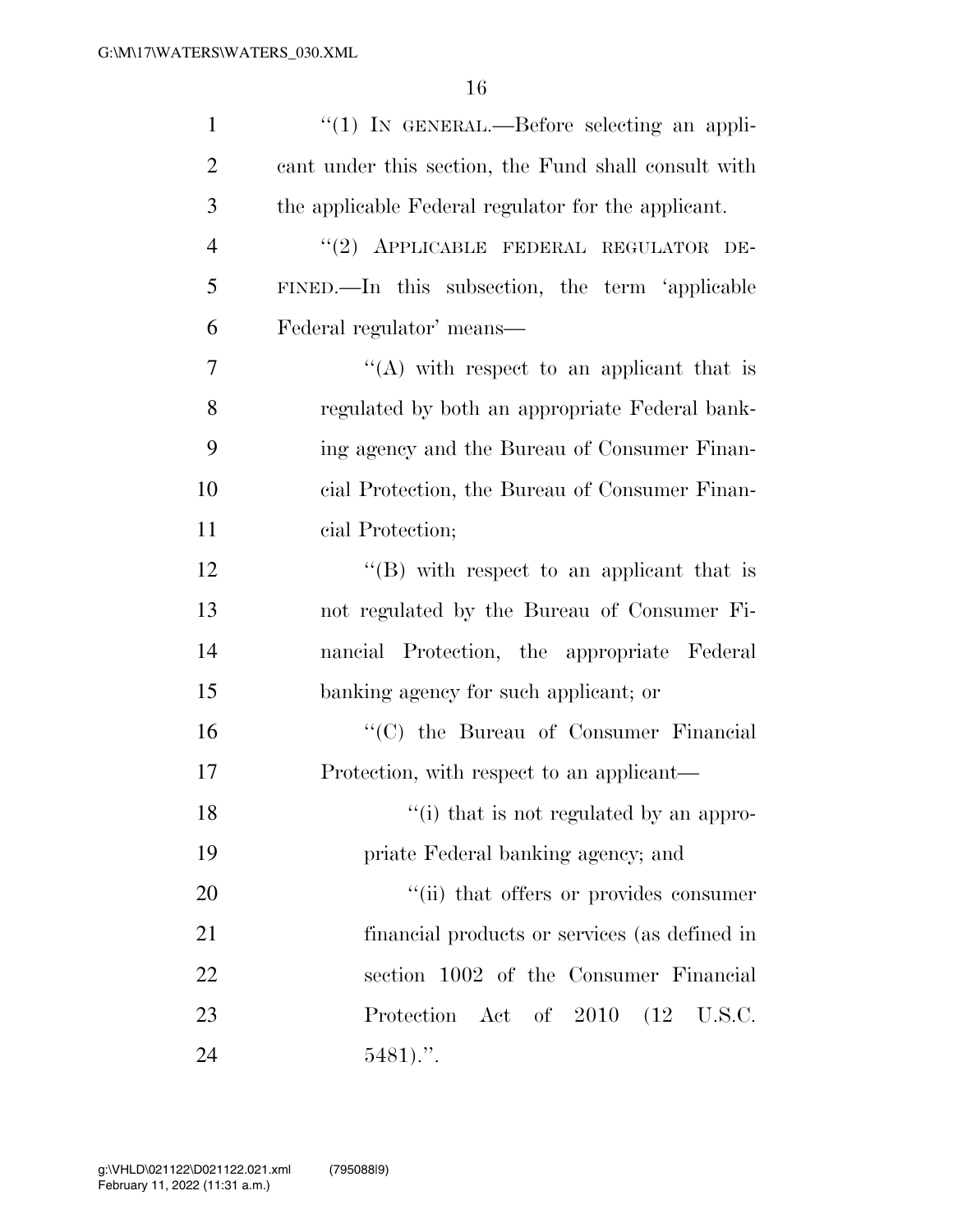(b) CDFI AND COMMUNITY PARTNER CO- APPLICANTS.—Section 106 of the Riegle Community De- velopment and Regulatory Improvement Act of 1994 (12 U.S.C. 4705) is amended—

 (1) by redesignating subsections (d) and (e) as subsections (e) and (f), respectively; and

 (2) by inserting after subsection (c) the fol-lowing:

 ''(d) CONSULTATION REQUIRED.—Before selecting an application under subsection (c), the Fund shall consult with each applicable Federal regulator (as defined in sec-12 tion  $107(e)(2)$  for the coapplicants of such application.". **SEC. 8. ACCESS TO THE DISCOUNT WINDOW OF THE FED- ERAL RESERVE SYSTEM FOR MDIS AND CDFIS.** 

 The Board of Governors of the Federal Reserve Sys- tem shall establish a process under which minority deposi- tory institutions and community development financial in- stitutions may have access to the discount window, at the seasonal credit interest rate most recently published on the Federal Reserve Statistical Release on selected inter-est rates (daily or weekly).

#### **SEC. 9. STUDY ON SECURITIZATION BY CDFIS.**

 (a) IN GENERAL.—The Secretary of the Treasury, in consultation with the Community Development Financial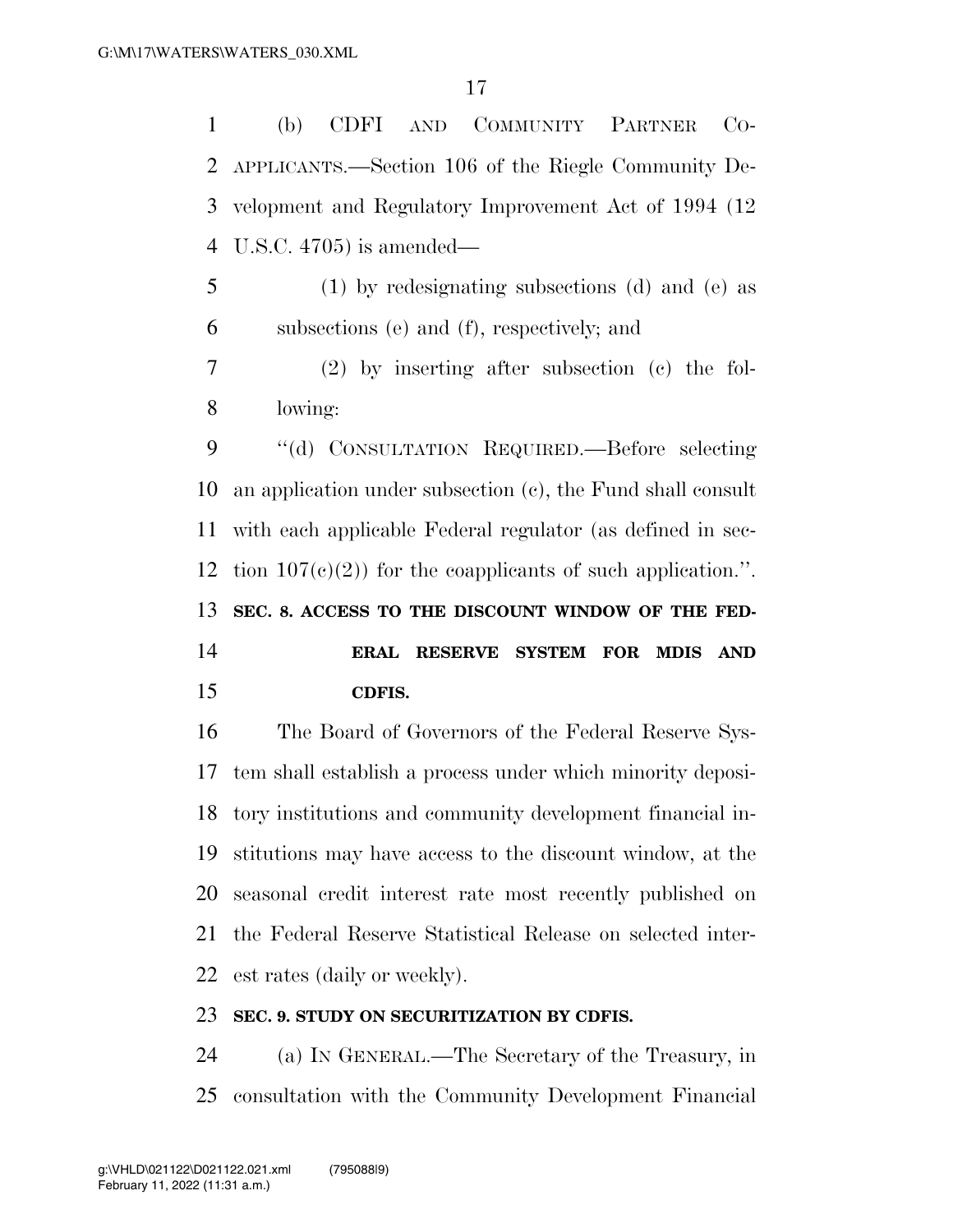Institutions Fund and such other Federal agencies as the Secretary determines appropriate, shall carry out a study on—

 (1) the use of securitization by CDFIs; (2) any barriers to the use of securitization as a source of liquidity by CDFIs; and

 (3) any authorities available to the Government to support the use of securitization by CDFIs to the extent it helps serve underserved communities.

 (b) REPORT.—Not later than the end of the 1-year period beginning on the date of enactment of this Act, the Secretary shall issue a report to the Committee on Finan- cial Services of the House of Representatives and the Committee on Banking, Housing, and Urban Affairs of the Senate containing—

 (1) all findings and determinations made in car- rying out the study required under subsection (a); and

 (2) any legislative or administrative rec- ommendations of the Secretary that would promote the responsible use of securitization to help CDFIs 22 in reaching more underserved communities.

 (c) CDFI DEFINED.—The term ''CDFI'' has the meaning given the term ''community development finan-cial institution'' under section 103 of the Riegle Commu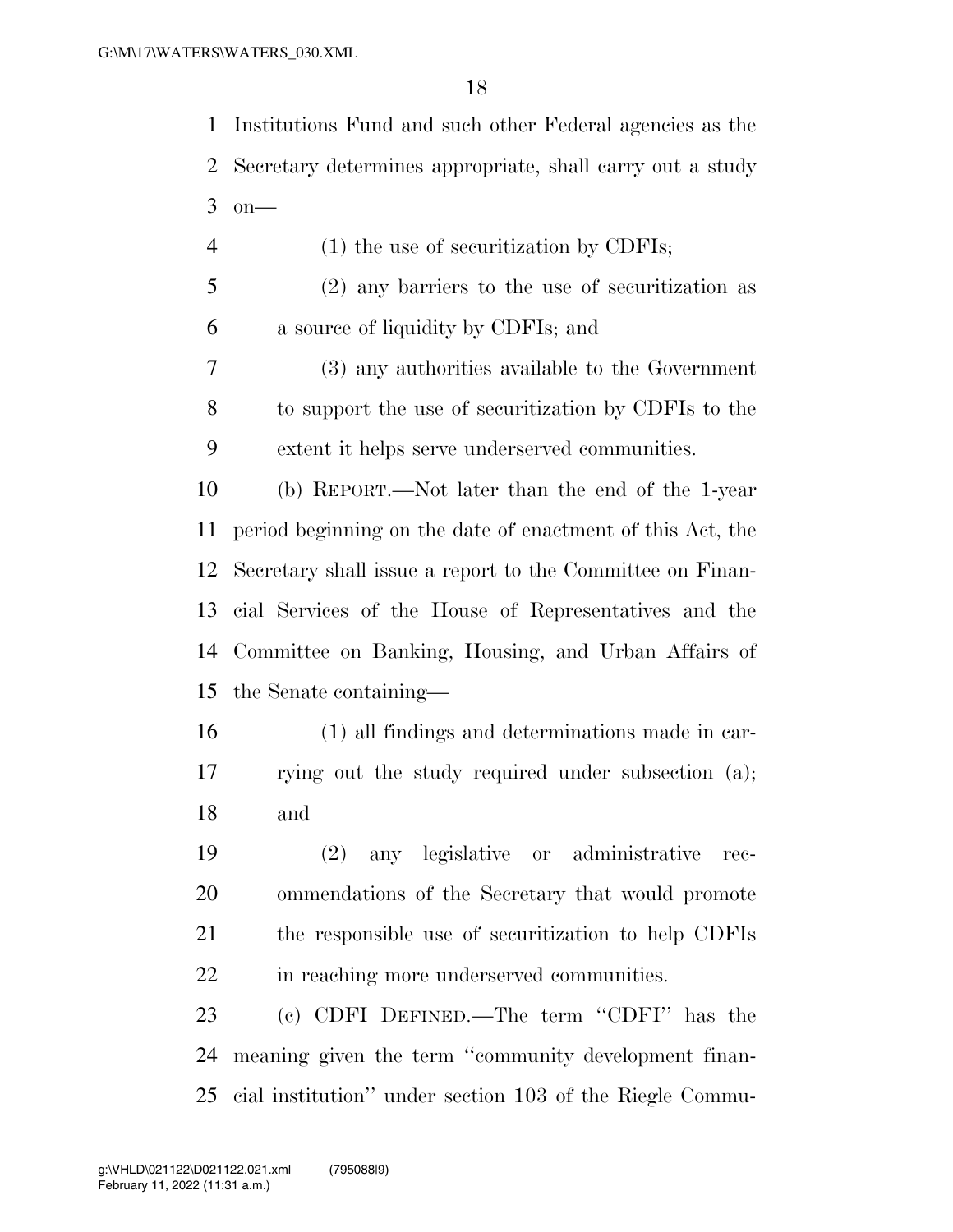nity Development and Regulatory Improvement Act of 1994.

#### **SEC. 10. ENSURING DIVERSITY IN COMMUNITY BANKING.**

 (a) SENSE OF CONGRESS ON FUNDING THE LOAN- LOSS RESERVE FUND FOR SMALL DOLLAR LOANS.—The sense of Congress is the following:

 (1) The Community Development Financial In- stitutions Fund (the ''CDFI Fund'') is an agency of the Department of the Treasury, and was estab- lished by the Riegle Community Development and Regulatory Improvement Act of 1994. The mission of the CDFI Fund is ''to expand economic oppor- tunity for underserved people and communities by supporting the growth and capacity of a national network of community development lenders, inves- tors, and financial service providers''. A community development financial institution (a ''CDFI'') is a specialized financial institution serving low-income communities and a Community Development Entity (a ''CDE'') is a domestic corporation or partnership that is an intermediary vehicle for the provision of loans, investments, or financial counseling in low-in- come communities. The CDFI Fund certifies CDFIs and CDEs. Becoming a certified CDFI or CDE al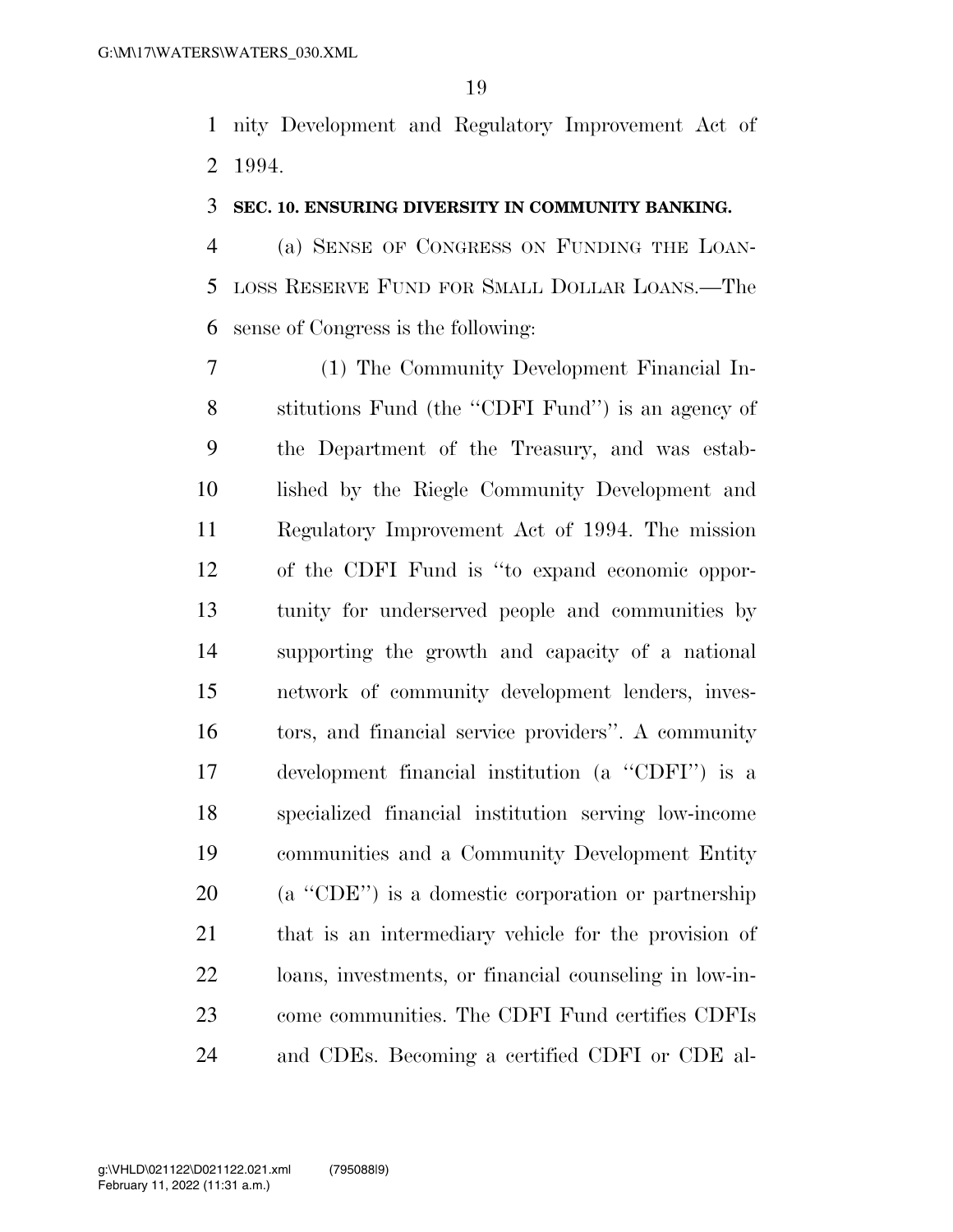$\Omega$ 

|                | ZU                                                |
|----------------|---------------------------------------------------|
| $\mathbf{1}$   | lows organizations to participate in various CDFI |
| $\overline{2}$ | Fund programs as follows:                         |
| 3              | (A) The Bank Enterprise Award Program,            |
| $\overline{4}$ | which provides FDIC-insured depository institu-   |
| 5              | tions awards for a demonstrated increase in       |
| 6              | lending and investments in distressed commu-      |
| $\overline{7}$ | nities and CDFIs.                                 |
| 8              | (B) The CDFI Program, which provides              |
| 9              | Financial and Technical Assistance awards to      |
| 10             | CDFIs to reinvest in the CDFI, and to build       |
| 11             | the capacity of the CDFI, including financing     |
| 12             | product development and loan loss reserves.       |
| 13             | (C) The Native American CDFI Assistance           |
| 14             | Program, which provides CDFIs and spon-           |
| 15             | soring entities Financial and Technical Assist-   |
| 16             | ance awards to increase lending and grow the      |

 number of CDFIs owned by Native Americans to help build capacity of such CDFIs.

 (D) The New Market Tax Credit Program, which provides tax credits for making equity in- vestments in CDEs that stimulate capital in-vestments in low-income communities.

 (E) The Capital Magnet Fund, which pro- vides awards to CDFIs and nonprofit affordable housing organizations to finance affordable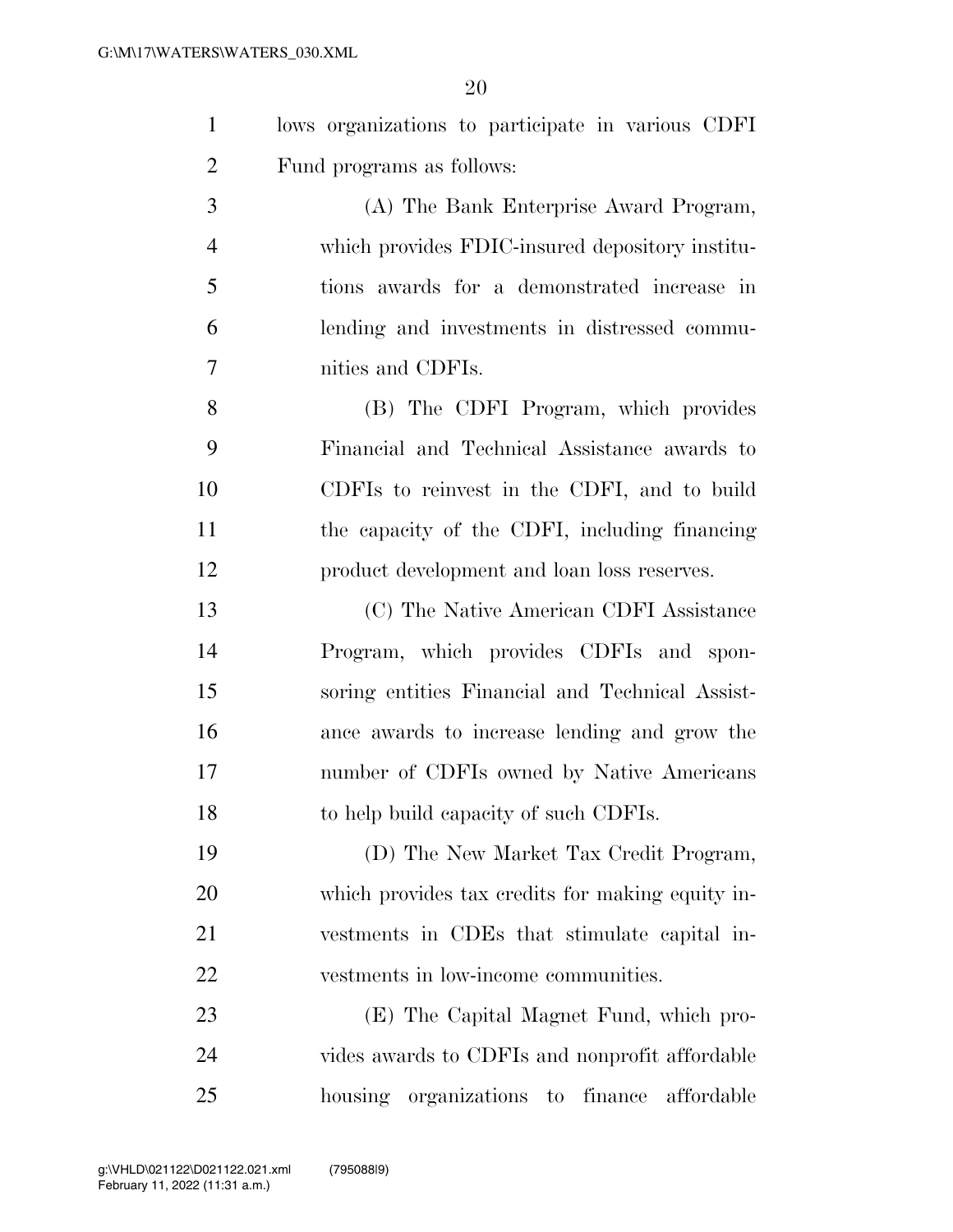housing solutions and related economic develop-ment activities.

 (F) The Bond Guarantee Program, a source of long-term, patient capital for CDFIs to expand lending and investment capacity for community and economic development purposes. (2) The Department of the Treasury is author- ized to create multi-year grant programs designed to encourage low-to-moderate income individuals to es- tablish accounts at federally insured banks, and to improve low-to-moderate income individuals' access to such accounts on reasonable terms.

 (3) Under this authority, grants to participants in CDFI Fund programs may be used for loan-loss reserves and to establish small-dollar loan programs by subsidizing related losses. These grants also allow for the providing recipients with the financial coun- seling and education necessary to conduct trans- actions and manage their accounts. These loans pro- vide low-cost alternatives to payday loans and other nontraditional forms of financing that often impose excessive interest rates and fees on borrowers, and lead millions of Americans to fall into debt traps. Small-dollar loans can only be made pursuant to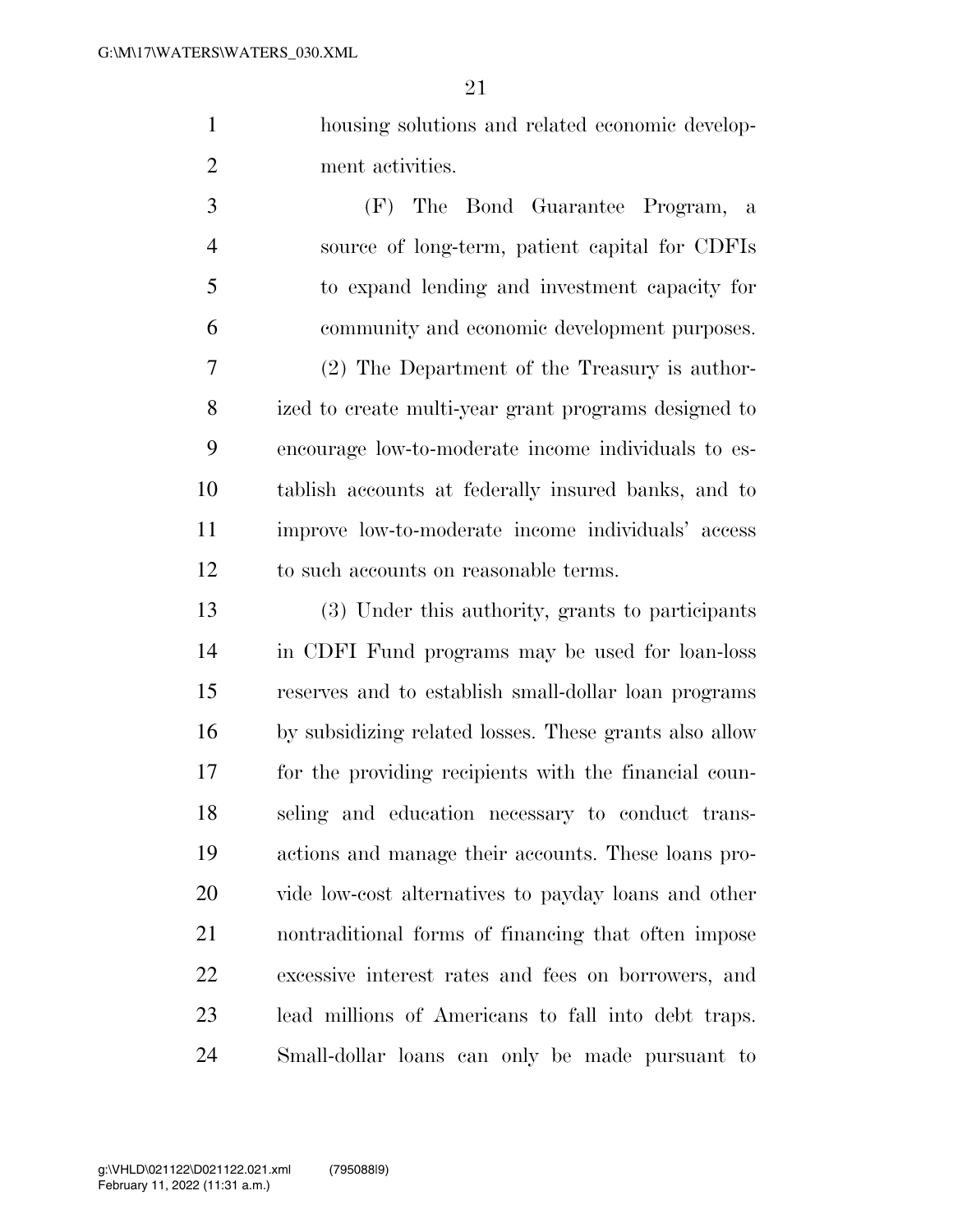terms, conditions, and practices that are reasonable for the individual consumer obtaining the loan.

 (4) Program participation is restricted to eligi- ble institutions, which are limited to organizations listed in section 501(c)(3) of the Internal Revenue Code and exempt from tax under 501(a) of such Code, federally insured depository institutions, com- munity development financial institutions and State, local, or Tribal government entities.

 (5) According to the CDFI Fund, some pro- grams attract as much as \$10 in private capital for every \$1 invested by the CDFI Fund. The Adminis- tration and the Congress should prioritize appropria- tion of funds for the loan loss reserve fund and tech- nical assistance programs administered by the Com-munity Development Financial Institution Fund.

(b) DEFINITIONS.—In this section:

 (1) COMMUNITY DEVELOPMENT FINANCIAL IN- STITUTION.—The term ''community development fi- nancial institution'' has the meaning given under section 103 of the Riegle Community Development and Regulatory Improvement Act of 1994 (12 U.S.C. 4702).

 (2) MINORITY DEPOSITORY INSTITUTION.—The term ''minority depository institution'' has the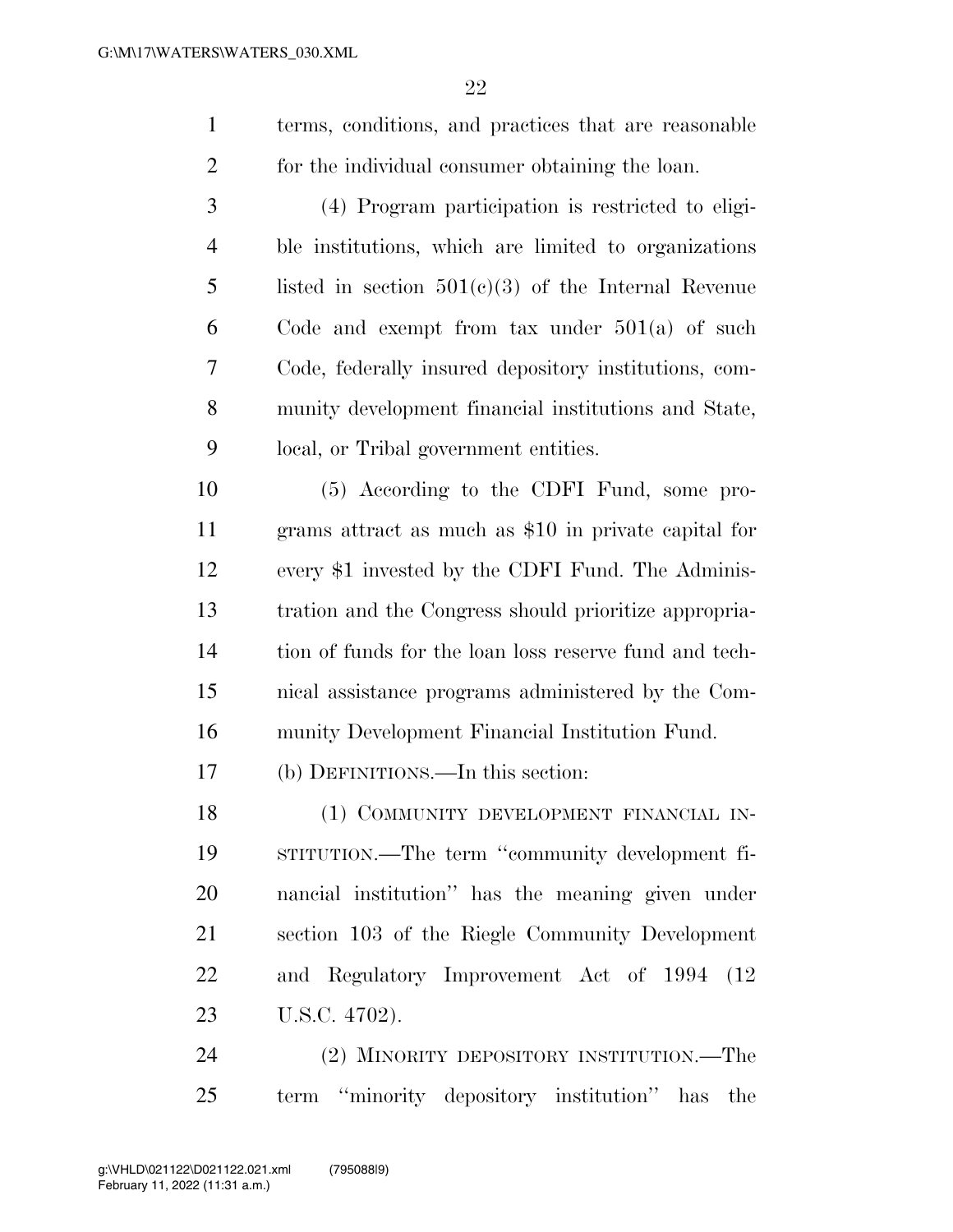meaning given under section 308 of the Financial Institutions Reform, Recovery, and Enforcement Act of 1989 (12 U.S.C. 1463 note).

 (c) ESTABLISHMENT OF IMPACT BANK DESIGNA-TION.—

 (1) IN GENERAL.—Each Federal banking agen- cy shall establish a program under which a deposi- tory institution with total consolidated assets of less than \$10,000,000,000 may elect to be designated as an impact bank if the total dollar value of the loans extended by such depository institution to low-in- come borrowers is greater than or equal to 50 per-cent of the assets of such bank.

 (2) NOTIFICATION OF ELIGIBILITY.—Based on data obtained through examinations of depository in- stitutions, the appropriate Federal banking agency shall notify a depository institution if the institution is eligible to be designated as an impact bank.

 (3) APPLICATION.—Regardless of whether or not it has received a notice of eligibility under para- graph (2), a depository institution may submit an application to the appropriate Federal banking agen-cy—

 (A) requesting to be designated as an im-pact bank; and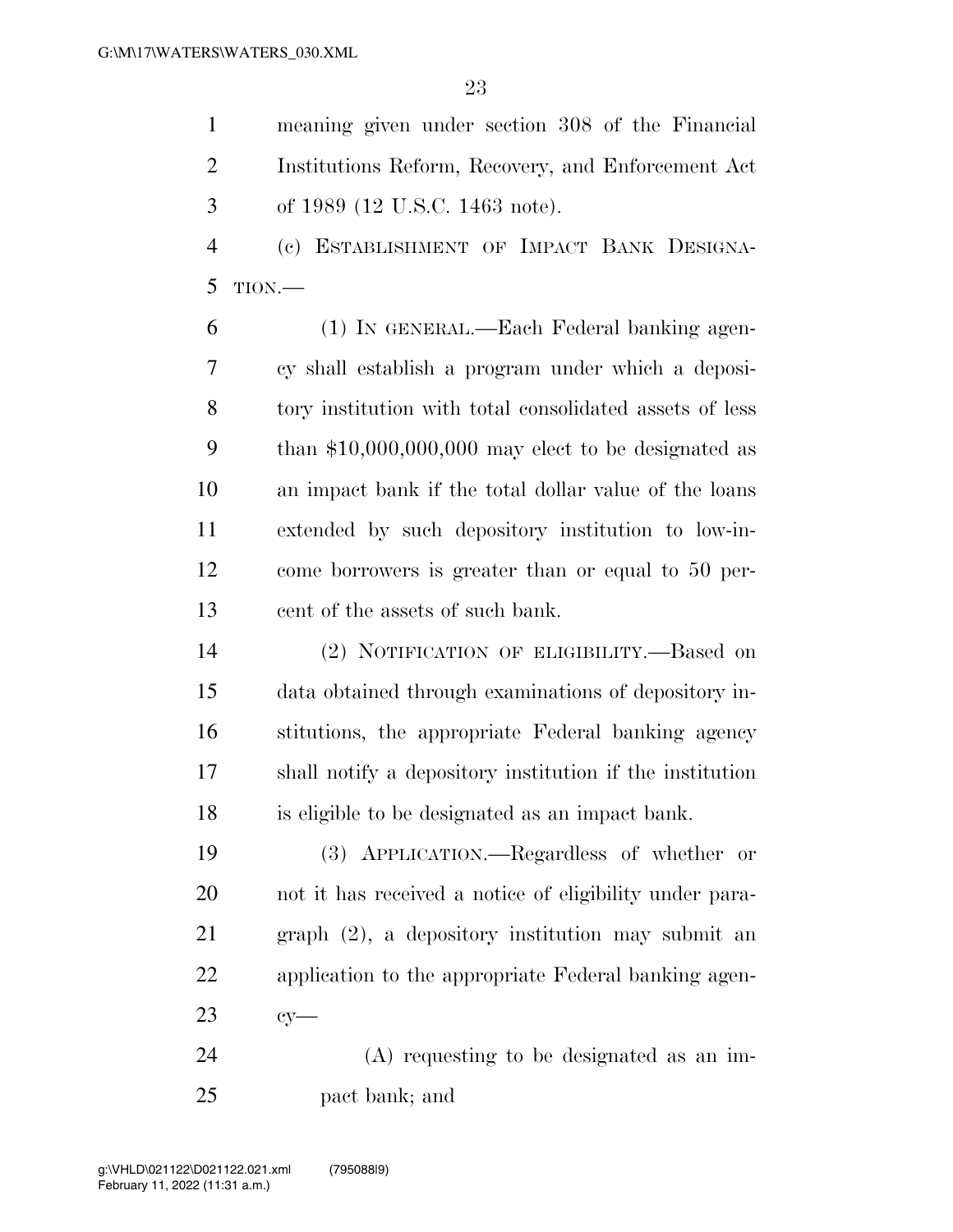| $\mathbf{1}$   | (B) demonstrating that the depository in-             |
|----------------|-------------------------------------------------------|
| $\overline{2}$ | stitution meets the applicable qualifications.        |
| 3              | (4) LIMITATION ON ADDITIONAL DATA RE-                 |
| $\overline{4}$ | QUIREMENTS.—The Federal banking agencies may          |
| 5              | only impose additional data collection requirements   |
| 6              | on a depository institution under this subsection if  |
| 7              | such data is—                                         |
| 8              | (A) necessary to process an application               |
| 9              | submitted by the depository institution to be         |
| 10             | designated an impact bank; or                         |
| 11             | (B) with respect to a depository institution          |
| 12             | that is designated as an impact bank, necessary       |
| 13             | to ensure the depository institution's ongoing        |
| 14             | qualifications to maintain such designation.          |
| 15             | (5) REMOVAL OF DESIGNATION.—If the appro-             |
| 16             | priate Federal banking agency determines that a de-   |
| 17             | pository institution designated as an impact bank no  |
| 18             | longer meets the criteria for such designation, the   |
| 19             | appropriate Federal banking agency shall rescind      |
| 20             | the designation and notify the depository institution |
| 21             | of such rescission.                                   |
| 22             | RECONSIDERATION OF DESIGNATION; AP-<br>(6)            |
| 23             | PEALS.—Under such procedures as the Federal           |
| 24             | banking agencies may establish, a depository institu- |
| 25             | tion may—                                             |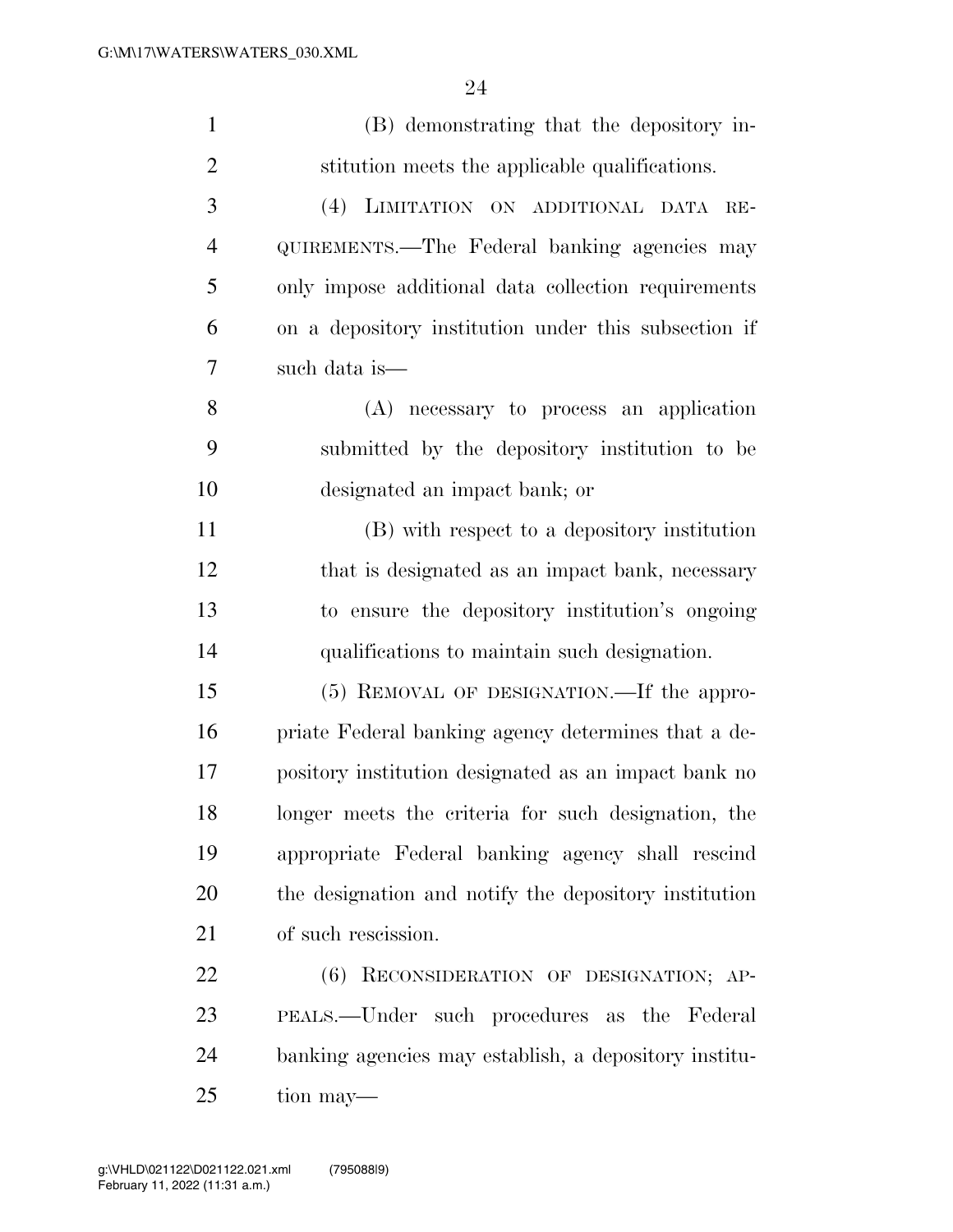| $\mathbf{1}$   | (A) submit to the appropriate Federal                  |
|----------------|--------------------------------------------------------|
| $\overline{2}$ | banking agency a request to reconsider a deter-        |
| 3              | mination that such depository institution no           |
| $\overline{4}$ | longer meets the criteria for the designation; or      |
| 5              | (B) file an appeal of such determination.              |
| 6              | (7) RULEMAKING.—Not later than 1 year after            |
| 7              | the date of the enactment of this Act, the Federal     |
| 8              | banking agencies shall jointly issue rules to carry    |
| 9              | out the requirements of this subsection, including by  |
| 10             | providing a definition of a low-income borrower.       |
| 11             | (8) REPORTS.—Each Federal banking agency               |
| 12             | shall submit an annual report to the Congress con-     |
| 13             | taining a description of actions taken to carry out    |
| 14             | this subsection.                                       |
| 15             | (9) FEDERAL DEPOSIT INSURANCE ACT DEFINI-              |
| 16             | TIONS.—In this subsection, the terms "depository"      |
| 17             | institution", "appropriate Federal banking agency",    |
| 18             | and "Federal banking agency" have the meanings         |
| 19             | given such terms, respectively, in section 3 of the    |
| 20             | Federal Deposit Insurance Act (12 U.S.C. 1813).        |
| 21             | (d) MINORITY DEPOSITORIES ADVISORY COMMIT-             |
| 22             | TEES.-                                                 |
| 23             | (1) ESTABLISHMENT.—Each covered regulator              |
| 24             | shall establish an advisory committee to be called the |
| 25             | "Minority Depositories Advisory Committee".            |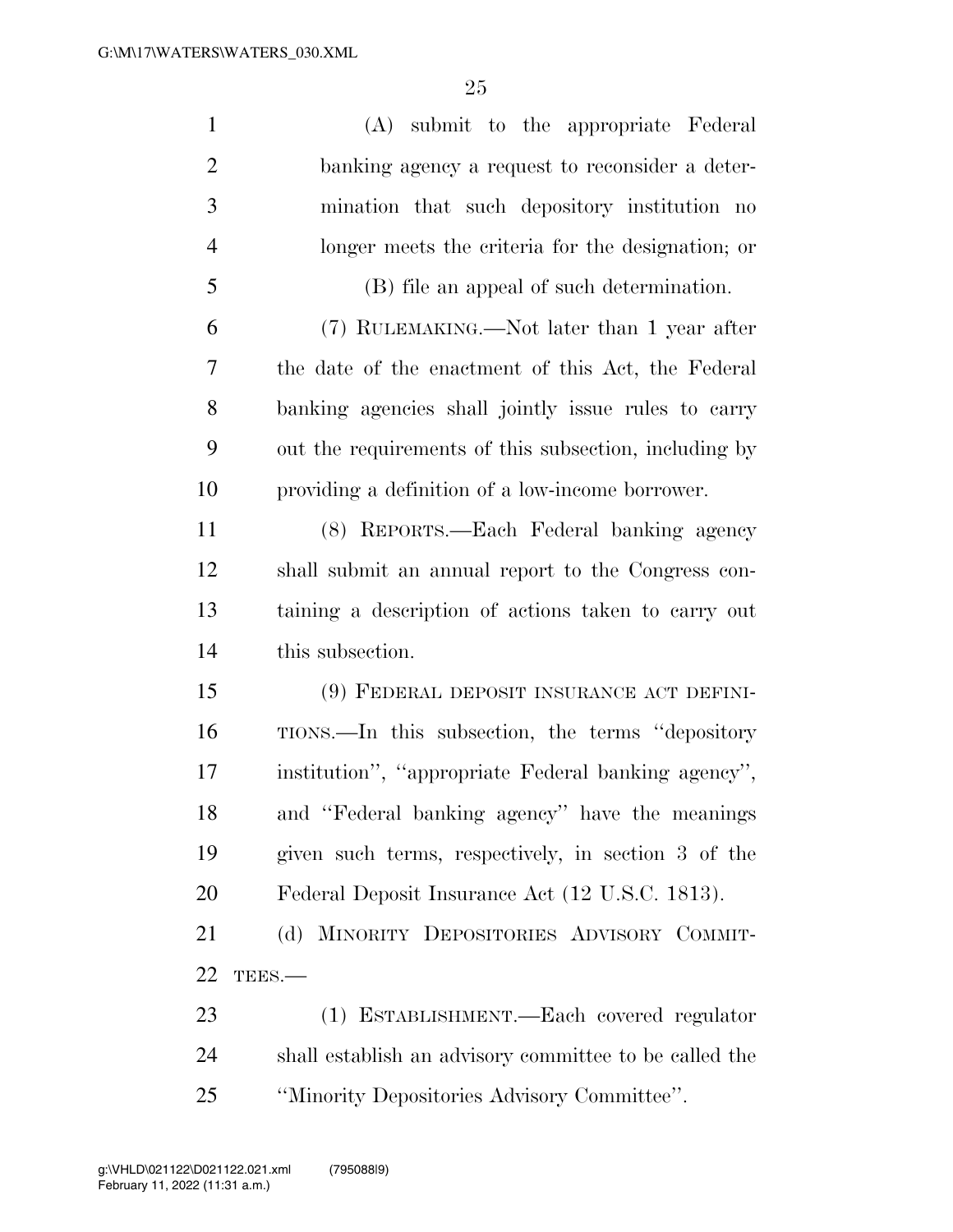(2) DUTIES.—Each Minority Depositories Advi- sory Committee shall provide advice to the respective covered regulator on meeting the goals established by section 308 of the Financial Institutions Reform, Recovery, and Enforcement Act of 1989 (12 U.S.C. 1463 note) to preserve the present number of cov- ered minority institutions, preserve the minority character of minority-owned institutions in cases in- volving mergers or acquisitions, provide technical as- sistance, and encourage the creation of new covered minority institutions. The scope of the work of each such Minority Depositories Advisory Committee shall include an assessment of the current condition of covered minority institutions, what regulatory changes or other steps the respective agencies may be able to take to fulfill the requirements of such section 308, and other issues of concern to covered minority institutions. (3) MEMBERSHIP.— (A) IN GENERAL.—Each Minority Deposi- tories Advisory Committee shall consist of no 22 more than 10 members, who

 (i) shall serve for one two-year term; (ii) shall serve as a representative of a depository institution or an insured cred-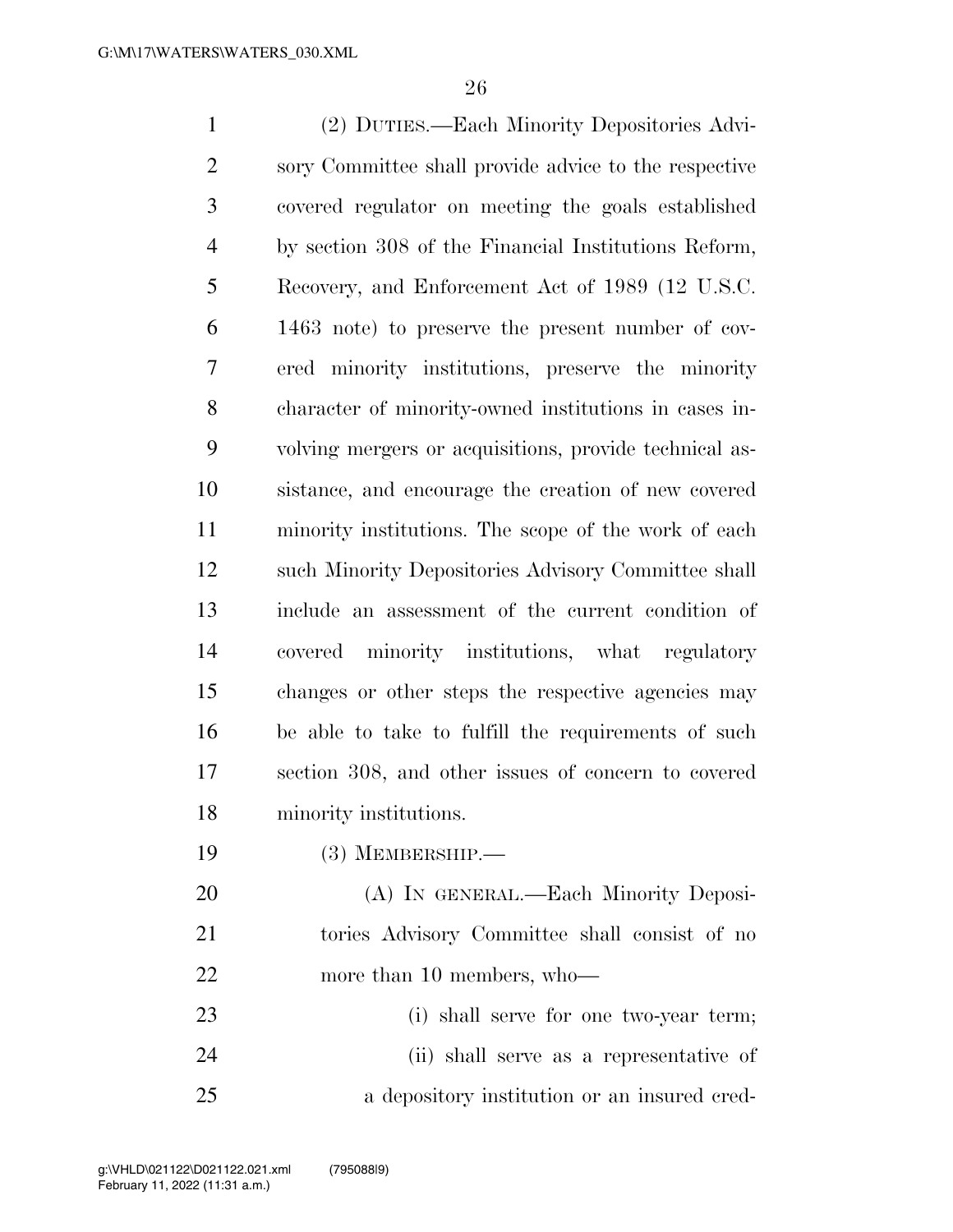| $\mathbf{1}$   | it union with respect to which the respec-        |
|----------------|---------------------------------------------------|
| $\overline{2}$ | tive covered regulator is the covered regu-       |
| 3              | lator of such depository institution or in-       |
| $\overline{4}$ | sured credit union; and                           |
| 5              | (iii) shall not receive pay by reason of          |
| 6              | their service on the advisory committee,          |
| 7              | but may receive travel or transportation          |
| 8              | expenses in accordance with section 5703          |
| 9              | of title 5, United States Code.                   |
| 10             | (B) DIVERSITY.—To the extent<br>prac-             |
| 11             | ticable, each covered regulator shall ensure that |
| 12             | the members of the Minority Depositories Advi-    |
| 13             | sory Committee of such agency reflect the di-     |
| 14             | versity of covered minority institutions.         |
| 15             | $(4)$ MEETINGS.—                                  |
| 16             | (A) IN GENERAL.—Each Minority Deposi-             |
| 17             | tories Advisory Committee shall meet not less     |
| 18             | frequently than twice each year.                  |
| 19             | (B) NOTICE AND INVITATIONS.—Each Mi-              |
| 20             | nority Depositories Advisory Committee shall—     |
| 21             | (i) notify the Committee on Financial             |
| 22             | Services of the House of Representatives          |
| 23             | and the Committee on Banking, Housing,            |
| 24             | and Urban Affairs of the Senate in ad-            |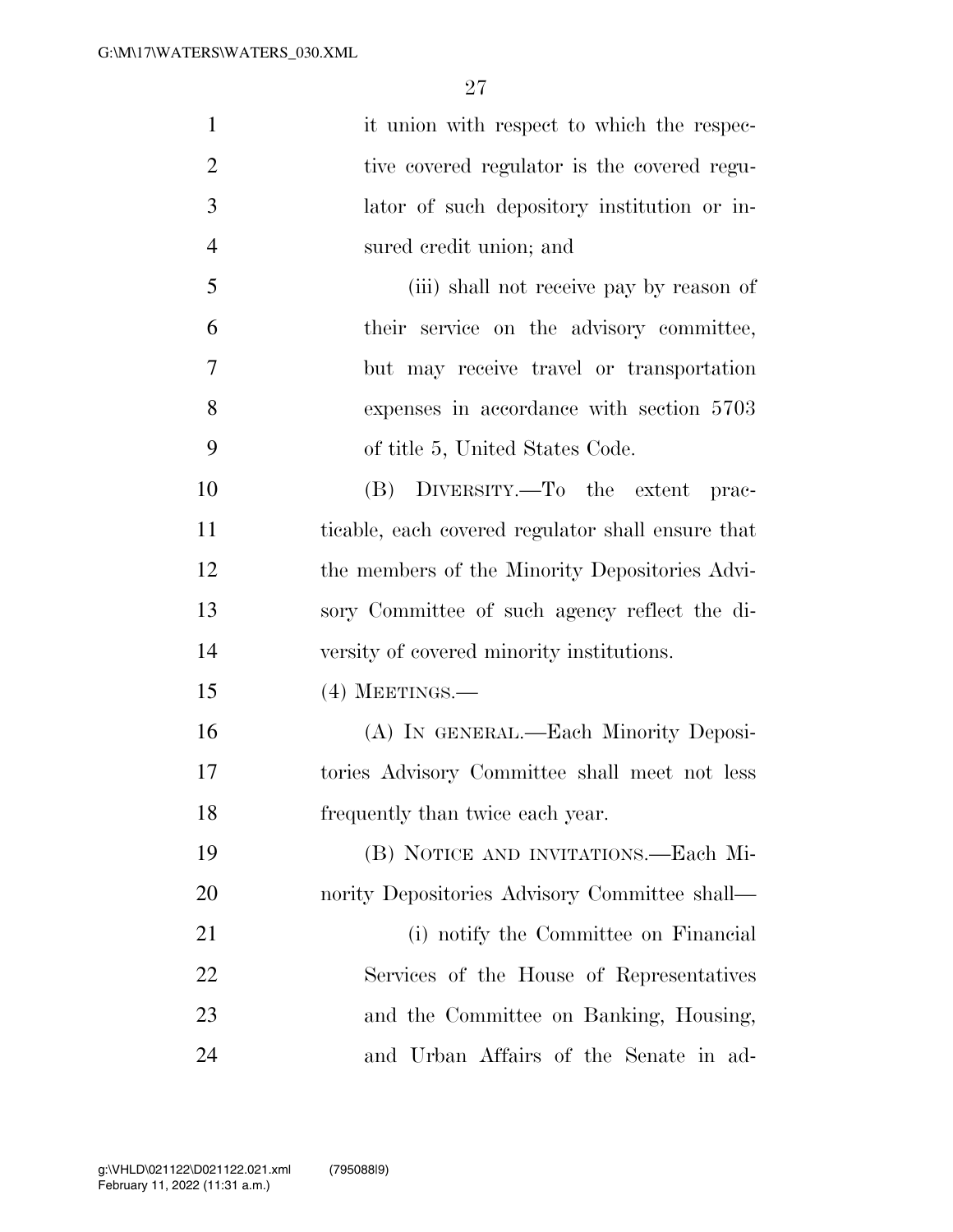| $\mathbf{1}$   | vance of each meeting of the Minority De-            |
|----------------|------------------------------------------------------|
| $\overline{2}$ | positories Advisory Committee; and                   |
| 3              | invite the attendance at each<br>(ii)                |
| $\overline{4}$ | meeting of the Minority Depositories Advi-           |
| 5              | sory Committee of-                                   |
| 6              | (I) one member of the majority                       |
| $\overline{7}$ | party and one member of the minority                 |
| 8              | party of the Committee on Financial                  |
| 9              | Services of the House of Representa-                 |
| 10             | tives and the Committee on Banking,                  |
| 11             | Housing, and Urban Affairs of the                    |
| 12             | Senate; and                                          |
| 13             | (II) one member of the majority                      |
| 14             | party and one member of the minority                 |
| 15             | party of any relevant subcommittees                  |
| 16             | of such committees.                                  |
| 17             | (5) NO TERMINATION OF ADVISORY COMMIT-               |
| 18             | TEES.—The termination requirements under section     |
| 19             | 14 of the Federal Advisory Committee Act (5 U.S.C.   |
| 20             | app.) shall not apply to a Minority Depositories Ad- |
| 21             | visory Committee established pursuant to this sub-   |
| 22             | section.                                             |
| 23             | $(6)$ DEFINITIONS.—In this subsection:               |
| 24             | COVERED REGULATOR.—The<br>(A)<br>term                |
| 25             | "covered regulator" means the Comptroller of         |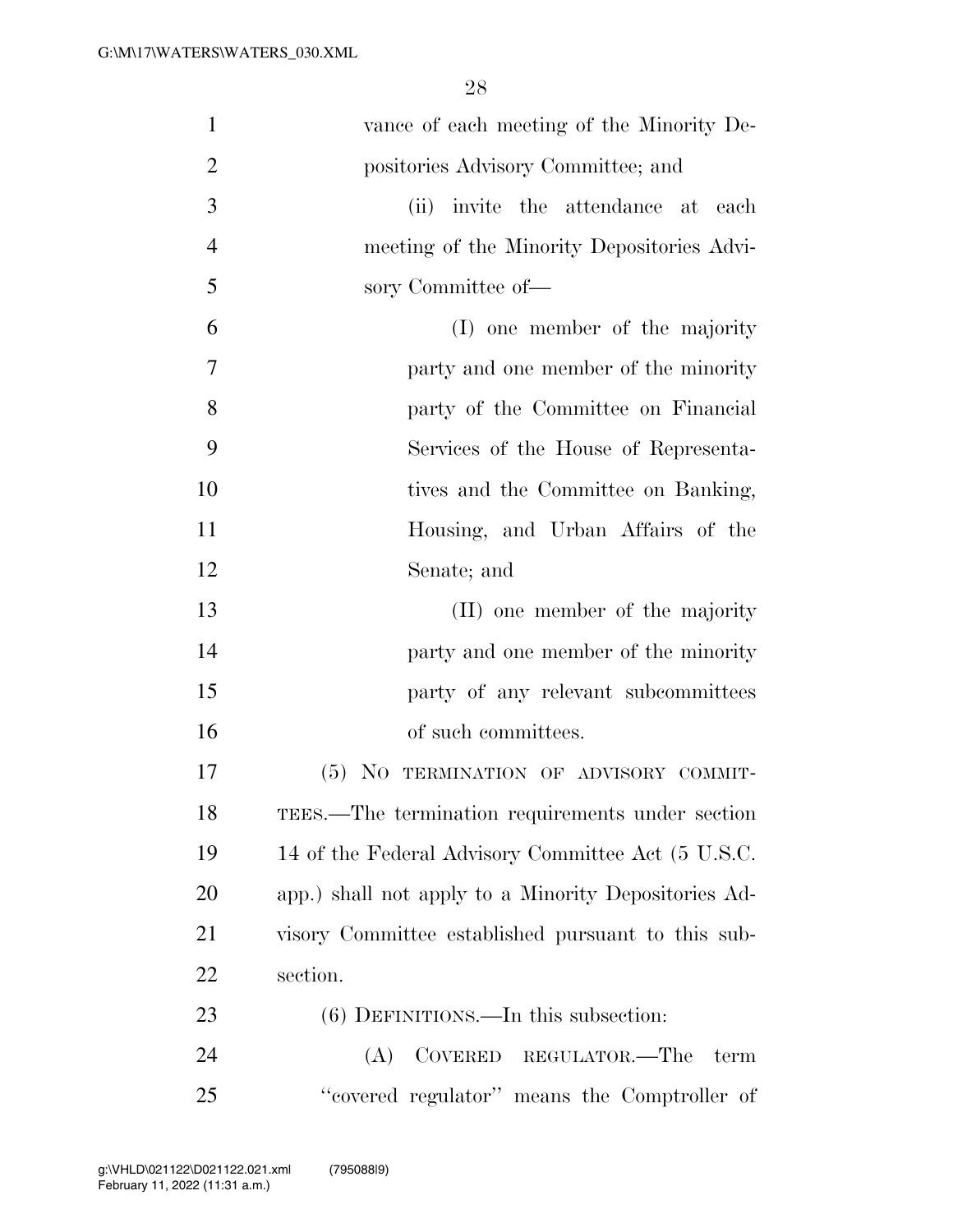| $\mathbf{1}$   | the Currency, the Board of Governors of the         |
|----------------|-----------------------------------------------------|
| $\overline{2}$ | Federal Reserve System, the Federal Deposit         |
| 3              | Insurance Corporation, and the National Credit      |
| $\overline{4}$ | Union Administration.                               |
| 5              | (B) COVERED MINORITY INSTITUTION.-                  |
| 6              | The term "covered minority institution" means       |
| 7              | a minority depository institution (as defined in    |
| 8              | section 308(b) of the Financial Institutions Re-    |
| 9              | form, Recovery, and Enforcement Act of 1989         |
| 10             | $(12 \text{ U.S.C. } 1463 \text{ note})$ ).         |
| 11             | (C) DEPOSITORY INSTITUTION.—The term                |
| 12             | "depository institution" has the meaning given      |
| 13             | under section 3 of the Federal Deposit Insur-       |
| 14             | ance Act (12 U.S.C. 1813).                          |
| 15             | (D) INSURED CREDIT UNION.—The term                  |
| 16             | "insured credit union" has the meaning given        |
| 17             | in section 101 of the Federal Credit Union Act      |
| 18             | (12 U.S.C. 1752).                                   |
| 19             | (7) TECHNICAL AMENDMENT.—Section 308(b)             |
| <b>20</b>      | of the Financial Institutions Reform, Recovery, and |
| 21             | Enforcement Act of 1989 (12 U.S.C. 1463 note) is    |
| 22             | amended by adding at the end the following new      |
| 23             | paragraph:                                          |
| 24             | "(3) DEPOSITORY INSTITUTION.—The term 'de-          |
|                |                                                     |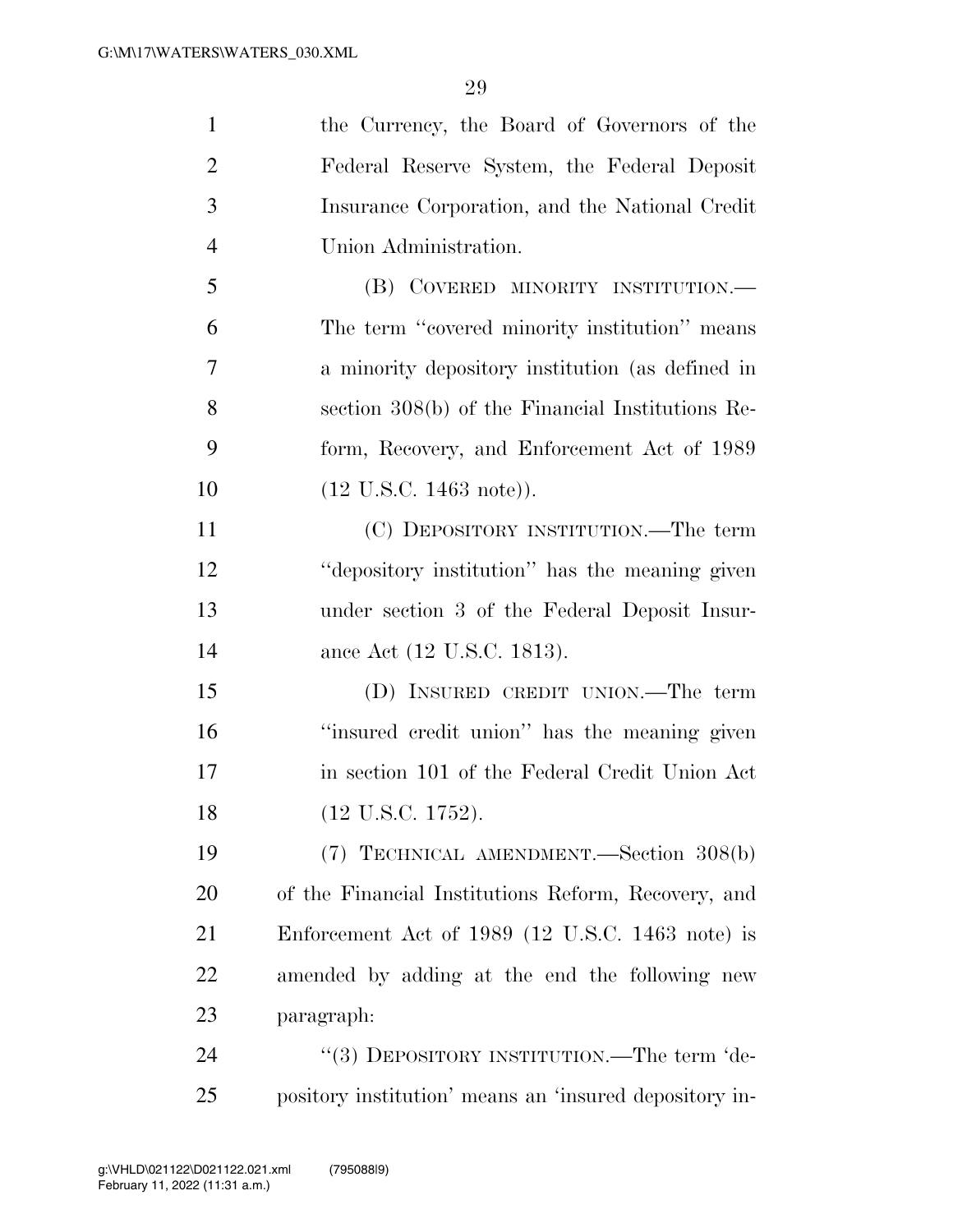| $\mathbf{1}$   | stitution' (as defined in section 3 of the Federal De-        |
|----------------|---------------------------------------------------------------|
| 2              | posit Insurance Act (12 U.S.C. 1813)) and an in-              |
| 3              | sured credit union (as defined in section 101 of the          |
| $\overline{4}$ | Federal Credit Union Act (12 U.S.C. 1752)).".                 |
| 5              | (e) FEDERAL DEPOSITS IN MINORITY DEPOSITORY                   |
| 6              | INSTITUTIONS.—                                                |
| 7              | (1) IN GENERAL.—Section 308 of the Financial                  |
| 8              | Institutions Reform, Recovery, and Enforcement Act            |
| 9              | of 1989 (12 U.S.C. 1463 note) is amended—                     |
| 10             | (A) by adding at the end the following new                    |
| 11             | subsection:                                                   |
| 12             | "(d) FEDERAL DEPOSITS.—The Secretary of the                   |
| 13             | Treasury shall ensure that deposits made by Federal agen-     |
| 14             | cies in minority depository institutions and impact banks     |
| 15             | are collateralized or insured, as determined by the Sec-      |
| 16             | retary. Such deposits shall include reciprocal deposits as    |
| 17             | defined in section $337.6(e)(2)(v)$ of title 12, Code of Fed- |
| 18             | eral Regulations (as in effect on March 6, 2019)."; and       |
| 19             | (B) in subsection (b), as amended by sub-                     |
| 20             | section $(d)(7)$ , by adding at the end the fol-              |
| 21             | lowing new paragraph.                                         |
| 22             | "(4) IMPACT BANK.—The term 'impact bank'                      |
| 23             | means a depository institution designated by the ap-          |
| 24             | propriate Federal banking agency pursuant to sec-             |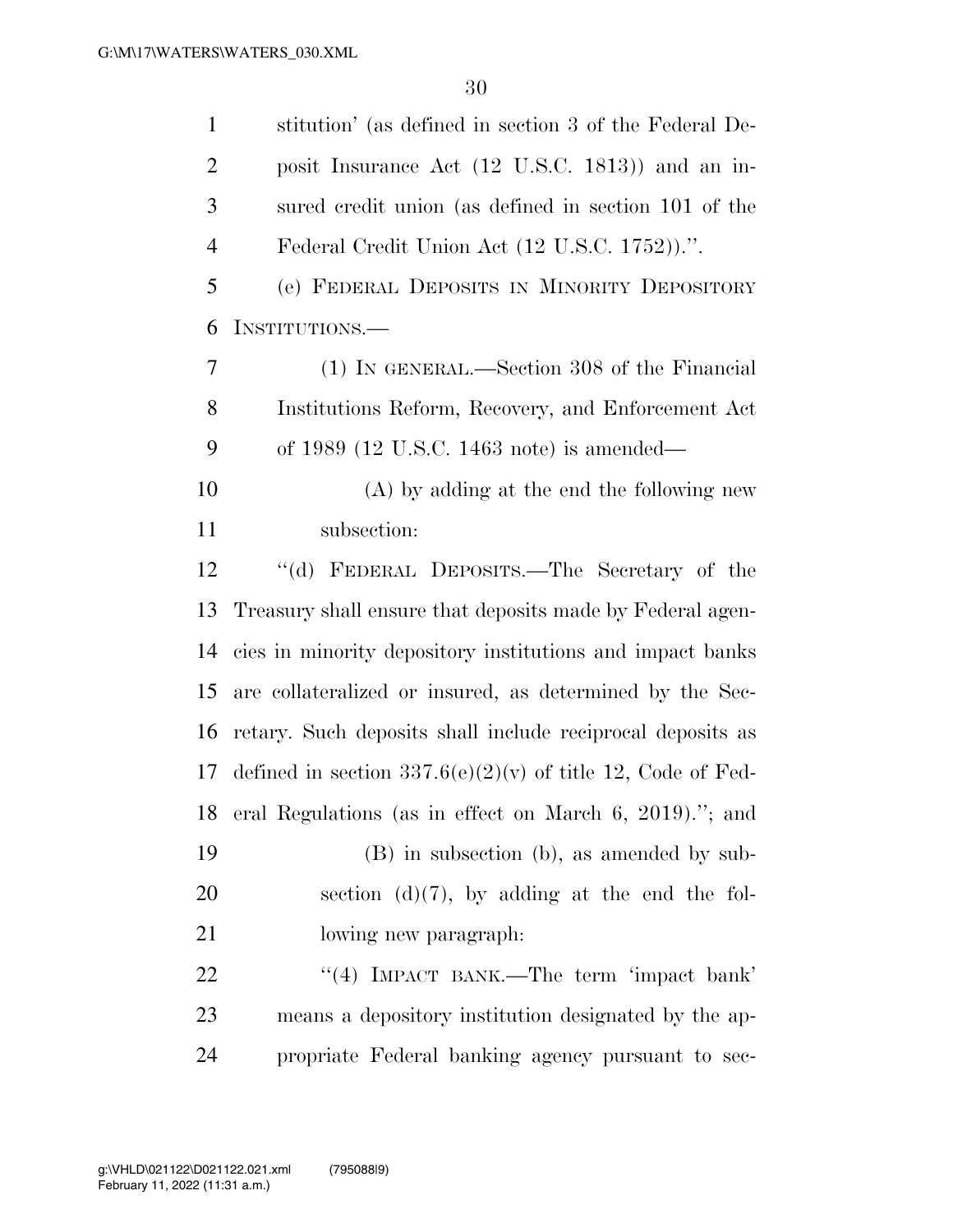| $\mathbf{1}$ | tion $2(c)$ of the Promoting and Advancing Commu-   |
|--------------|-----------------------------------------------------|
| 2            | nities of Color through Inclusive Lending Act.".    |
| 3            | (2) TECHNICAL AMENDMENTS.—Section 308(b)            |
| 4            | of the Financial Institutions Reform, Recovery, and |
| 5            | Enforcement Act of 1989 (12 U.S.C. 1463 note) is    |
| 6            | amended—                                            |
| 7            | $(A)$ in the matter preceding paragraph $(1)$ ,     |
| 8            | by striking "section—" and inserting "sec-          |
| 9            | tion:"; and                                         |
| 10           | (B) in the paragraph heading for para-              |
| 11           | graph $(1)$ , by striking "FINANCIAL" and insert-   |
| 12           | ing "DEPOSITORY".                                   |
| 13           | (f) MINORITY BANK DEPOSIT PROGRAM.-                 |
|              |                                                     |
| 14           | $(1)$ IN GENERAL.—Section 1204 of the Finan-        |
| 15           | cial Institutions Reform, Recovery, and Enforcement |
| 16           | Act of 1989 (12 U.S.C. 1811 note) is amended to     |
| 17           | read as follows:                                    |
| 18           | "SEC. 1204. EXPANSION OF USE OF MINORITY DEPOSITORY |
| 19           | <b>INSTITUTIONS.</b>                                |
| 20           | "(a) MINORITY BANK DEPOSIT PROGRAM.-                |
| 21           | "(1) ESTABLISHMENT.—There is established a          |
| 22           | program to be known as the 'Minority Bank Deposit   |
| 23           | Program' to expand the use of minority depository   |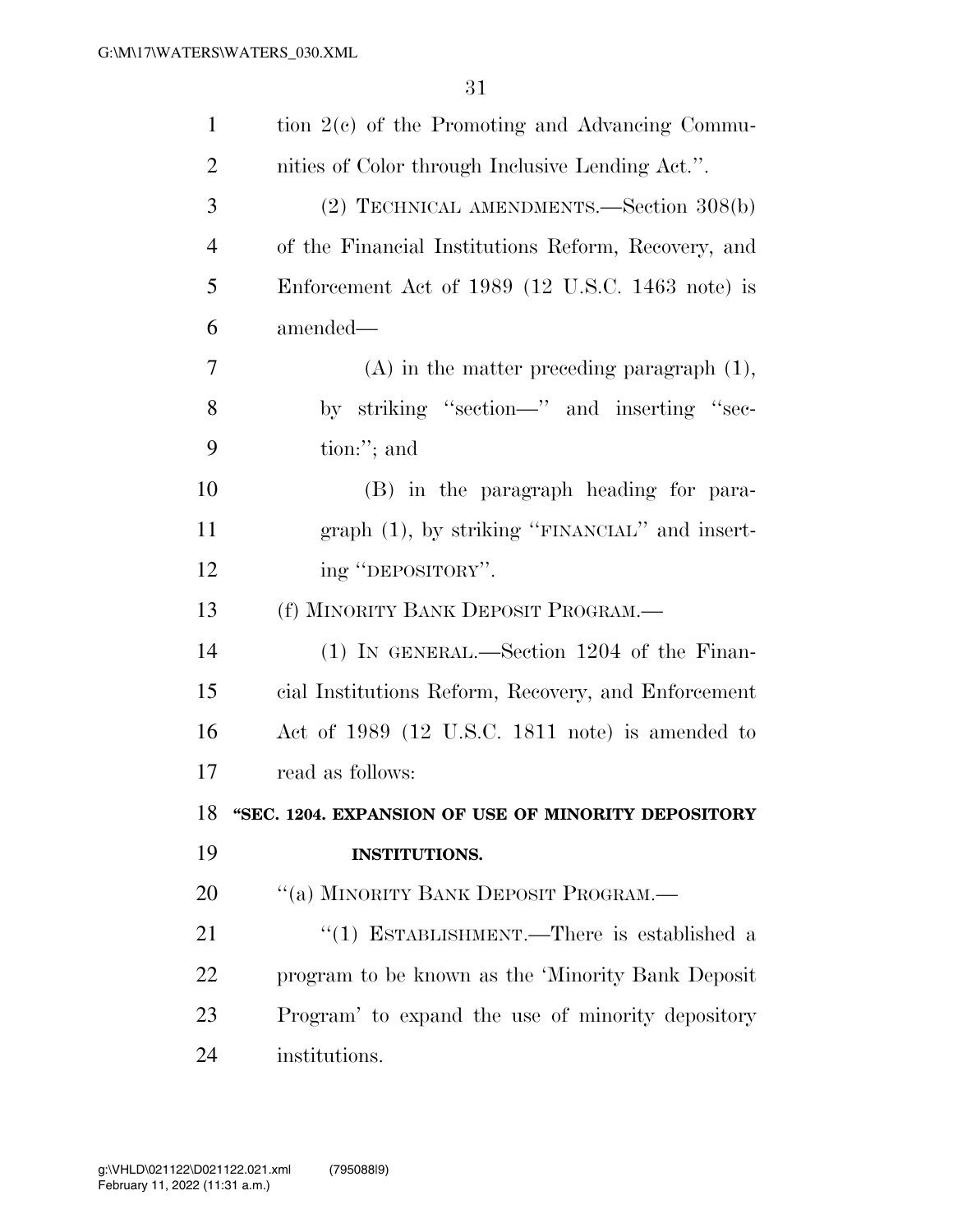| $\mathbf{1}$   | "(2) ADMINISTRATION.—The Secretary of the                |
|----------------|----------------------------------------------------------|
| $\overline{2}$ | Treasury, acting through the Fiscal Service, shall—      |
| 3              | "(A) on application by a depository institu-             |
| $\overline{4}$ | tion or credit union, certify whether such depos-        |
| 5              | itory institution or credit union is a minority          |
| 6              | depository institution;                                  |
| 7              | $\lq$ (B) maintain and publish a list of all de-         |
| 8              | pository institutions and credit unions that have        |
| 9              | been certified pursuant to subparagraph $(A)$ ;          |
| 10             | and                                                      |
| 11             | "(C) periodically distribute the list de-                |
| 12             | scribed in subparagraph $(B)$ to —                       |
| 13             | "(i) all Federal departments<br>and                      |
| 14             | agencies;                                                |
| 15             | "(ii) interested State and local govern-                 |
| 16             | ments; and                                               |
| 17             | "(iii) interested private sector compa-                  |
| 18             | nies.                                                    |
| 19             | INCLUSION OF CERTAIN ENTITIES<br>(3)<br>ON.              |
| 20             | $LIST. - A$ depository institution or credit union that, |
| 21             | on the date of the enactment of this section, has a      |
| 22             | certification from the Secretary of the<br>current       |
| 23             | Treasury stating that such depository institution or     |
| 24             | credit union is a minority depository institution shall  |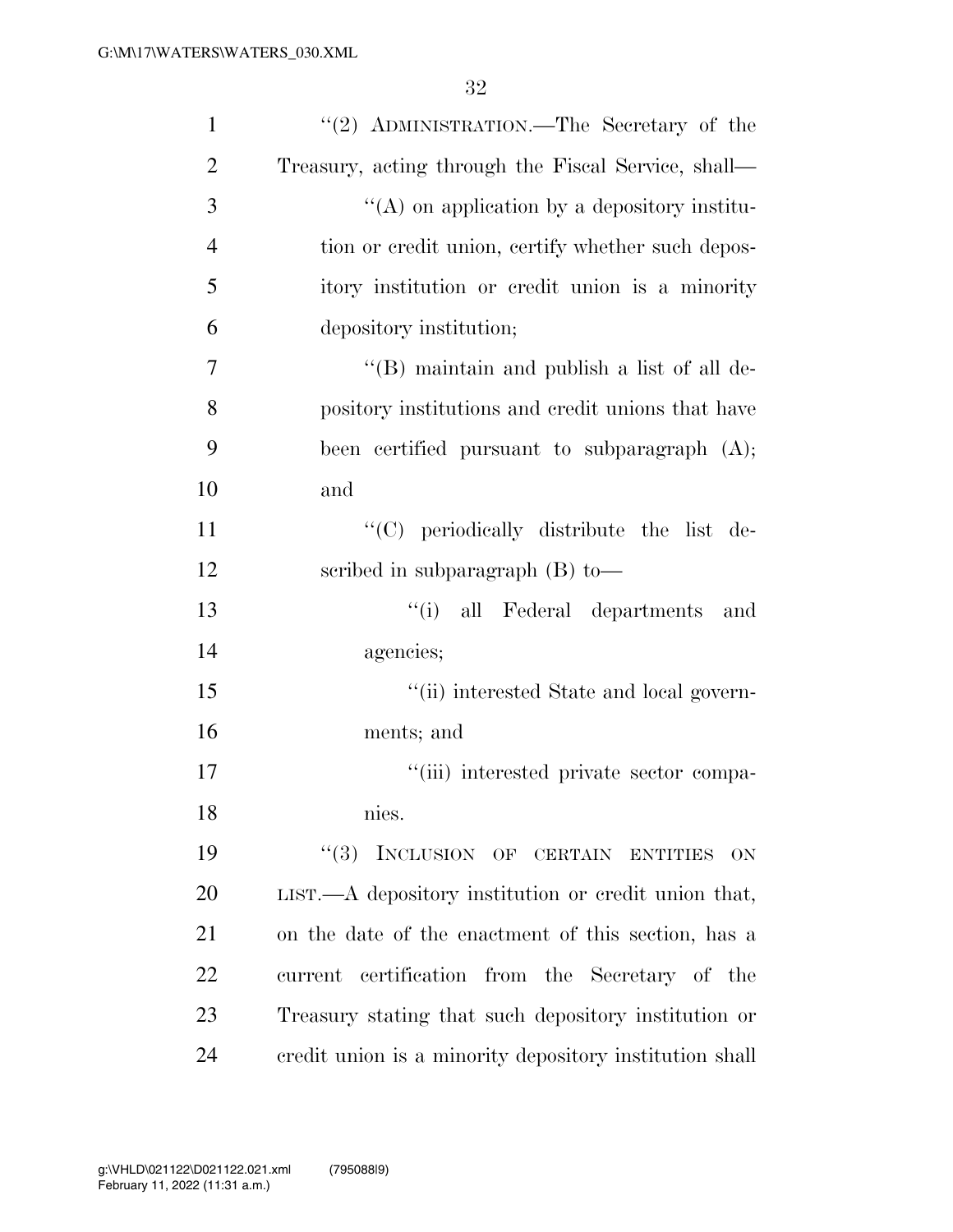be included on the list described under paragraph 2  $(2)(B)$ .

 ''(b) EXPANDED USE AMONG FEDERAL DEPART-MENTS AND AGENCIES.—

5 "(1) In GENERAL.—Not later than 1 year after the establishment of the program described in sub- section (a), the head of each Federal department or agency shall develop and implement standards and procedures to prioritize, to the maximum extent pos- sible as permitted by law and consistent with prin- ciples of sound financial management, the use of mi- nority depository institutions to hold the deposits of each such department or agency.

14 ''(2) REPORT TO CONGRESS.—Not later than 2 years after the establishment of the program de- scribed in subsection (a), and annually thereafter, the head of each Federal department or agency shall submit to Congress a report on the actions taken to increase the use of minority depository institutions to hold the deposits of each such department or agency.

22 ""(c) DEFINITIONS.—For purposes of this section:

23 "(1) CREDIT UNION.—The term 'credit union' has the meaning given the term 'insured credit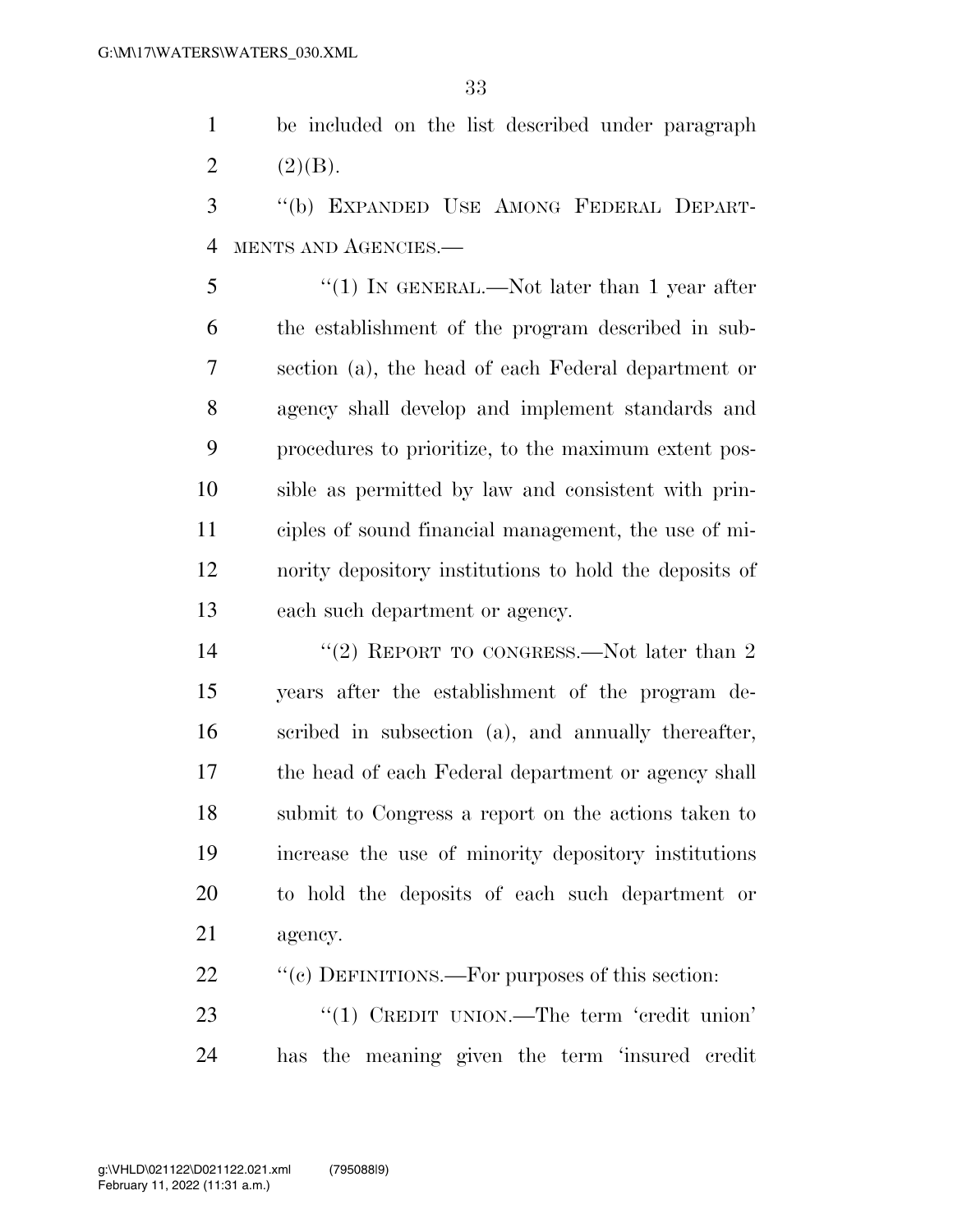| $\mathbf{1}$   | union' in section 101 of the Federal Credit Union        |
|----------------|----------------------------------------------------------|
| $\overline{2}$ | Act (12 U.S.C. 1752).                                    |
| 3              | "(2) DEPOSITORY INSTITUTION.—The term 'de-               |
| $\overline{4}$ | pository institution' has the meaning given in section   |
| 5              | 3 of the Federal Deposit Insurance Act (12 U.S.C.)       |
| 6              | 1813).                                                   |
| $\tau$         | "(3) MINORITY DEPOSITORY INSTITUTION.—                   |
| 8              | The term 'minority depository institution' has the       |
| 9              | meaning given that term under section 308 of this        |
| 10             | Act.".                                                   |
| 11             | CONFORMING AMENDMENTS.-The<br>(2)<br>fol-                |
| 12             | lowing provisions are amended by striking                |
| 13             | " $1204(e)(3)$ " and inserting " $1204(e)$ ":            |
| 14             | $(A)$ Section $808(b)(3)$ of the Community               |
| 15             | Reinvestment Act of 1977 (12 U.S.C.                      |
| 16             | $2907(b)(3)$ ).                                          |
| 17             | (B) Section $40(g)(1)(B)$ of the Federal De-             |
| 18             | Insurance Act (12 U.S.C.<br>posit                        |
| 19             | $1831q(g)(1)(B)$ .                                       |
| <b>20</b>      | $(C)$ Section 704B(h)(4) of the Equal Cred-              |
| 21             | it Opportunity Act $(15 \text{ U.S.C. } 1691c-2(h)(4)).$ |
| 22             | (g) DIVERSITY REPORT AND BEST PRACTICES.—                |
| 23             | (1) ANNUAL REPORT.—Each covered regulator                |
| 24             | shall submit to Congress an annual report on diver-      |
| 25             | sity including the following:                            |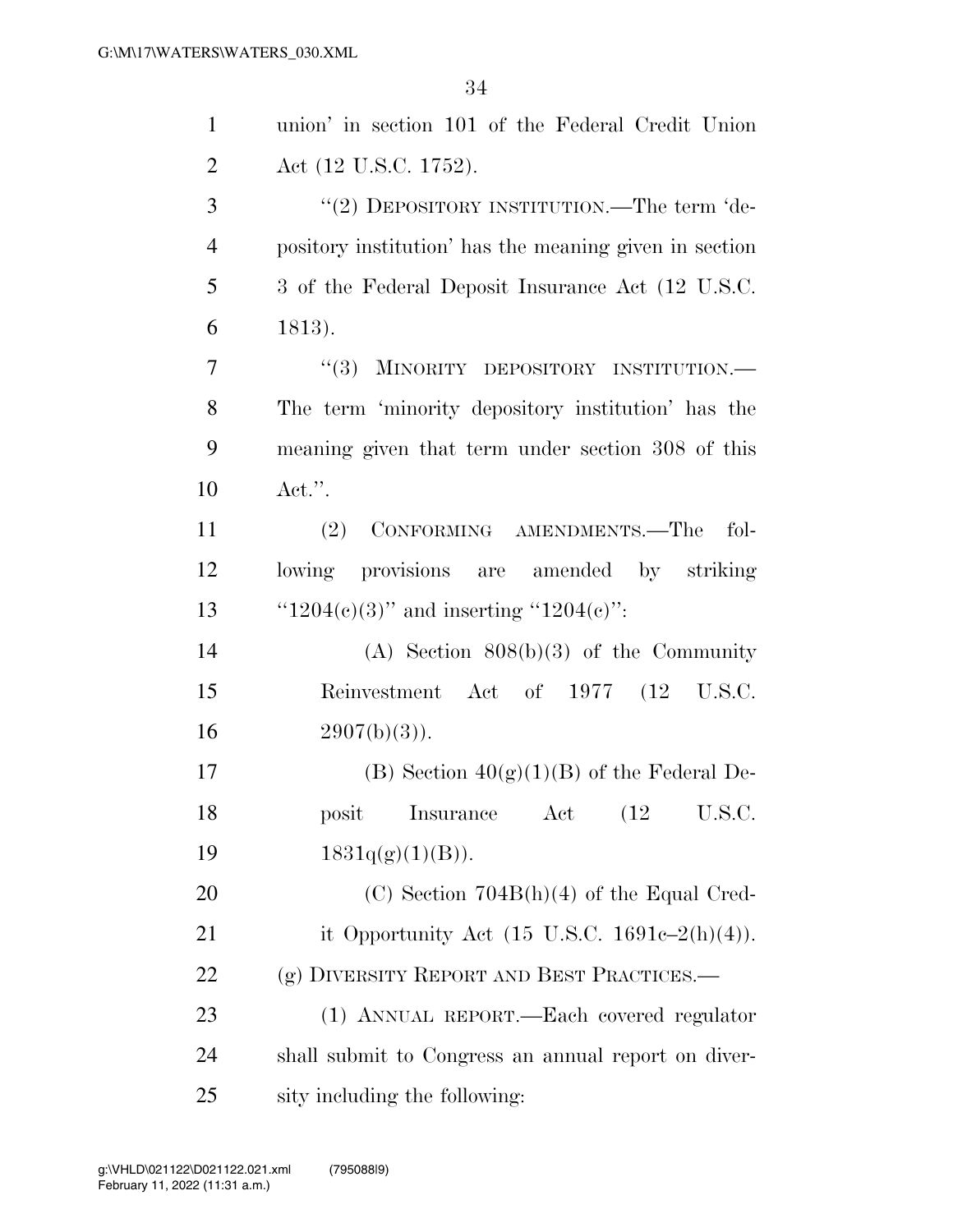| $\mathbf{1}$   | (A) Data, based on voluntary self-identi-              |
|----------------|--------------------------------------------------------|
| $\overline{2}$ | fication, on the racial, ethnic, and gender com-       |
| 3              | position of the examiners of each covered regu-        |
| $\overline{4}$ | lator, disaggregated by length of time served as       |
| 5              | an examiner.                                           |
| 6              | (B) The status of any examiners of cov-                |
| 7              | ered regulators, based on voluntary self-identi-       |
| 8              | fication, as a veteran.                                |
| 9              | (C) Whether any covered regulator, as of               |
| 10             | the date on which the report required under            |
| 11             | this section is submitted, has adopted a policy,       |
| 12             | plan, or strategy to promote racial, ethnic, and       |
| 13             | gender diversity among examiners of the cov-           |
| 14             | ered regulator.                                        |
| 15             | (D) Whether any special training is devel-             |
| 16             | oped and provided for examiners related specifi-       |
| 17             | cally to working with depository institutions          |
| 18             | and credit unions that serve communities that          |
| 19             | are predominantly minorities, low income, or           |
| 20             | rural, and the key focus of such training.             |
| 21             | (2) BEST PRACTICES.—Each Office of Minority            |
| 22             | and Women Inclusion of a covered regulator shall       |
| 23             | develop, provide to the head of the covered regulator, |
| 24             | and make publicly available best practices—            |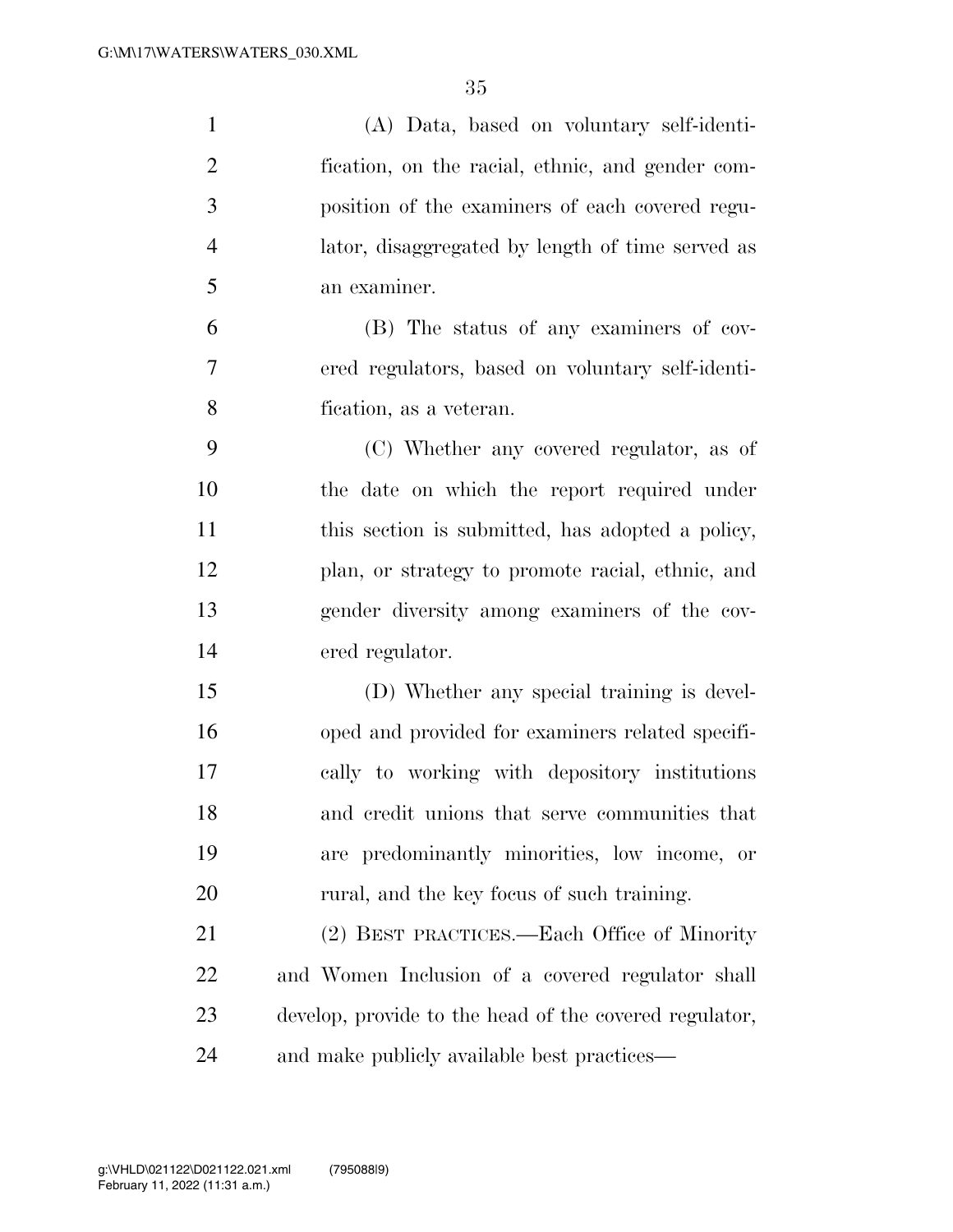| $\mathbf{1}$   | (A) for increasing the diversity of can-                    |
|----------------|-------------------------------------------------------------|
| $\overline{2}$ | didates applying for examiner positions, includ-            |
| 3              | ing through outreach efforts to recruit diverse             |
| $\overline{4}$ | candidate to apply for entry-level examiner posi-           |
| 5              | tions; and                                                  |
| 6              | (B) for retaining and providing fair consid-                |
| 7              | eration for promotions within the examiner                  |
| 8              | staff for purposes of achieving diversity among             |
| 9              | examiners.                                                  |
| 10             | (3) COVERED REGULATOR DEFINED.—In this                      |
| 11             | subsection, the term "covered regulator" means the          |
| 12             | Comptroller of the Currency, the Board of Gov-              |
| 13             | ernors of the Federal Reserve System, the Federal           |
| 14             | Deposit Insurance Corporation, and the National             |
| 15             | Credit Union Administration.                                |
| 16             | (h) INVESTMENTS IN MINORITY DEPOSITORY INSTI-               |
| 17             | TUTIONS AND IMPACT BANKS.                                   |
| 18             | (1) CONTROL FOR CERTAIN INSTITUTIONS.                       |
| 19             | Section $7(j)(8)(B)$ of the Federal Deposit Insurance       |
| 20             | Act $(12 \text{ U.S.C. } 1817(j)(8)(B))$ is amended to read |
| 21             | as follows:                                                 |
| 22             | " $(B)$ 'control' means the power, directly or indi-        |
| 23             | rectly—                                                     |
| 24             | "(i) to direct the management or policies                   |
| 25             | of an insured depository institution; or                    |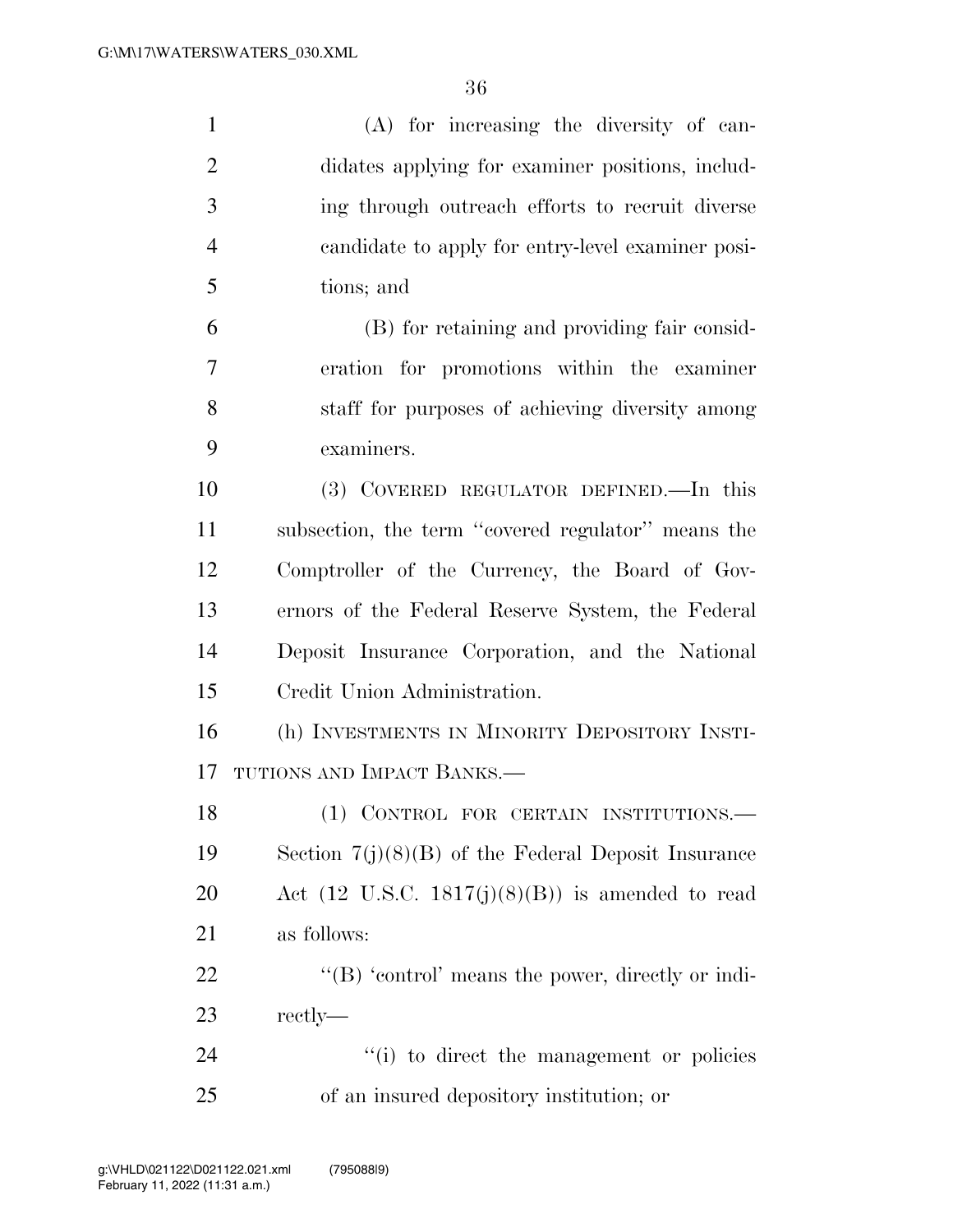1  $"(*ii*)(I)$  to vote 25 per centum or more of any class of voting securities of an insured de-pository institution; or

 $\lq(II)$  with respect to an insured depository institution that is an impact bank (as des- ignated pursuant to section 2(c) of the Pro- moting and Advancing Communities of Color through Inclusive Lending Act) or a minority depository institution (as defined in section 308(b) of the Financial Institutions Reform, Recovery, and Enforcement Act of 1989), of an individual to vote 30 percent or more of any class of voting securities of such an impact 14 bank or a minority depository institution.".

 (2) RULEMAKING.—The Federal banking agen- cies (as defined in section 3 of the Federal Deposit Insurance Act (12 U.S.C. 1813)) shall jointly issue rules for de novo minority depository institutions to allow 3 years to meet the capital requirements other-wise applicable to minority depository institutions.

 (3) REPORT.—Not later than 1 year after the date of the enactment of this Act, the Federal bank- ing agencies shall jointly submit to Congress a re-port on—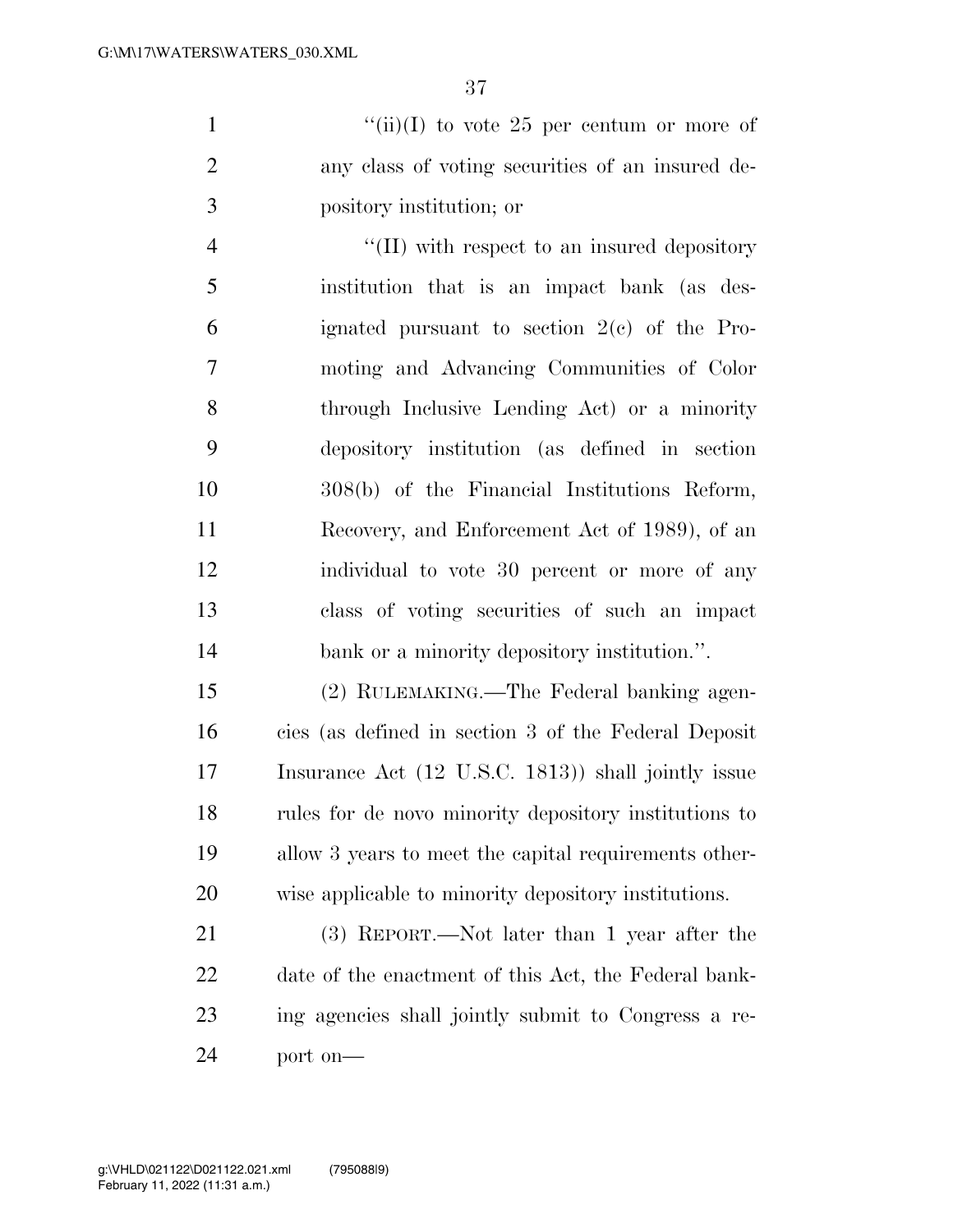| $\mathbf{1}$   | $(A)$ the principal causes for the low num-          |
|----------------|------------------------------------------------------|
| $\overline{2}$ | ber of de novo minority depository institutions      |
| 3              | during the 10-year period preceding the date of      |
| $\overline{4}$ | the report;                                          |
| 5              | (B) the main challenges to the creation of           |
| 6              | de novo minority depository institutions; and        |
| 7              | (C) regulatory and legislative consider-             |
| 8              | ations to promote the establishment of de novo       |
| 9              | minority depository institutions.                    |
| 10             | (i) REPORT ON COVERED MENTOR-PROTEGE PRO-            |
| 11             | GRAMS.-                                              |
| 12             | (1) REPORT.—Not later than 6 months after            |
| 13             | the date of the enactment of this Act and annually   |
| 14             | thereafter, the Secretary of the Treasury shall sub- |
| 15             | mit to Congress a report on participants in a cov-   |
| 16             | ered mentor-protege program, including-              |
| 17             | (A) an analysis of outcomes of such pro-             |
| 18             | gram;                                                |
| 19             | (B) the number of minority depository in-            |
| 20             | stitutions that are eligible to participate in such  |
| 21             | program but do not have large financial institu-     |
| 22             | tion mentors; and                                    |
| 23             | recommendations for how to match<br>(C)              |
| 24             | such minority depository institutions with large     |
| 25             | financial institution mentors.                       |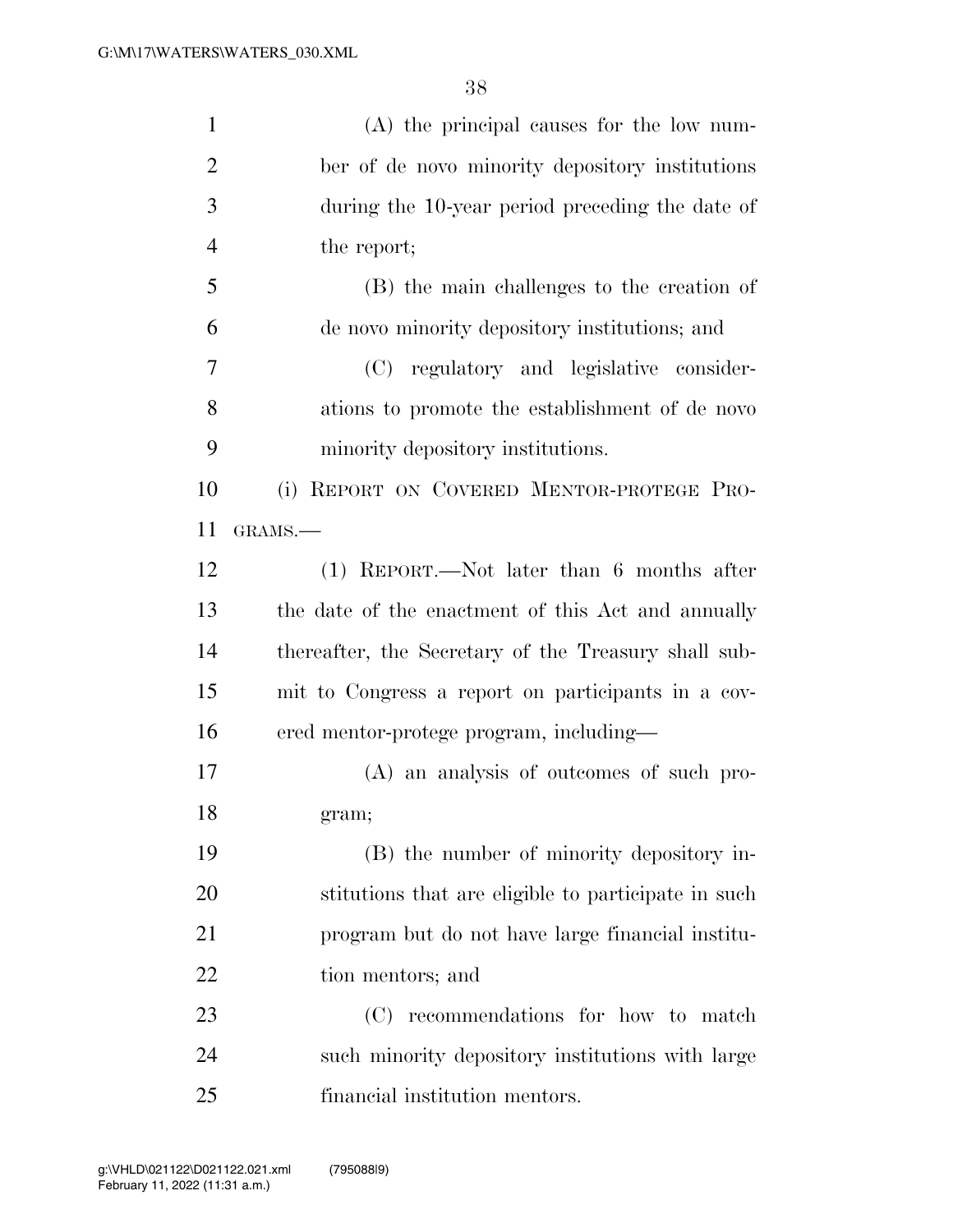| $\mathbf{1}$   | (2) DEFINITIONS.—In this subsection:                  |
|----------------|-------------------------------------------------------|
| $\overline{2}$ | (A)<br>COVERED MENTOR-PROTEGE<br>PRO-                 |
| 3              | GRAM.—The term "covered mentor-protege pro-           |
| $\overline{4}$ | gram" means a mentor-protege program estab-           |
| 5              | lished by the Secretary of the Treasury pursu-        |
| 6              | ant to section 45 of the Small Business Act (15       |
| 7              | U.S.C. 657r).                                         |
| 8              | (B) LARGE FINANCIAL INSTITUTION.—The                  |
| 9              | term "large financial institution" means any          |
| 10             | entity—                                               |
| 11             | (i) regulated by the Comptroller of the               |
| 12             | Currency, the Board of Governors of the               |
| 13             | Federal Reserve System, the Federal De-               |
| 14             | posit Insurance Corporation, or the Na-               |
| 15             | tional Credit Union Administration; and               |
| 16             | (ii) that has total consolidated assets               |
| 17             | greater than or equal to $$50,000,000,000$ .          |
| 18             | (j) CUSTODIAL DEPOSIT PROGRAM FOR COVERED             |
| 19             | MINORITY DEPOSITORY INSTITUTIONS AND IMPACT           |
| 20             | BANKS.—                                               |
| 21             | (1) IN GENERAL.—Not later than one year               |
| 22             | after the date of the enactment of this Act, the Sec- |
| 23             | retary of the Treasury shall issue rules establishing |
| 24             | a custodial deposit program under which a covered     |
| 25             | bank may receive deposits from a qualifying account.  |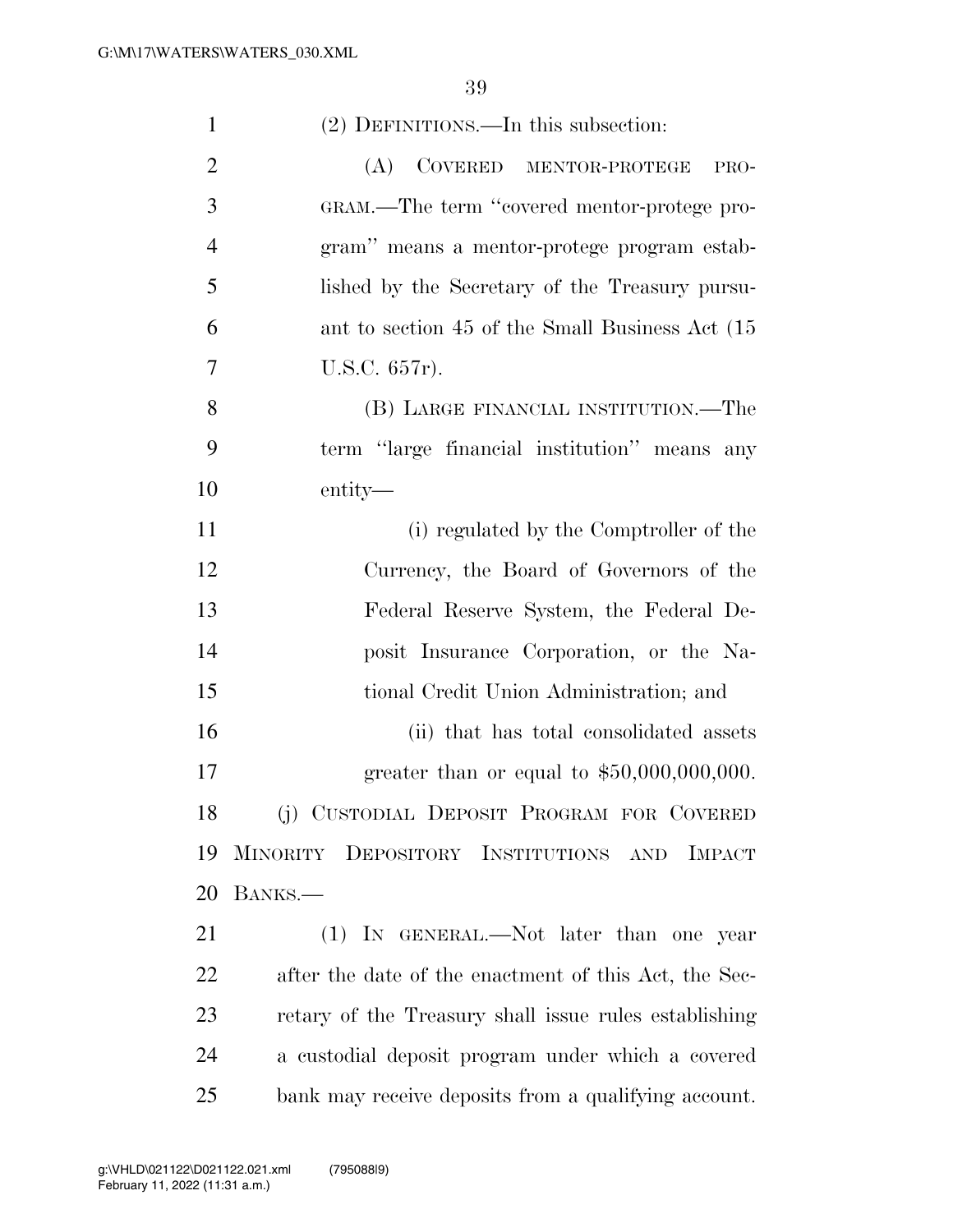| $\mathbf{1}$   | (2) REQUIREMENTS.—In issuing rules under               |
|----------------|--------------------------------------------------------|
| $\overline{2}$ | paragraph $(1)$ , the Secretary of the Treasury shall— |
| 3              | (A) consult with the Federal banking agen-             |
| $\overline{4}$ | cies;                                                  |
| 5              | (B) ensure each covered bank participating             |
| 6              | in the program established under this sub-             |
| 7              | section-                                               |
| 8              | (i) has appropriate policies relating to               |
| 9              | management of assets, including measures               |
| 10             | to ensure the safety and soundness of each             |
| 11             | such covered bank; and                                 |
| 12             | (ii) is compliant with applicable law;                 |
| 13             | and                                                    |
| 14             | (C) ensure, to the extent practicable that             |
| 15             | the rules do not conflict with goals described in      |
| 16             | section $308(a)$ of the Financial Institutions Re-     |
| 17             | form, Recovery, and Enforcement Act of 1989            |
| 18             | (12 U.S.C. 1463 note).                                 |
| 19             | $(3)$ LIMITATIONS.—                                    |
| 20             | (A) DEPOSITS.—With respect to the funds                |
| 21             | of an individual qualifying account, an entity         |
| 22             | may not deposit an amount greater than the in-         |
| 23             | sured amount in a single covered bank.                 |
| 24             | (B) TOTAL DEPOSITS.—The total amount                   |
| 25             | of funds deposited in a covered bank under the         |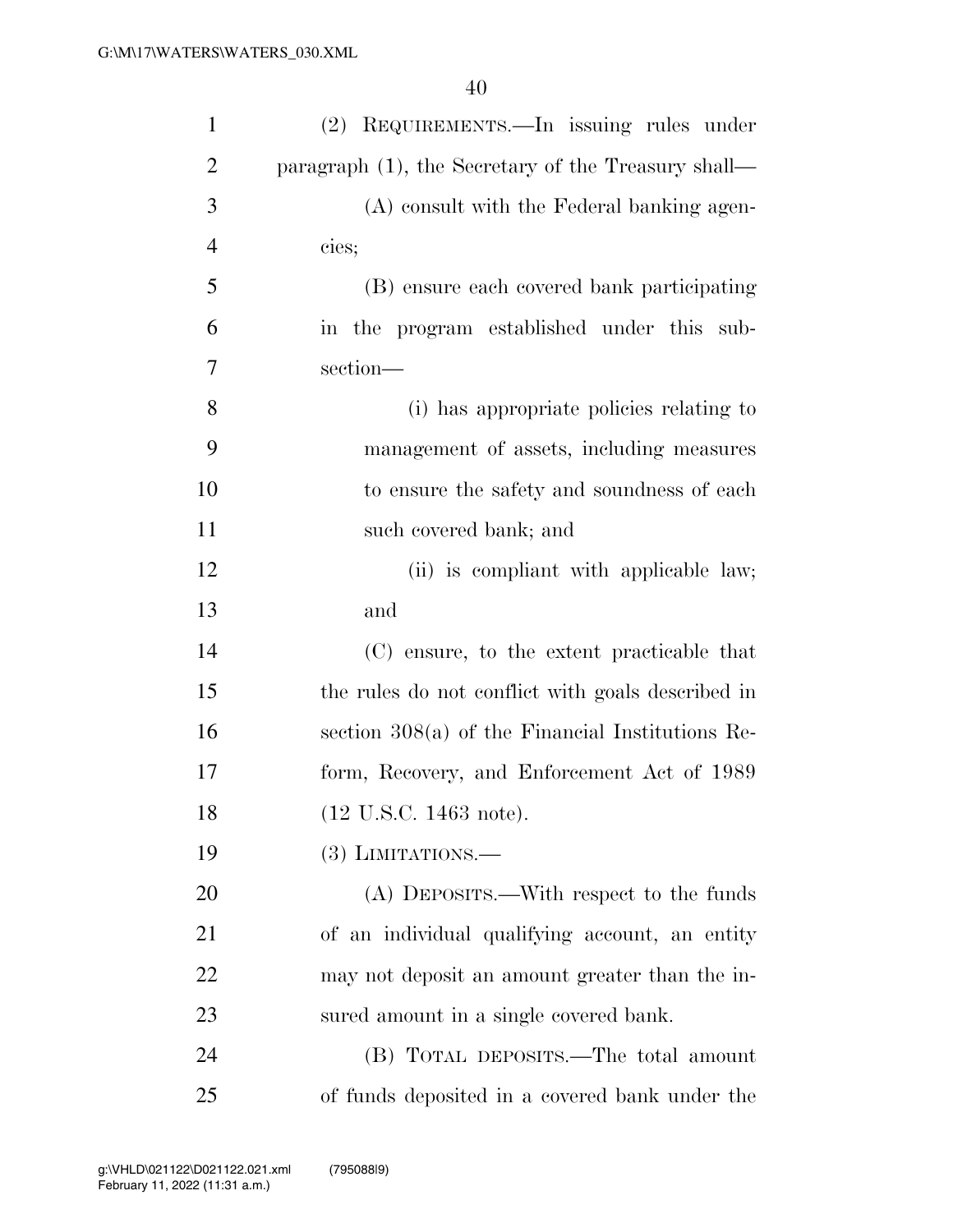| $\mathbf{1}$   | custodial deposit program described under this       |
|----------------|------------------------------------------------------|
| $\overline{2}$ | subsection may not exceed the lesser of—             |
| 3              | (i) 10 percent of the average amount                 |
| $\overline{4}$ | of deposits held by such covered bank in             |
| 5              | the previous quarter; or                             |
| 6              | (ii) $$100,000,000$ (as adjusted for in-             |
| 7              | flation).                                            |
| 8              | (4) REPORT.—Each quarter, the Secretary of           |
| 9              | the Treasury shall submit to Congress a report on    |
| 10             | the implementation of the program established under  |
| 11             | subsection including information identifying<br>this |
| 12             | participating covered banks and the total amount of  |
| 13             | deposits received by covered banks under the pro-    |
| 14             | gram.                                                |
| 15             | (5) DEFINITIONS.—In this subsection:                 |
| 16             | (A) COVERED BANK.—The term "covered                  |
| 17             | bank" means—                                         |
| 18             | (i) a minority depository institution                |
| 19             | that is well capitalized, as defined by the          |
| 20             | appropriate Federal banking agency; or               |
| 21             | (ii) a depository institution designated             |
| 22             | pursuant to subsection (c) that is well cap-         |
| 23             | italized, as defined by the appropriate Fed-         |
| 24             | eral banking agency.                                 |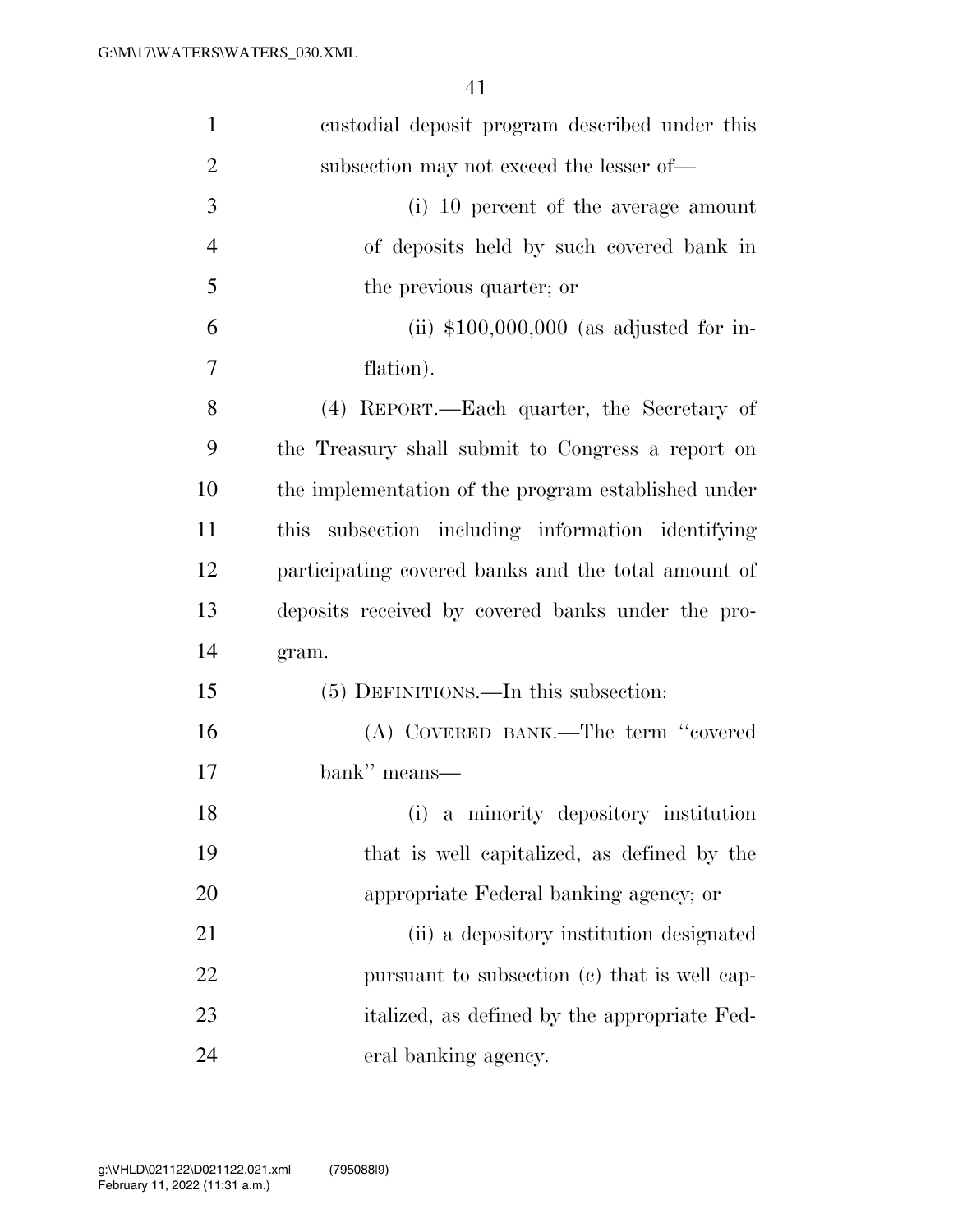| $\mathbf{1}$   | (B) INSURED AMOUNT.—The term "in-               |
|----------------|-------------------------------------------------|
| $\overline{2}$ | sured amount" means the amount that is the      |
| 3              | greater of-                                     |
| $\overline{4}$ | (i) the standard maximum deposit in-            |
| 5              | surance amount (as defined in section           |
| 6              | $11(a)(1)(E)$ of the Federal Deposit Insur-     |
| 7              | ance Act (12 U.S.C. 1821(a)(1)(E))); or         |
| 8              | (ii) such higher amount negotiated be-          |
| 9              | tween the Secretary of the Treasury and         |
| 10             | the Federal Deposit Insurance Corporation       |
| 11             | under which the Corporation will insure all     |
| 12             | deposits of such higher amount.                 |
| 13             | (C) FEDERAL BANKING AGENCIES.-The               |
| 14             | terms "appropriate Federal banking agency"      |
| 15             | and "Federal banking agencies" have the mean-   |
| 16             | ing given those terms, respectively, under sec- |
| 17             | tion 3 of the Federal Deposit Insurance Act.    |
| 18             | (D) QUALIFYING ACCOUNT.—The term                |
| 19             | "qualifying account" means any account estab-   |
| 20             | lished in the Department of the Treasury        |
| 21             | that-                                           |
| 22             | (i) is controlled by the Secretary; and         |
| 23             | (ii) is expected to maintain a balance          |
| 24             | greater than $$200,000,000$ for the fol-        |
| 25             | lowing 24-month period.                         |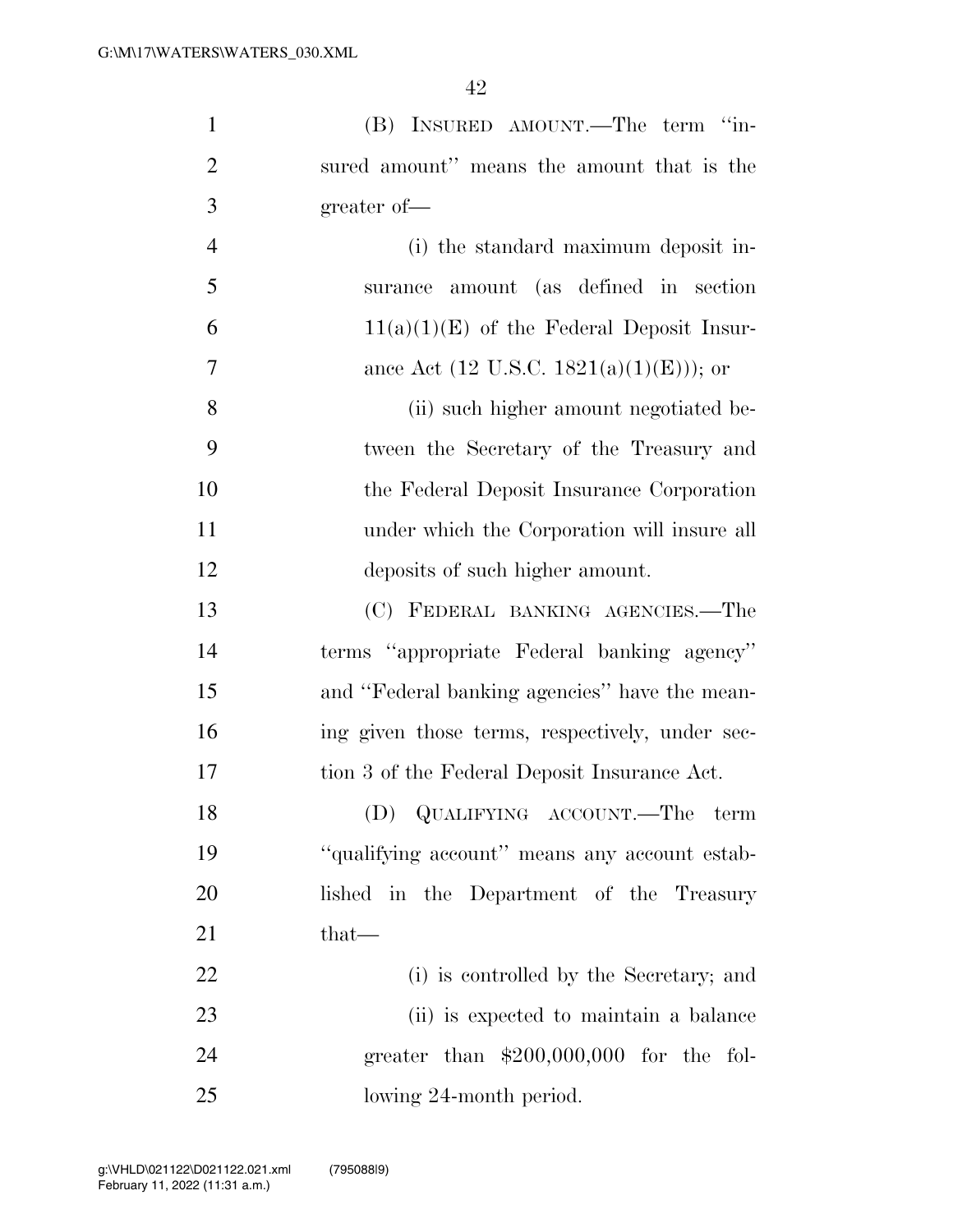(k) STREAMLINED COMMUNITY DEVELOPMENT FI- NANCIAL INSTITUTION APPLICATIONS AND REPORTING.— (1) APPLICATION PROCESSES.—Not later than 12 months after the date of the enactment of this Act and with respect to any person having assets under \$3,000,000,000 that submits an application for deposit insurance with the Federal Deposit In- surance Corporation that could also become a com- munity development financial institution, the Fed- eral Deposit Insurance Corporation, in consultation with the Administrator of the Community Develop- ment Financial Institutions Fund, shall— (A) develop systems and procedures to record necessary information to allow the Ad- ministrator to conduct preliminary analysis for such person to also become a community devel- opment financial institution; and (B) develop procedures to streamline the application and annual certification processes and to reduce costs for such person to become, and maintain certification as, a community de- velopment financial institution. 23 (2) IMPLEMENTATION REPORT.—Not later than

 18 months after the date of the enactment of this Act, the Federal Deposit Insurance Corporation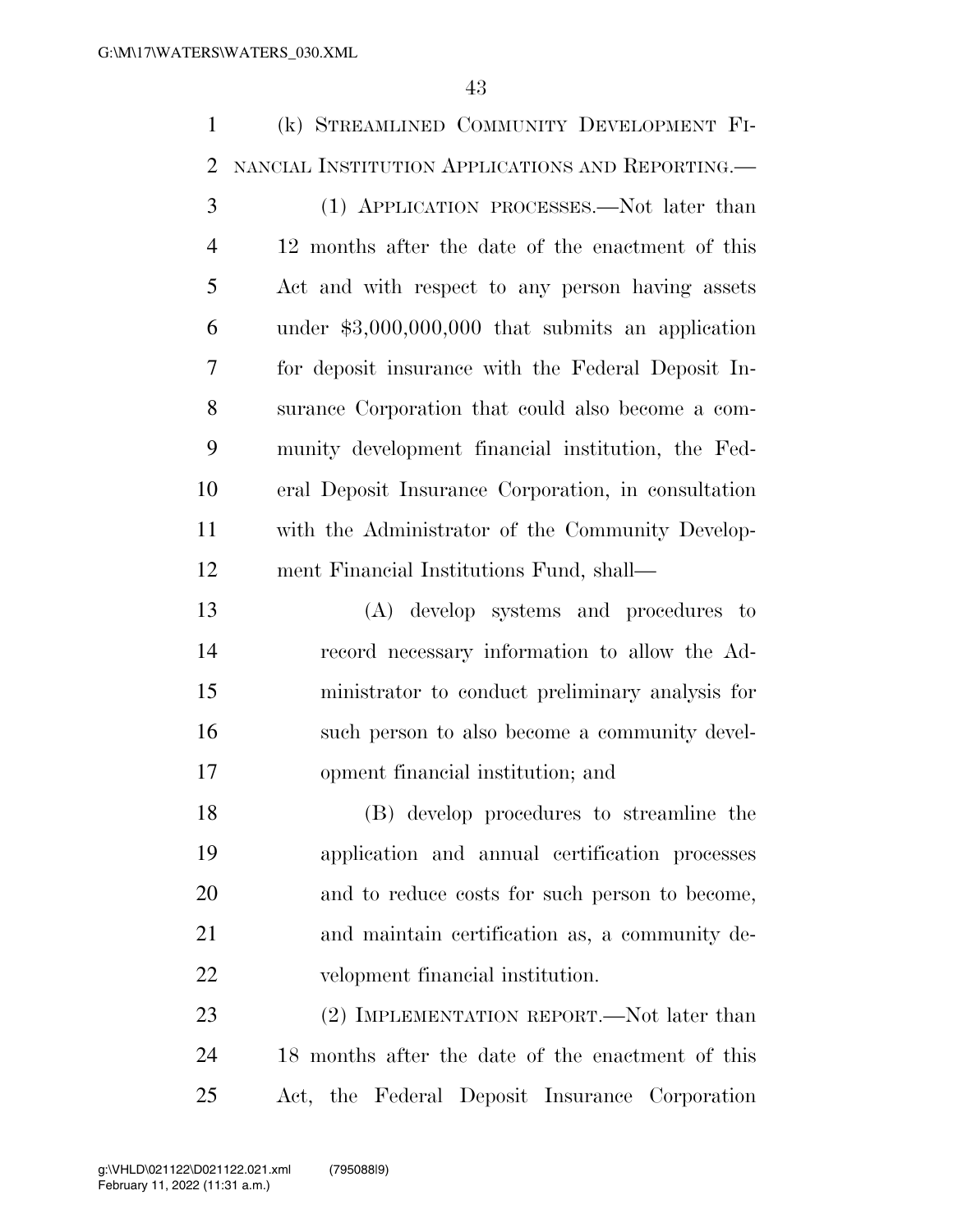| $\mathbf{1}$   | shall submit to Congress a report describing the sys- |
|----------------|-------------------------------------------------------|
| $\overline{2}$ | tems and procedures required under paragraph (1).     |
| 3              | $(3)$ ANNUAL REPORT.—                                 |
| $\overline{4}$ | (A) IN GENERAL.—Section $17(a)(1)$ of the             |
| 5              | Federal Deposit Insurance Act (12 U.S.C.              |
| 6              | $1827(a)(1)$ is amended—                              |
| 7              | (i) in subparagraph $(E)$ , by striking               |
| 8              | "and" at the end;                                     |
| 9              | (ii) by redesignating subparagraph                    |
| 10             | $(F)$ as subparagraph $(G)$ ;                         |
| 11             | (iii) by inserting after subparagraph                 |
| 12             | (E) the following new subparagraph:                   |
| 13             | $\lq\lq(F)$ applicants for deposit insurance that     |
| 14             | could also become a community development fi-         |
| 15             | nancial institution (as defined in section 103 of     |
| 16             | the Riegle Community Development and Regu-            |
| $17\,$         | latory Improvement Act of 1994), a minority           |
| 18             | depository institution (as defined in section 308)    |
| 19             | of the Financial Institutions Reform, Recovery,       |
| 20             | and Enforcement Act of 1989), or an impact            |
| 21             | bank (as designated pursuant to section $2(e)$ of     |
| 22             | the Promoting and Advancing Communities of            |
| 23             | Color through Inclusive Lending Act); and".           |
| 24             | (B) APPLICATION.—The amendment made                   |
| 25             | by this paragraph shall apply with respect to         |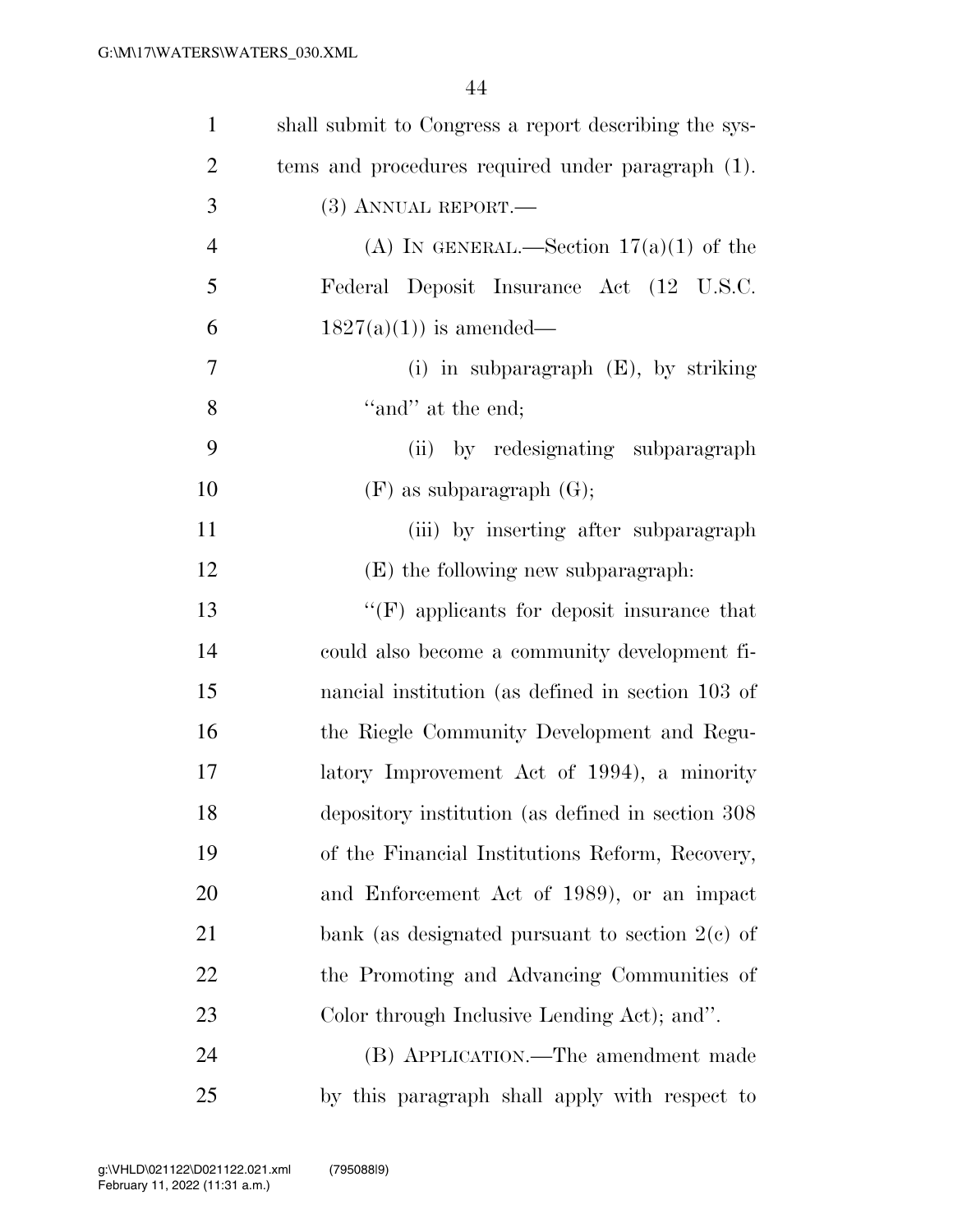the first report to be submitted after the date 2 that is 2 years after the date of the enactment of this Act.

 (l) TASK FORCE ON LENDING TO SMALL BUSINESS CONCERNS.—

 (1) IN GENERAL.—Not later than 6 months after the date of the enactment of this Act, the Ad- ministrator of the Small Business Administration shall establish a task force to examine methods for improving relationships between the Small Business Administration and community development finan- cial institutions, minority depository institutions, and Impact Banks to increase the volume of loans provided by such institutions to small business con- cerns (as defined under section 3 of the Small Busi-ness Act (15 U.S.C. 632)).

 (2) REPORT TO CONGRESS.—Not later than 18 months after the establishment of the task force de- scribed in paragraph (1), the Administrator of the Small Business Administration shall submit to Con-gress a report on the findings of such task force.

## **SEC. 11. ESTABLISHMENT OF FINANCIAL AGENT PARTNER-SHIP PROGRAM.**

 (a) IN GENERAL.—Section 308 of the Financial In-stitutions Reform, Recovery, and Enforcement Act of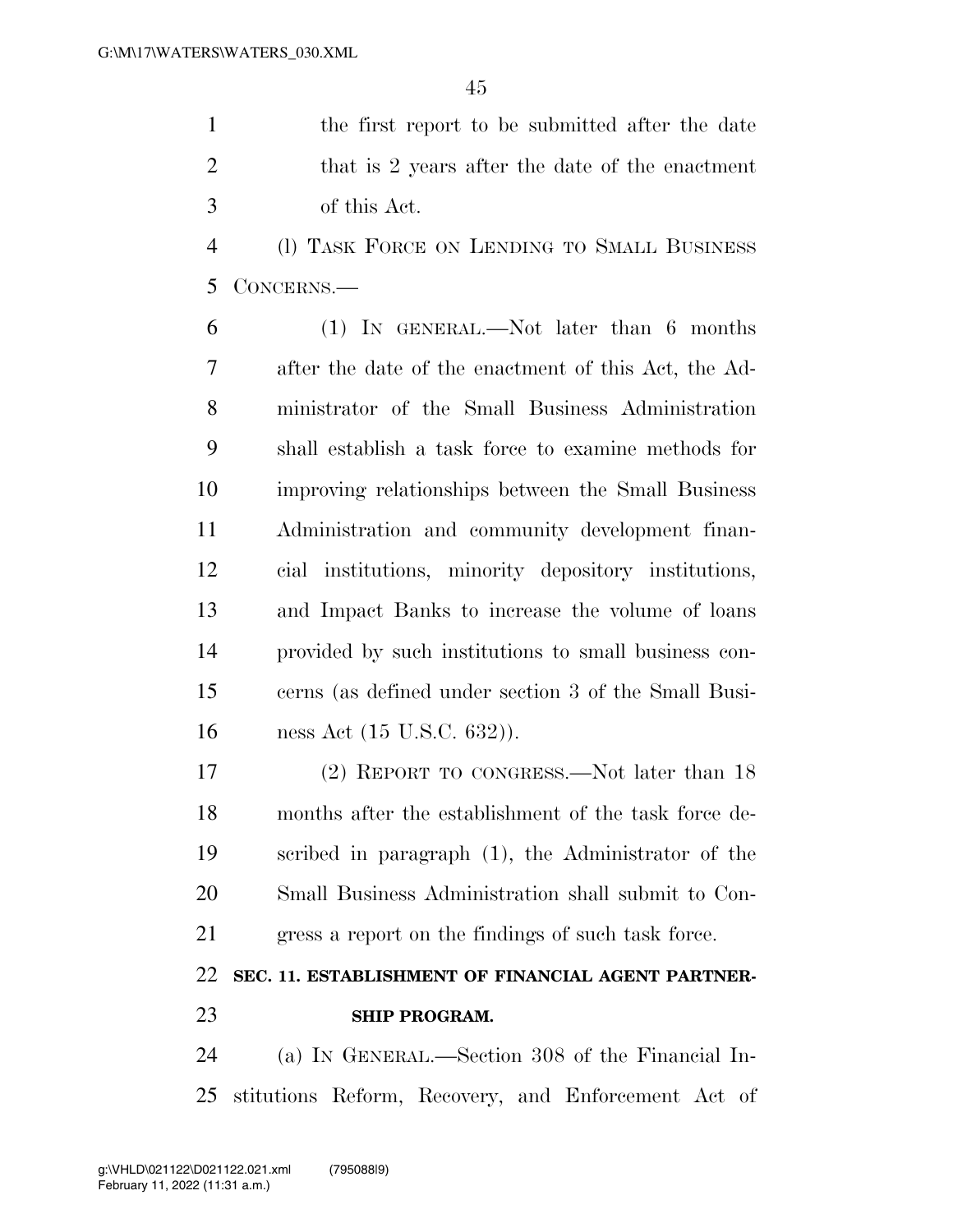1989 (12 U.S.C. 1463 note), as amended by section 2 10(e)(1)(A), is further amended by adding at the end the following new subsection:

 ''(e) FINANCIAL AGENT PARTNERSHIP PROGRAM.— ''(1) IN GENERAL.—The Secretary of the Treasury shall establish a program to be known as the 'Financial Agent Partnership Program' (in this subsection referred to as the 'Program') under which a financial agent designated by the Secretary or a large financial institution may serve as a mentor, under guidance or regulations prescribed by the Sec- retary, to a small financial institution to allow such small financial institution—

14  $((A)$  to be prepared to perform as a finan-cial agent; or

 ''(B) to improve capacity to provide serv- ices to the customers of the small financial in-stitution.

 ''(2) OUTREACH.—The Secretary shall hold outreach events to promote the participation of fi- nancial agents, large financial institutions, and small financial institutions in the Program at least once a year.

24 "(3) FINANCIAL PARTNERSHIPS.—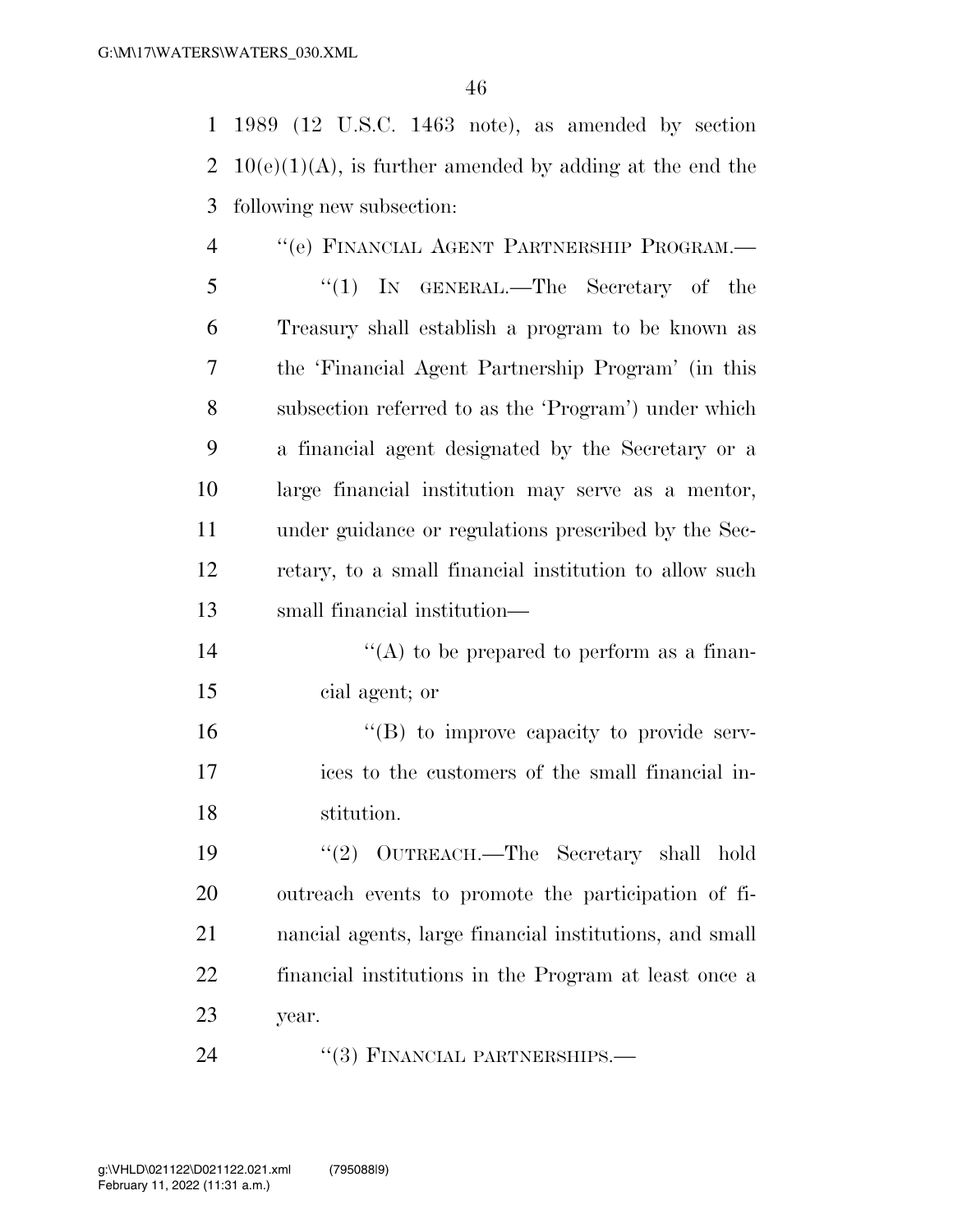$\langle (A) \rangle$  In GENERAL.—Any large financial in- stitution participating in a program with the Department of the Treasury, if not already re- quired to include a small financial institution, shall offer not more than 5 percent of every contract under that program to a small finan-cial institution.

8 "(B) ACCEPTANCE OF RISK.—As a re- quirement of participation in a contract de- scribed under subparagraph (A), a small finan- cial institution shall accept the risk of the transaction equivalent to the percentage of any fee the institution receives under the contract.

 ''(C) PARTNER.—A large financial institu- tion partner may work with small financial in- stitutions, if necessary, to train professionals to understand any risks involved in a contract under the Program.

19 "(D) INCREASED LIMIT FOR CERTAIN IN- STITUTIONS.—With respect to a program de- scribed under subparagraph (A), if the Sec-22 retary of the Treasury determines that it would be appropriate and would encourage capacity building, the Secretary may alter the require-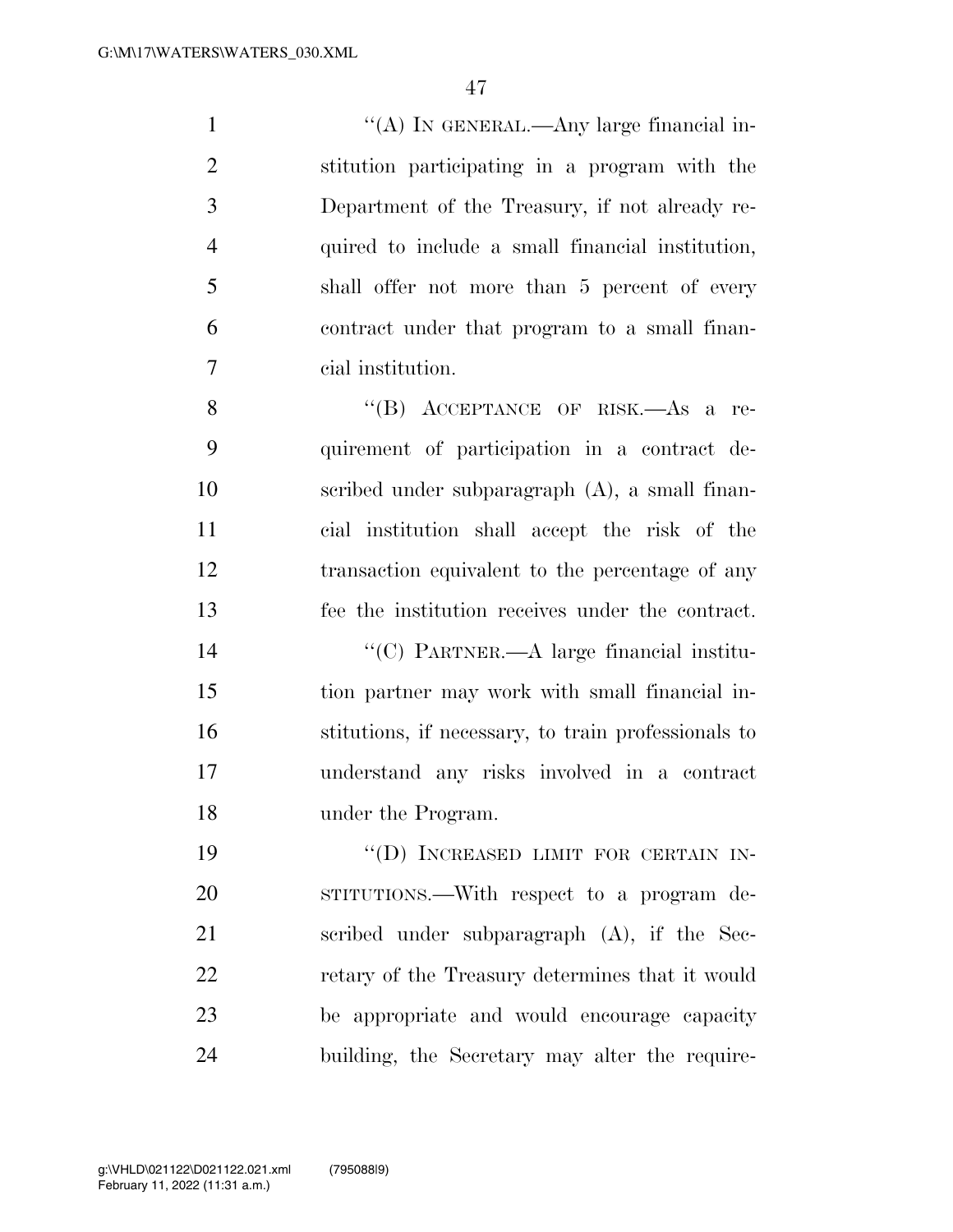| $\mathbf{1}$   | ments under subparagraph (A) to require               |
|----------------|-------------------------------------------------------|
| $\overline{2}$ | $both-$                                               |
| 3              | "(i) a higher percentage of the con-                  |
| $\overline{4}$ | tract be offered to a small financial institu-        |
| 5              | tion; and                                             |
| 6              | "(ii) require the small financial insti-              |
| $\tau$         | tution to be a community development fi-              |
| 8              | nancial institution or a minority depository          |
| 9              | institution.                                          |
| 10             | "(4) EXCLUSION.—The Secretary shall issue             |
| 11             | guidance or regulations to establish a process under  |
| 12             | which a financial agent, large financial institution, |
| 13             | or small financial institution may be excluded from   |
| 14             | participation in the Program.                         |
| 15             | "(5) REPORT.—The Office of Minority and               |
| 16             | Women Inclusion of the Department of the Treasury     |
| 17             | shall include in the report submitted to Congress     |
| 18             | under section 342(e) of the Dodd-Frank Wall Street    |
| 19             | Reform and Consumer Protection Act information        |
| 20             | pertaining to the Program, including—                 |
| 21             | $\lq\lq$ the number of financial agents, large        |
| 22             | financial institutions, and small financial insti-    |
| 23             | tutions participating in such Program; and            |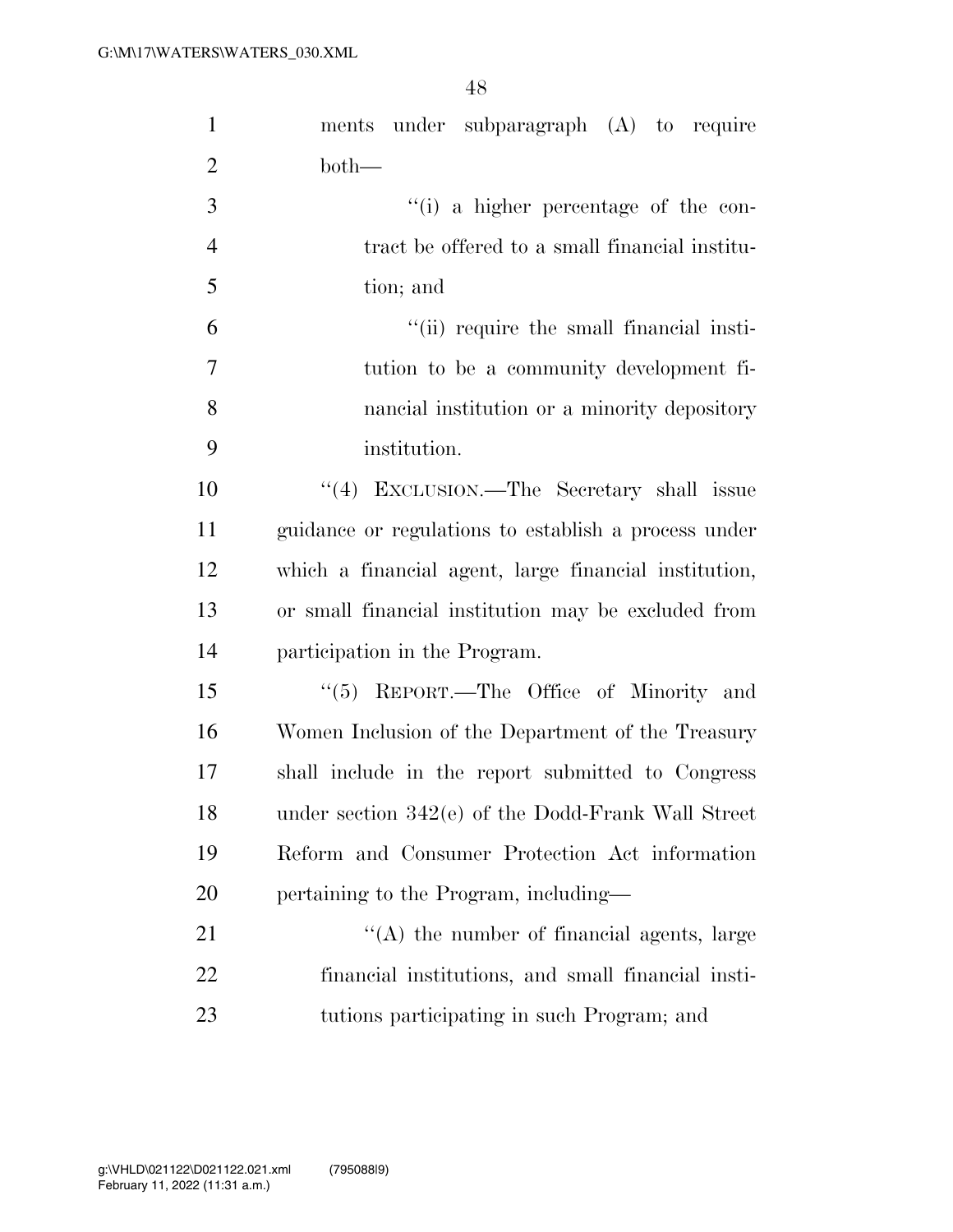| "(B) the number of outreach events de-            |
|---------------------------------------------------|
| scribed in paragraph $(2)$ held during the year   |
| covered by such report.                           |
| $\cdot\cdot$ (6) DEFINITIONS.—In this subsection: |
| "(A) COMMUNITY DEVELOPMENT FINAN-                 |
| CIAL INSTITUTION.—The term 'community de-         |
| velopment financial institution' has the meaning  |
| given that term under section 103 of the Riegle   |
| Community Development and Regulatory Im-          |
| provement Act of 1994 (12 U.S.C. 4702).           |
| "(B) FINANCIAL AGENT.—The term 'fi-               |
| nancial agent' means any national banking as-     |
| sociation designated by the Secretary of the      |
| Treasury to be employed as a financial agent of   |
| the Government.                                   |
| "(C) LARGE FINANCIAL INSTITUTION.—                |
| The term 'large financial institution' means any  |
| entity regulated by the Comptroller of the Cur-   |
| rency, the Board of Governors of the Federal      |
| Reserve System, the Federal Deposit Insurance     |
| Corporation, or the National Credit Union Ad-     |
| ministration that has total consolidated assets   |
| greater than or equal to $$50,000,000,000$ .      |
| SMALL FINANCIAL INSTITUTION.-<br>$\lq\lq (D)$     |
|                                                   |